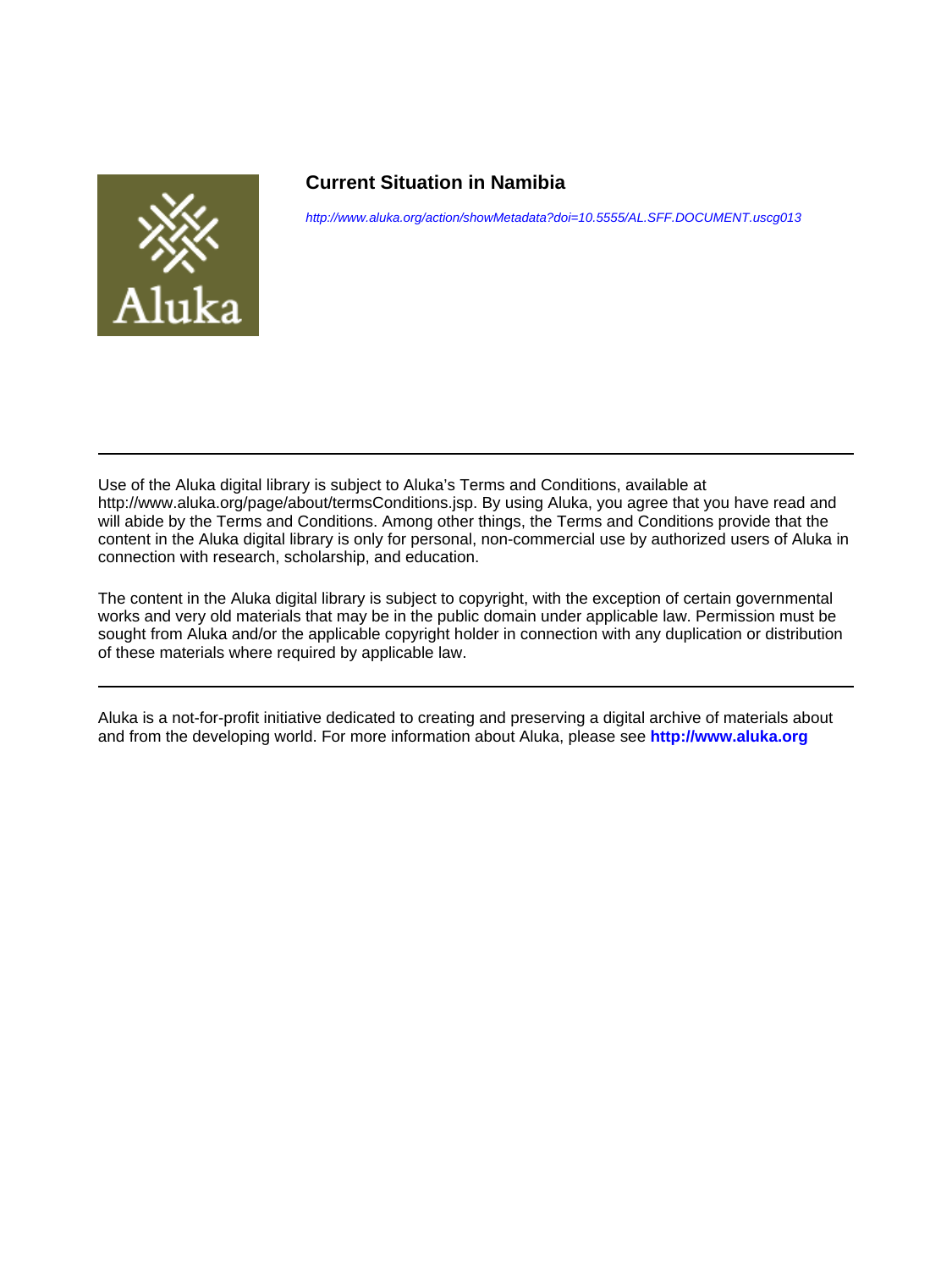## **Current Situation in Namibia**

| Alternative title              | <b>Current Situation in Namibia</b>                                                                                                                                |
|--------------------------------|--------------------------------------------------------------------------------------------------------------------------------------------------------------------|
| Author/Creator                 | Subcommittee on Africa; Committee on Foreign Affairs;<br>House of Representatives                                                                                  |
| Publisher                      | U.S. Government Printing Office                                                                                                                                    |
| Date                           | 1979-05-07                                                                                                                                                         |
| Resource type                  | Hearings                                                                                                                                                           |
| Language                       | English                                                                                                                                                            |
| Subject                        |                                                                                                                                                                    |
| Coverage (spatial)             | Namibia, United States                                                                                                                                             |
| Source                         | Congressional Hearings and Mission Reports: U.S.<br><b>Relations with Southern Africa</b>                                                                          |
| Description                    | Witness is Donald F. McHenry, Deputy U.S. Ambassador to<br>the United Nations. Hearing is chaired by Stephen J. Solarz,<br>Chairman of the Subcommittee on Africa. |
| Format extent<br>(length/size) | $39$ page $(s)$                                                                                                                                                    |

<http://www.aluka.org/action/showMetadata?doi=10.5555/AL.SFF.DOCUMENT.uscg013>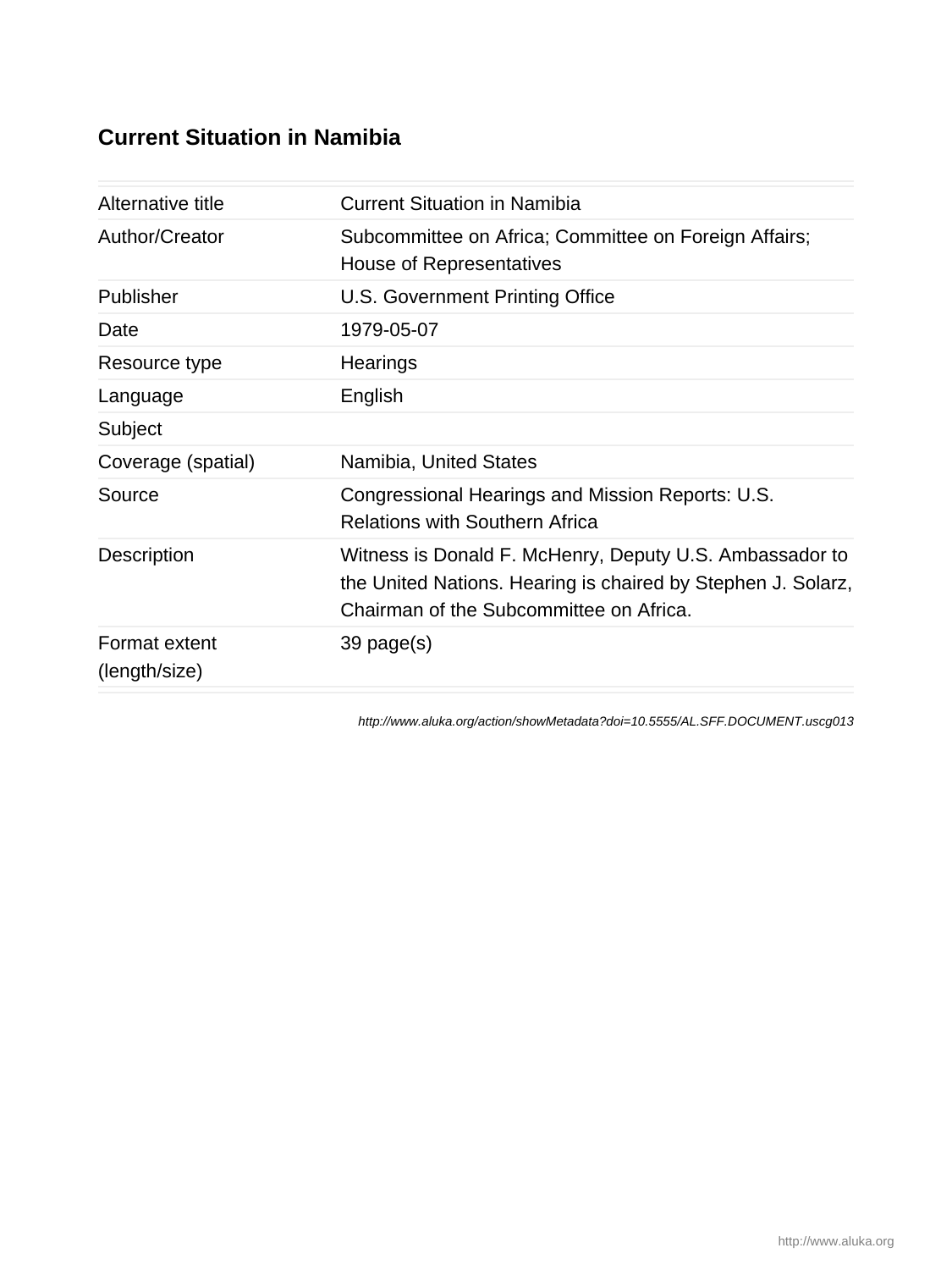# **THE CURRENT SITUATION IN NAMIBIA**

## HEARING

#### BEFORE **THE**

SUBCOMMITTEE **ON** AFRICA

**OF** THE

# **COMMITTEE ON FOREIGN** AFFAIRS **HOUSE** OF REPRESENTATIVES

NINETY-SIXTH **CONGRESS** 

FIRST **SESSION** 

MAY **7, 1979** 

Printed for the use of the Committee on Foreign Affairs



**U.S. GOVERNMENT PRINTING** OFFICE **48-500** WASHINGTON : **1979**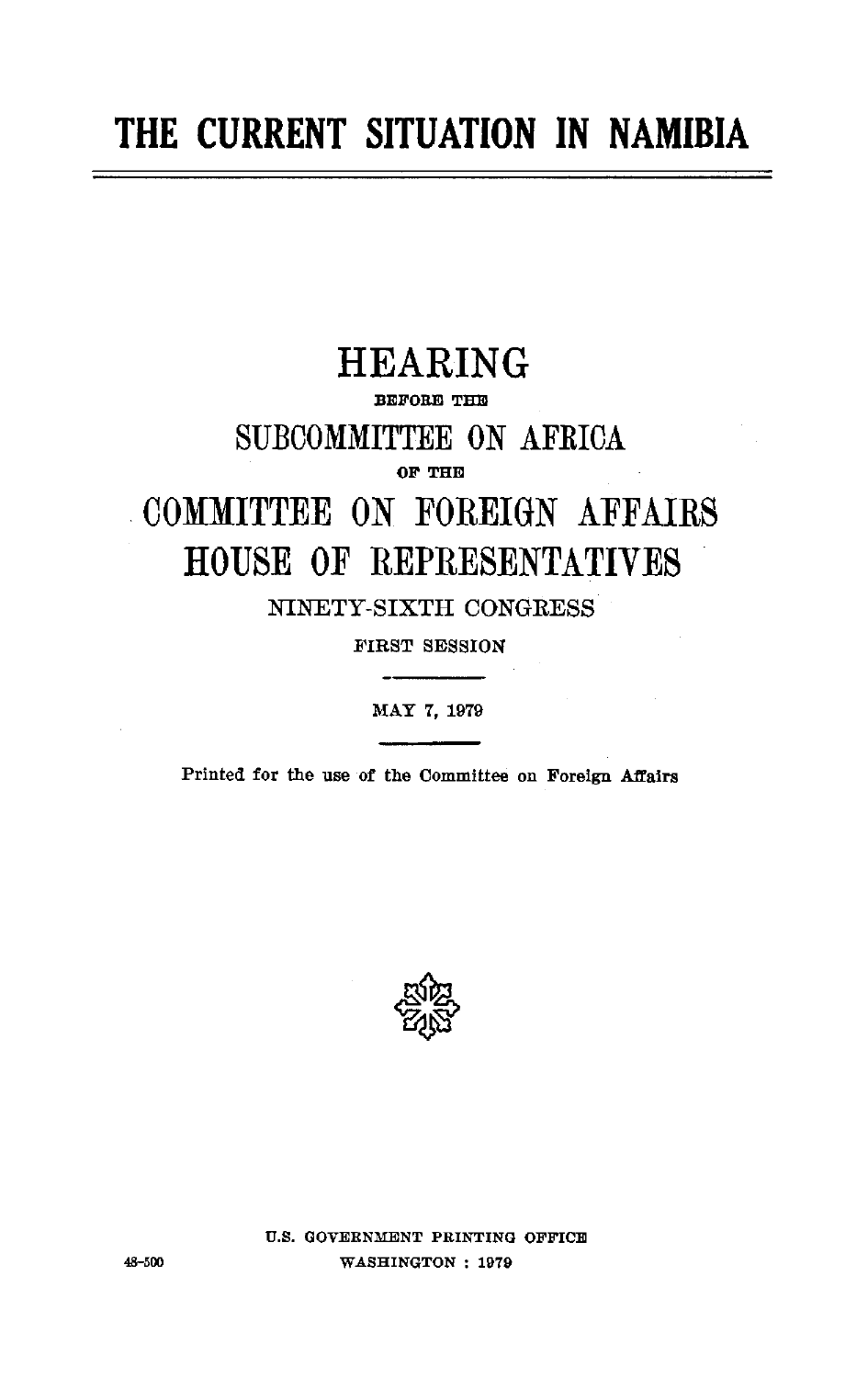#### COMMITTEE ON FOREIGN AFFAIRS

**CLEMENT J.** ZABLOCKI, Wisconsin, *Chairman*

L. H. **FOUNTAIN,** North Carolina **DANTE** B. **FASCELL,** Florida CHARLES **C. DIGGS,** JR., Michigan **BENJAMIN S. ROSENTHAL,** New York **LEE** H. HAMILTON, Indiana LESTER **L.** WOLFF, New York **JONATHAN** B. BINGHAM, New York **GUS** YATRON, Pennsylvania CARDISS COLLINS, Illinois **STEPHEN J.** SOLARZ, New York DON BONKER, Washington GERRY **E. STUDDS,** Massachusetts ANDY IRELAND, Florida **DONALD J. PEASE,** Ohio DAN **MICA,** Florida **MICHAEL D. BARNES,** Maryland WILLIAM H. GRAY III, Pennsylvania TONY P. HALL, Ohio HOWARD WOLPE, Michigan **DAVID** R. BOWEN, Mississippi FLOYD **J. FITHIAN,** Indiana

WILLIAM **S.** BROOMFIELD, Michigan EDWARD **J.** DERWINSKI, Illinois **PAUL FINDLEY,** Illinois **JOHN** H. BUCHANAN, JR., Alabama LARRY WINN, JR., Kansas BENJAMIN A. GILMAN, New York TENNYSON GUYER, Ohio ROBERT **J.** LAGOMARSINO, California WILLIAM F. **GOODLING,** Pennsylvania JOEL PRITCHARD, Washington MILLICENT FENWICK, New Jersey **DAN** QUAYLE, Indiana

**JOHN J.** BRADY, Jr., *Chief of Staff*  SARAH LISENBY, *Staff Assistant* 

#### **SUBCOMMITTEE ON** AFRICA

**STEPHEN J.** SOLARZ, New York, *Chairman* 

CARDISS COLLINS, Illinois **JOHN** H. **BUCHANAN,** JR., Alabama WILLIAM H. GRAY III, Pennsylvania MILLICENT FENWICK, New Jersey HOWARD WOLPE, Michigan FLOYD **J.** FITHIAN, Indiana

CHARLES **C. DIGGS,** JR., Michigan WILLIAM **F.** GOODLING, Pennsylvania

JOHNNIE **CARSON,** *Subcommittee Staff Director*  **STEPHEN D. NELSON,** *Minority Staff Consultant*  **STEVE WEISSMAN,** *Subcommittee Staff Associate*  **DAVID** FRANK, *Subcommittee Staff Associate*

 $(II)$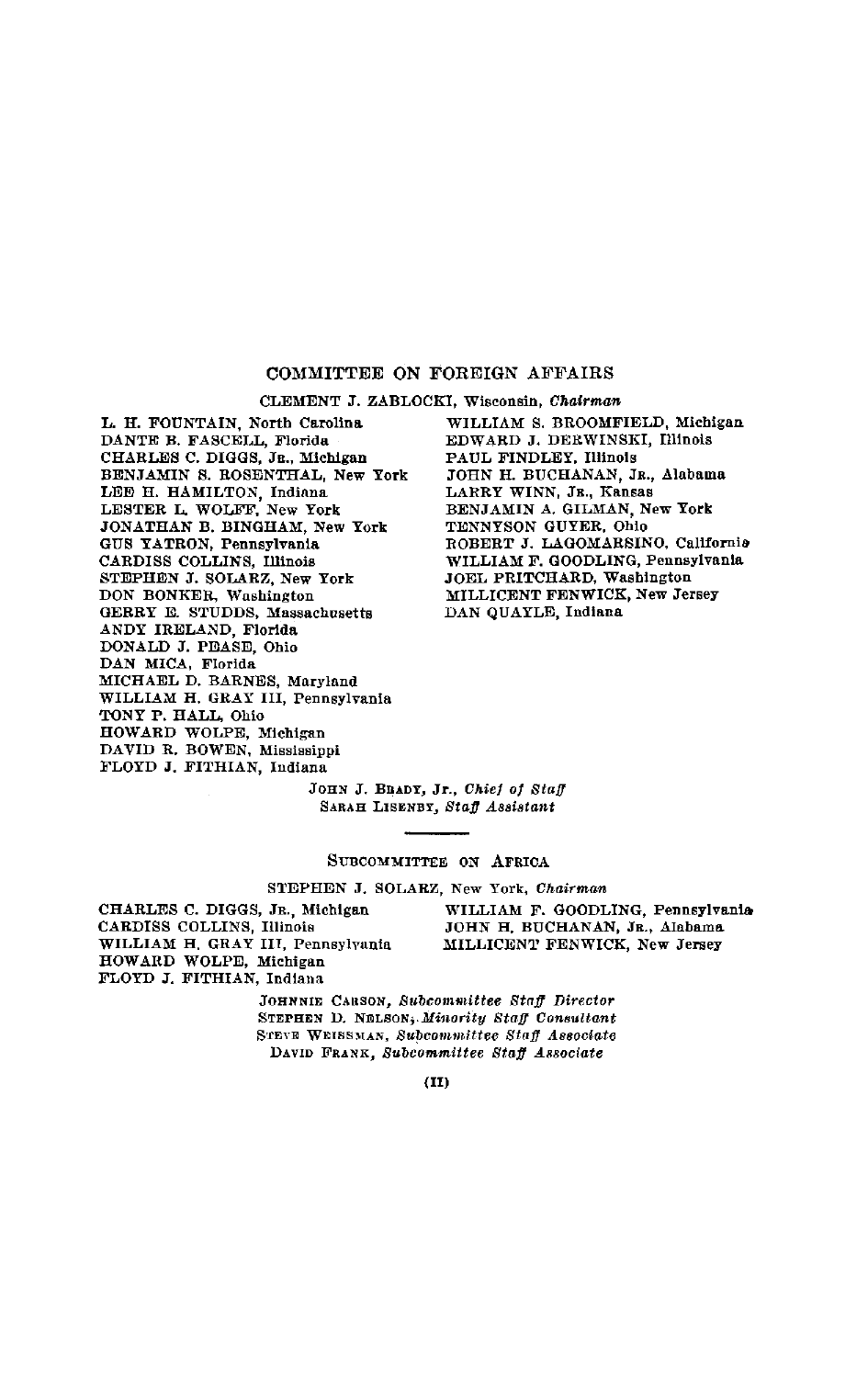## **CONTENTS**

#### WITNESS

**Page**  Hon. Donald F. McHenry, Deputy U.S. Ambassador to the United Nations- 3 **(m)**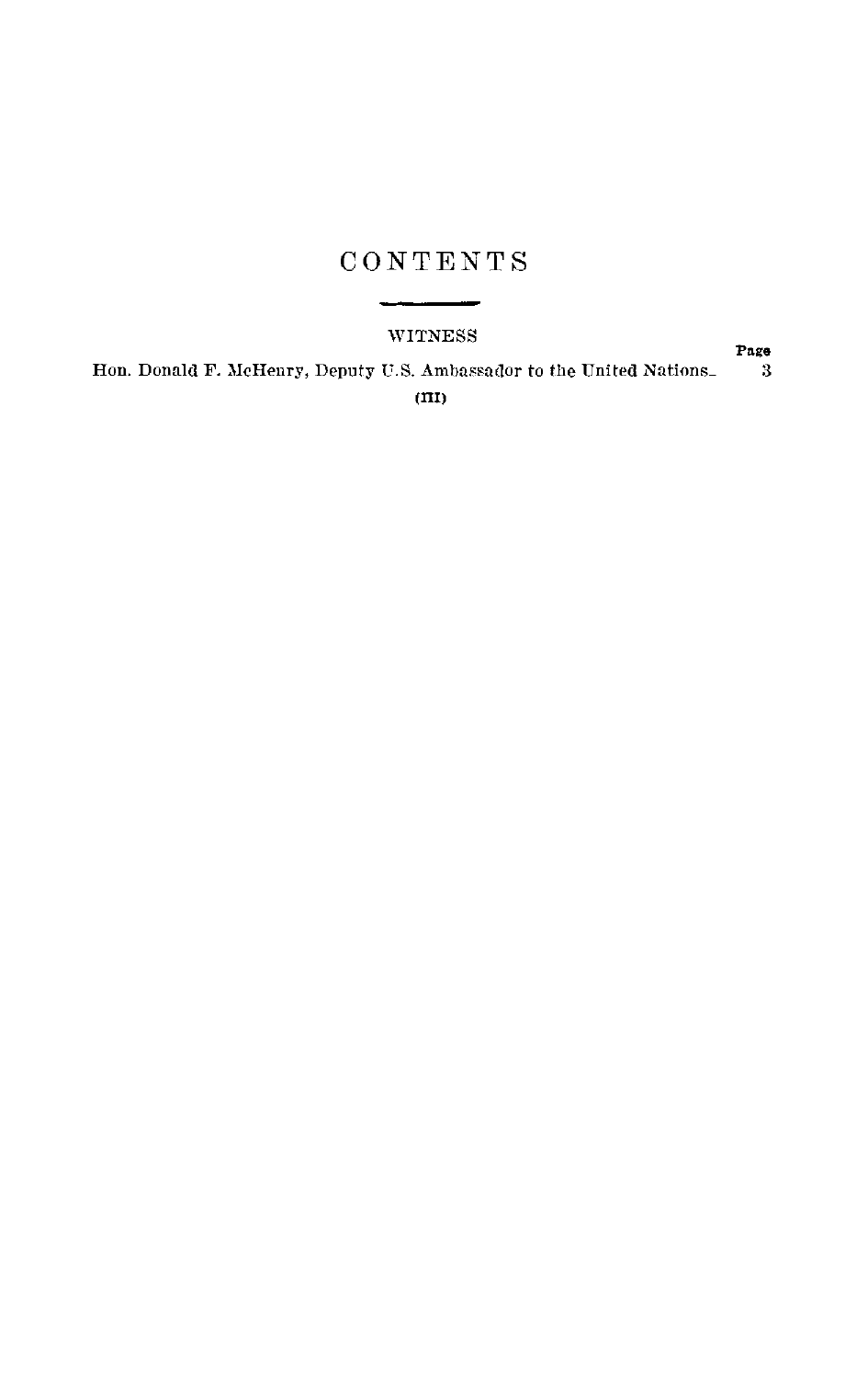## THE CURRENT SITUATION IN **NAMIBIA**

**XONDAY, MAY 7, 1979** 

HOUSE OF REPRESENTATIVES, CommiTTEE ON FOREIGN AFFAIRS, SUBCOMMITTEE ON AFRICA,

*Washington, D.C.* 

The subcommittee met at 10 a.m. in room 2200, Rayburn House Office Building, Hon. Stephen Solarz (chairman of the subcommittee) presiding.

Mr. SOLARZ. The meeting of the subcommittee will be called to order. I expect that several of the other members will be here shortly, but since Ambassador McHenry seems to have a lengthy statement and this is a complex question, it might perhaps be best to get it underway forthwith.

For the record, we will include the statement which has been pre pared for the hearings and I'll simply add that it is the intention of the subcommittee today to try to get a better understanding of the ongoing negotiations designed to achieve agreement in Namibia which will make possible an internationally acceptable transition to majority rule in that territory.

[Mr. Solarz' prepared statement follows:]

#### PREPARED **STATEMENT OF HON. STEPHEN J. SOLARZ, CHAIRMAN, SUBCOMMITTEE ON AFRICA**

Today the Subcommittee on Africa is meeting to review the current status of the Western effort to achieve an internationally acceptable solution to the Namibian problem.

Namibia has been a major and continuing international problem since the United Nations General Assembly formally terminated South Africa's mandate over the territory in 1966. Although numerous U.N. resolitions urging South Africa to relinquish its control over the territory were passed prior to 1977, none of them had their desired effect. When the Carter administration took power in January 1977, it said that one of its major Africa foreign policy objectives would be to work constructively with all parties to achieve an internationally acceptable settlement to the Namibian issue.

Since March 1977, the United States along with Great Britain, France, Canada and the Federal Republic of Germany have been engaged in a delicate set of negotiations with the Government of South Africa and the South-West People's Organization (SWAPO) to conclude an agreement which would lead to the independence of Namibia following a ceasefire and U.N.-supervised elections.

In Early January 1979, after nearly 2 years of tedious and often painstaking negotiations, many experienced African observers in Europe and the United States were relatively optimistic that a workable agreement between all the parties had been achieved and that the carefully constructed plan was virtually ready for implementation. In fact the most important parties to the dispute South Africa and SWAPO-had already formally agreed to the main principles of the plan and the U.N. Secretary-General had just sent his personal represen tative to southern Africa to work out the final details on implementation. A ceasefire agreement was actually expected by March 15.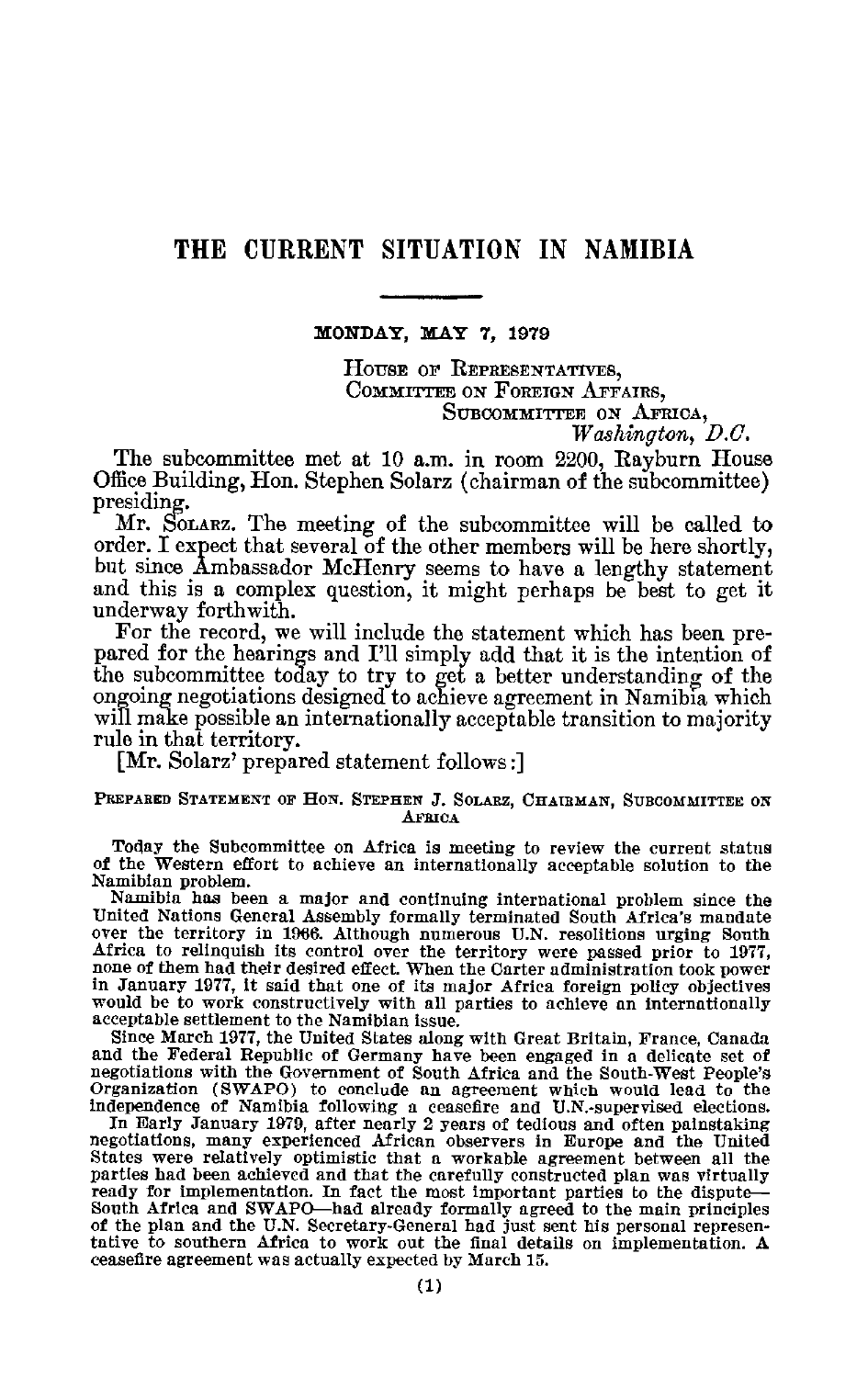Since mid-February, when the **U.N.** Secretary General issued his final report on the implementation of the plan, early optimism has turned to sustained pes simism as South Africa, SWAPO and the Western five have disagreed sharply over whether SWAPO should be allowed two bases inside Namibia during the period immediately prior to elections and independence and whether the U.N. should monitor SWAPO bases in Angola and Zambia. These two issues have yet to be resolved and the final implementation of the U.N. plan now hangs in the balance.

It is the hope of the subcommittee that today's witness, Ambassador Donald McHenry, the U.S. Deputy Permanent Representative at the U.N. and one of the principal architects and negotiators on Namibia will be able to:

Review the history of these rather unique negotiations,

Explain the differences that now divide South Africa and SWAPO,

Give us the administration's latest estimate on whether the current im passe can be resolved, and

Indicate whether any new difficulties will emerge to impede the imple mentation of the **U.N.** agreement if the two currently contentious issues can be resolved.

The subcommittee has asked Ambassador McHenry to coordinate his state ment with the other members of the Western five in order to give the com mittee the views of all Westren negotiators. I believe Ambassador McHenry has done so.

Mr. SOLARZ. **I** was there in January and spent 3 days in Windhoek in conversations with representatives from virtually all of the parties and factions in the countrv. I also had a rather lengthy meeting with the South African Foreign Minister, Mr. Botha, in Capetown.

I must say I came away from my visit in Namibia and South Africa feeling rather optimistic about the prospects for the implementation of the proposals of the Western five. Since then, however, the effort to achieve agreement between South Africa and SWAPO appears to have bogged down. The South African Government has in particular registered very strong objections to two provisions in the report of the Secretary General of the United Nations, Mr. Waldheim, providing for the establishment of SWAPO bases in Namibia and concerning the failure of Mr. Waldheim's report to make apparent provision for the U.N. military monitoring of the SWAPO bases in Angola and Zambia.

In addition, the South African Government has also charged bad faith and duplicity, saying they were confronted with propositions and demands in the Waldheim report to which they claim they had not previously given their consent.

I think the subcommittee today will be very much interested in re ceiving from Ambassador McHenry, who has really been the central American figure in the negotiations and our representative, a review of the history of these negotiations.

We would appreciate an explanation of the differences which re main between South Africa and SWAPO, a judgment about whether the current impasse can be overcome, and some indication whether, assuming these matters could be resolved, we are likely to be confronted with new impasses in the future which would block full implementation of the U.S. proposals regarding Namibia.

I think it would also be helpful if Ambassador McHenry could ex plicitly address himself to the two major issues which remain in dis pute and give us some indication about the extent to which South Africa is or is not justified in contending that the negotiated record and the documents which embody that record prior to the Waldheim report made no provision for the establishment of new SWAPO bases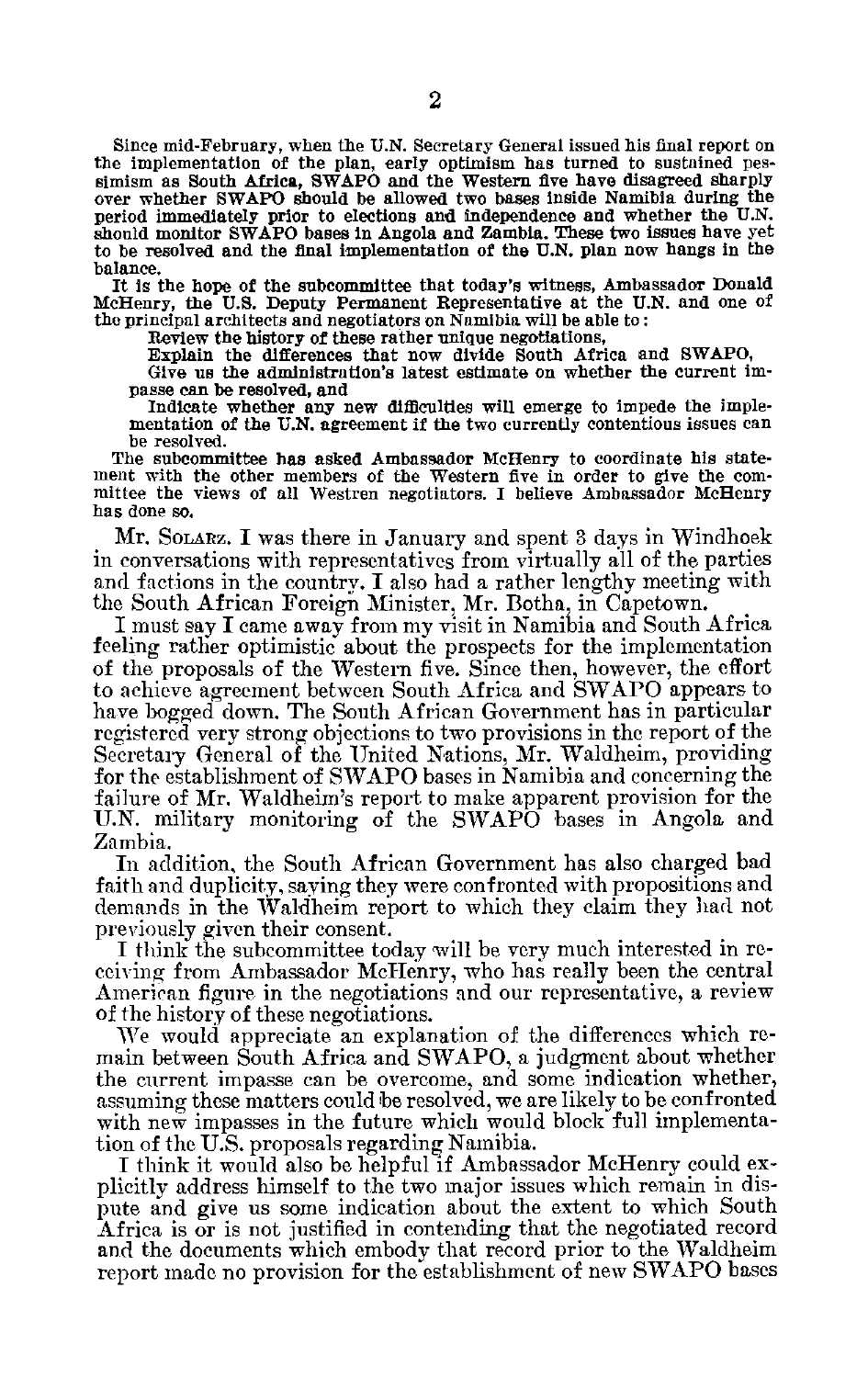in Namibia and did clearly make provisions for the U.N. monitoring of SWAPO bases outside of Namibia.

So with that introduction, Ambassador McHenry, would you like to come up and give us the benefit of your views? I understand your state ment has been cleared with other representatives of the contact group.

#### STATEMENT OF **HON. DONALD F. McHENRY, DEPUTY U.S. AMBASSADOR** TO THE UNITED NATIONS

Ambassador McHENRY. Thank you very much, Congressman Solarz. This statement which I wish to make today is a statement of the United States. However, as we generally do and have done over the last couple of years, we have coordinated this with our colleagues among the five, and it has been reviewed by their representatives.

Mr. SOLARZ. So would it be fair to say, then, that your formal testi mony expresses the views of not only the United States but the other members of the five as well?

Ambassador McHENRY. I think that is accurate.

Mr. Chairman, I'm pleased to have this opportunity to discuss with you today the negotiations in which the United States has been in volved during the past 2 years on the question of Namibia. Namibia is not well known to Americans, but a peaceful transition in that coun try could be of critical importance for the future of southern Africa.

I hope to address the series of questions which you have put. There are some developments which will be occurring within the next hour and which we may not be able to address with a great deal of accuracy, but I hope to give you as much as we have been able to get.

Mr. SoLARz. Mr. Ambassador, could you possibly speak a little bit louder so that everyone in the room could hear? It would be helpful.

Ambassador McHENRY. Namibia, also known as South-West Africa, was a German colony and became a League of Nations' man date under South African administration following World War I. After World War II, South Africa sought to annex the territory and, when rebuffed by the U.N., South Africa refused to place the territory under the trusteeship system of the United Nations.

Thus began a long dispute between South Africa and the interna tional community, involving numerous judgments of the Interna tional Court of Justice and even more numerous debates in the United Nations, culminating in the 1966 decision of the United Nations Gen eral Assembly, with the support of the United States, to terminate South Africa's mandate, an action subsequently upheld by the Inter national Court.

The International Court of Justice ruled that South Africa's pres ence in Namibia was illegal and that South Africa was obliged to withdraw. South Africa again refused to withdraw. Instead, it em barked upon a policy which would have transferred power under a Constitution so formulated as to insure the continued disproportion ate influence of whites and which stood no chance of obtaining the necessary political consensus which would merit either Namibian or international acceptability. Nor would it stem the guerrilla war which, in opposition to South Africa's continued rule and application of apartheid in the territory, had gradually developed between South Africa and the Namibian nationalists, principally the South-West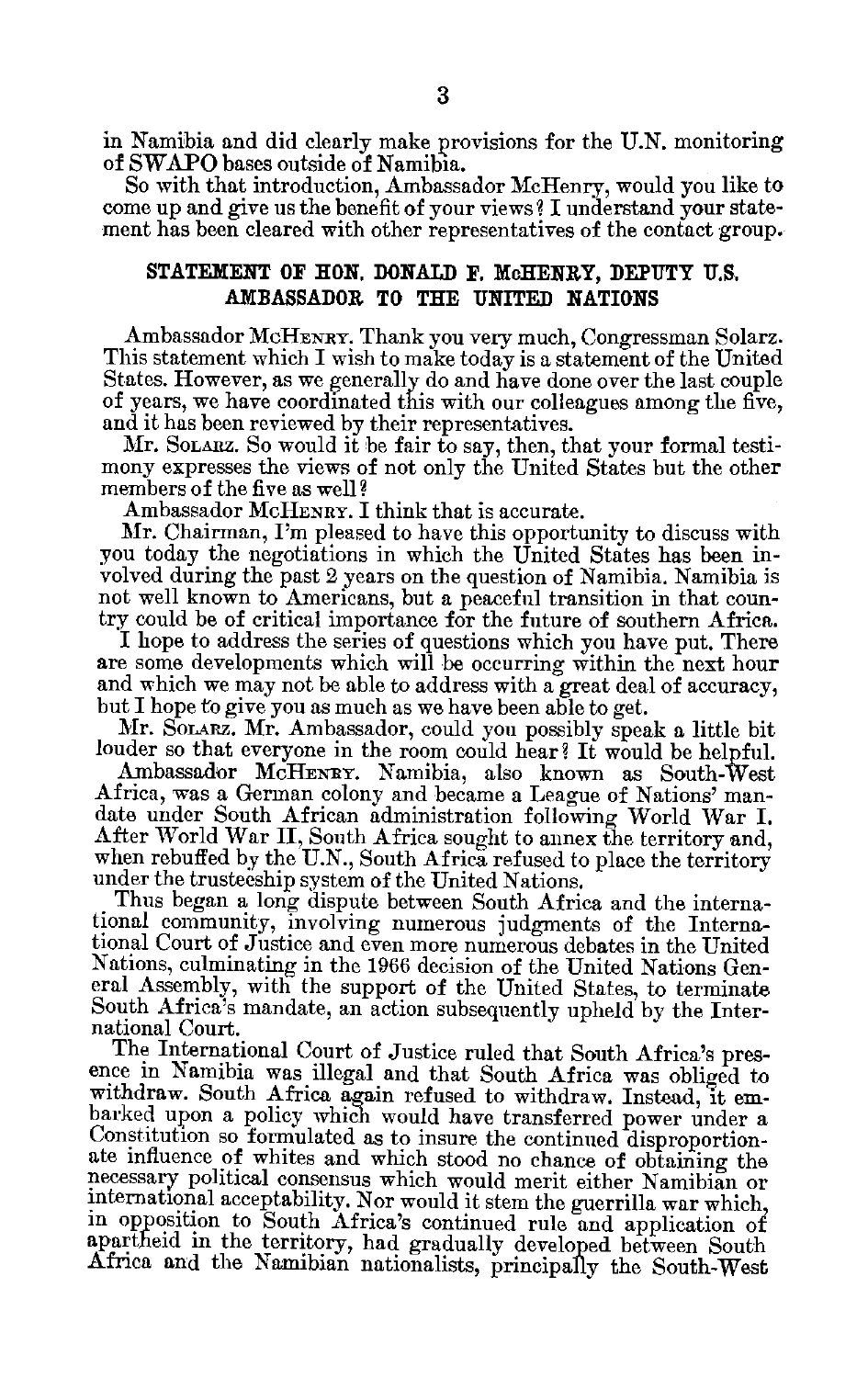Africa People's Organization, also referred to as SWAPO. To this day, this cycle of violence continues to escalate with ominous impli cations for the future of the entire region.

It was against this background that in April of 1977, the then five Western members of the United Nations Security Council-Canada, France, the Federal Republic of Germany, the United Kingdom, and the United States-jointly launched an unprecedented effort to find a peaceful solution for the Namibian problem. The initiative was possible because we were able to build on a set of principles unanimously adopted by the United Nations Security Council in Resolu tion 385 in January 1976.

I might add that the initiative was also possible because of the good will and great expectations which greeted President Carter's election and his appointment of Ambassador Young as U.S. Rep resentative to the United Nations.

From the outset the five nations made clear that their goal was to formulate an internationally acceptable method of implementation of the principles contained in Resolution 385 which called for free and fair elections under U.N. supervision and control. The five made clear that they favored no particular Namibian political group. The five were interested not in the outcome of the elections but solely in insur ing that all Namibian people would have an equal opportunity to freely and fairly elect their own government.

The five also recognized that in order for a settlement to be mean ingful and lasting it would have to be accepted by the two parties engaged in the armed conflict-the South African Government and SWAPO, which enjoyed substantial support within Namibia and internationally.

It is important here to emphasize two facts which these negotiations have had to take into account. South Africa, unlawfully in occupation of Namibia, was nevertheless the de facto governing authority there, and its assent was essential to any settlement. SWAPO, although only one of several Namibian political groups, carried the war effort, had the support of a major segment of the population, the unanimous support of other African governments, and the majority of non-Afri can members of the United Nations. No peaceful settlement could be achieved without SWAPO's participation.

Finally, we recognized that a successful undertaking must involve the cooperation of the frontline states (Angola, Botswana, Mozam bique, Tanzania, and Zambia) and Nigeria in helping with the nego tiating process, in assuring successful implementation of an agreee ment, and, most importantly, in assuring respect for the outcome of the elections. These states have fully supported our efforts.

The negotiating process itself has been unique and extraordinarily complex. It could not have been undertaken without modern commu nications. Five nations have operated as one negotiating team, which has come to be known as the contact group. Each step has required careful coordination among our missions in New York, our capitals, our Embassies in the frontline states and Nigeria, and our Embassies in South Africa.

In addition to the complexities of this five-nation arrangement, those involving the negotiating procedure have been numerous. For example, South Africa refuses to meet with SWAPO. This has neces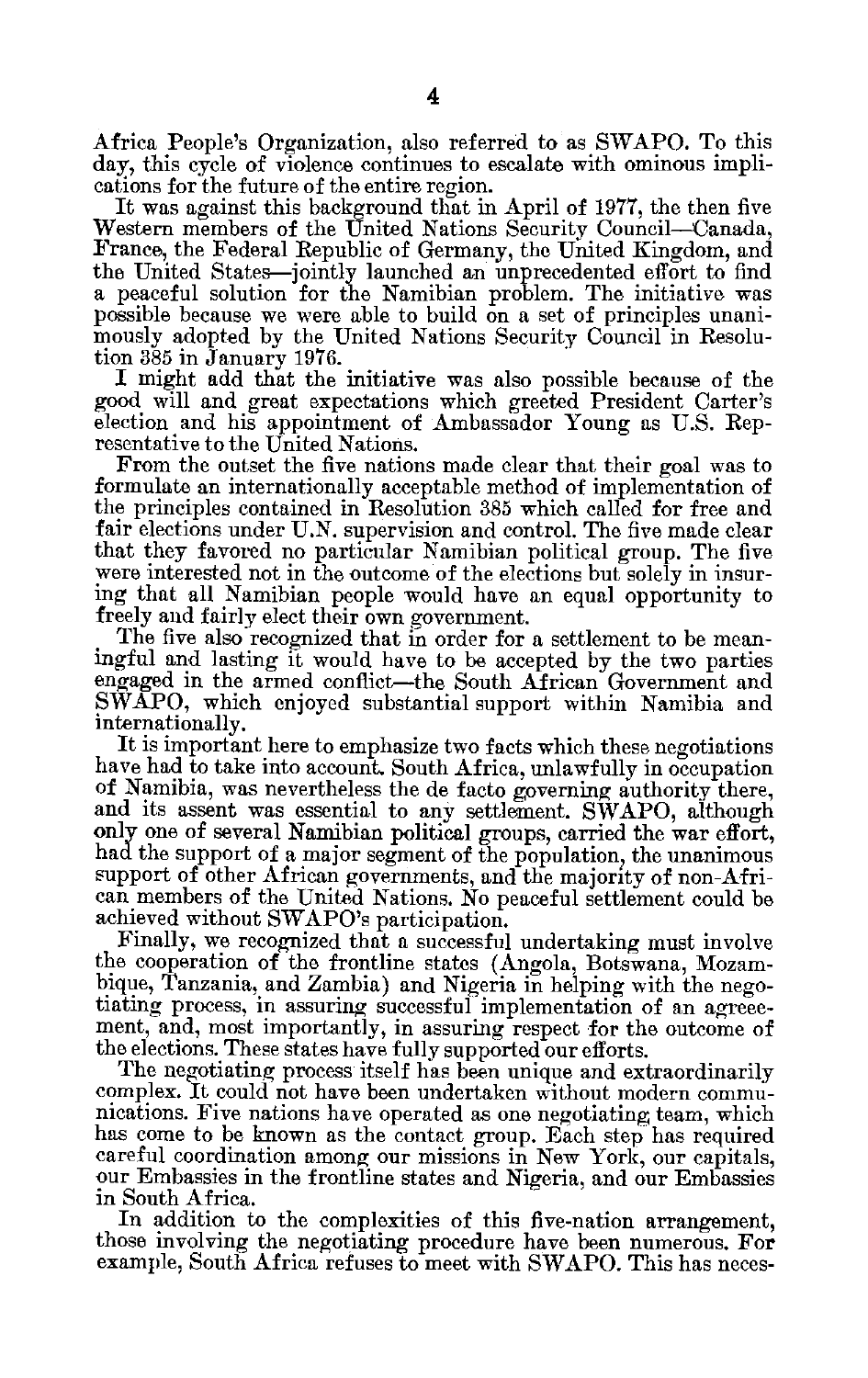sitated various forms of shuttle diplomacy as well as so-called prox imity talks in which the two parties travel to one city and meet with the contact group separately.

There also have been a number of nations, groups, and organizations involved in the process in one capacity or another with whom we have maintained regular communications. We have met with all of the major Namibian political groups at each stage of the negotiations in order to insure that they were kept informed and to take their views fully into account. United Nations Secretary General Waldheim has played an important role in carrying the effort forward, as have his Special Representative for Namibia, Mr. Martti Ahtisaari of Finland, and the Security Council as a whole.

As in any longstanding dispute, the current negotiations have been hampered by attitudinal and political problems. First, whatever their ultimate motives, both South Africa and SWAPO have been anxious to avoid being seen internationally as the intransigent party. South Africa may have faith only in a so-called internal solution, and SWAPO may have faith only in a military one; however, neither wished to lose what support it had in the international community, and this desire not to lose support has tended to motivate them both toward a settlement.

Second, a constant problem throughout the effort has been the per vasive presence of distrust: Distrust between South Africa and SWAPO, the distrust which each of them has of the five, and the distrust which South Africa has for the United Nations. SWAPO believes that South Africa aims at continued dominance through in stallation of a government favorable to South Africa and will only agree to a settlement which guarantees such an outcome. South Africa, for its part, believes that SWAPO aims only at the seizure of power and will not abide by the results of a fair electoral process.

South Africa and the United Nations have been at odds over Na mibia since the United Nations inception, and the United Nations has also soundly and regularly criticized South Africa for its policies of apartheid. In addition, the General Assembly's endorsement of SWAPO is well known.

South Africa, therefore, views the United States not as an orga nization of neutrality but as one unalterably hostile. I should note in this regard that while the General Assembly has endorsed SWAPO as the "sole and authentic representative of the Namibian people," it is the Security Council working through international civil servants, and not the General Assembly, which will oversee the transition in Namibia, and the Security Council has adopted no such position. More over, the United Nations has an excellent record for impartial peace keeping operations.

The distrust by SWAPO of the five stems from its view that South Africa's very dominance is dependent upon Western economic and political support. One manifestation of this distrust was SWAPO's initial objection to the inclusion of NATO nations in the composition of the proposed U.N. military presence in Namibia.

South Africa, on the other hand, fears that the five are susceptible to pressure from the Africans. South Africa's distrust has been dram atized in recent weeks by the repeated accusations made publicly by the South African Government that the contact group, the United

**48-500--79--2**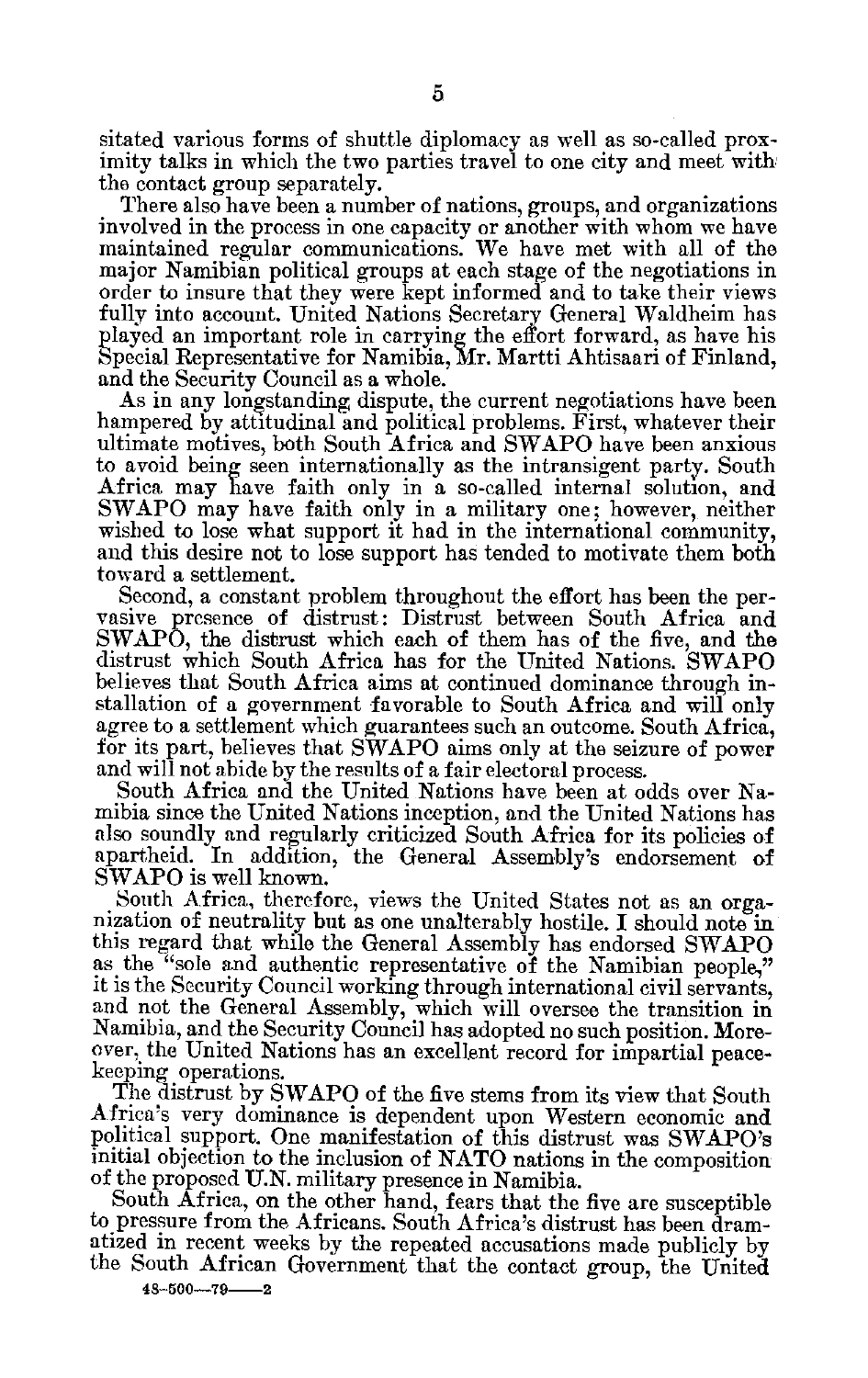Nations Secretariat, and certain U.S. officials have during the negotia tions displayed deceit, double-dealing, and a pro-SWAPO bias.

We have refrained from commenting publicly on these accusations, largely because we believe that the search for peace is best pursued through calm and private deliberation and with an acceptance of the good faith of all, even in the presence of sharp disagreement. How ever, this forbearance should not be mistaken. There is not a shred of truth to South Africa's charges.

A third problem in the Namibia settlement effort has been the diffi culty, if not the impossibility, of separating Namibia from the other occurrences in the region. It is difficult to isolate political develop ments in Namibia from those in Rhodesia, from the internal politics and political turmoil in South Africa itself, from South Africa's fear of being surrounded by radical black African states, or from the ulti mate objectives of outside forces. All of these influences play on the prospects for a settlement in Namibia and in fact hold those prospects hostage. **A** final problem which I would like to raise at this point is that

neither South Africa nor **SWAPO** is monolithic, though publicly at least, each projects such an image of itself and of the other. Both have factions with differing views and different constitutencies which make the decisionmaking processes on each side delicate and frequently time consuming, and I might add, frustrating. Too frequently internal politics has prompted both sides to make decidedly unhelpful public statements which have either raised new problems or closed off potential avenues of accommodation.

These, then, are some of the attitudinal and political problems with which the five have had to deal in our settlement effort. That effort initially consisted of determining through lengthy discussions with the parties their concerns, their demands, and their areas of com promise. Agreement was quickly reached on a number of points. Be fore long, however, it became apparent that if the impasse over Namibia was to be broken, the five would have to develop their own proposal for a settlement and then try to bring about its acceptance.

On April **10,** 1978, the five placed their proposal for a settlement be fore the United Nations Security Council. We recognized that it did not meet all of the demands of either party; however, we believe that it offers a fair and balanced solution based on the legitimate concerns of the parties and that it reasonably bridges the gaps between the parties.

The proposal submitted to the Security Council is based on the principles set down in Security Council Resolution 385 and consists of the following key elements:

One, a cessation of all hostile acts by all parties and the restriction of South African and SWAPO armed forces to base. Thereafter, a phased withdrawal from Namibia of all but 1,500 South African troops within 12 weeks prior to the official start of the political cam paign. The remaining South African force would be restricted to Grootfontein or Oshivello or both, and would be withdrawn after the certification of the election.

Two, a South African-appointed Administrator General would ad minister the territory during the transition period leading to the elec tion of a constituent assembly. However, all acts affecting the political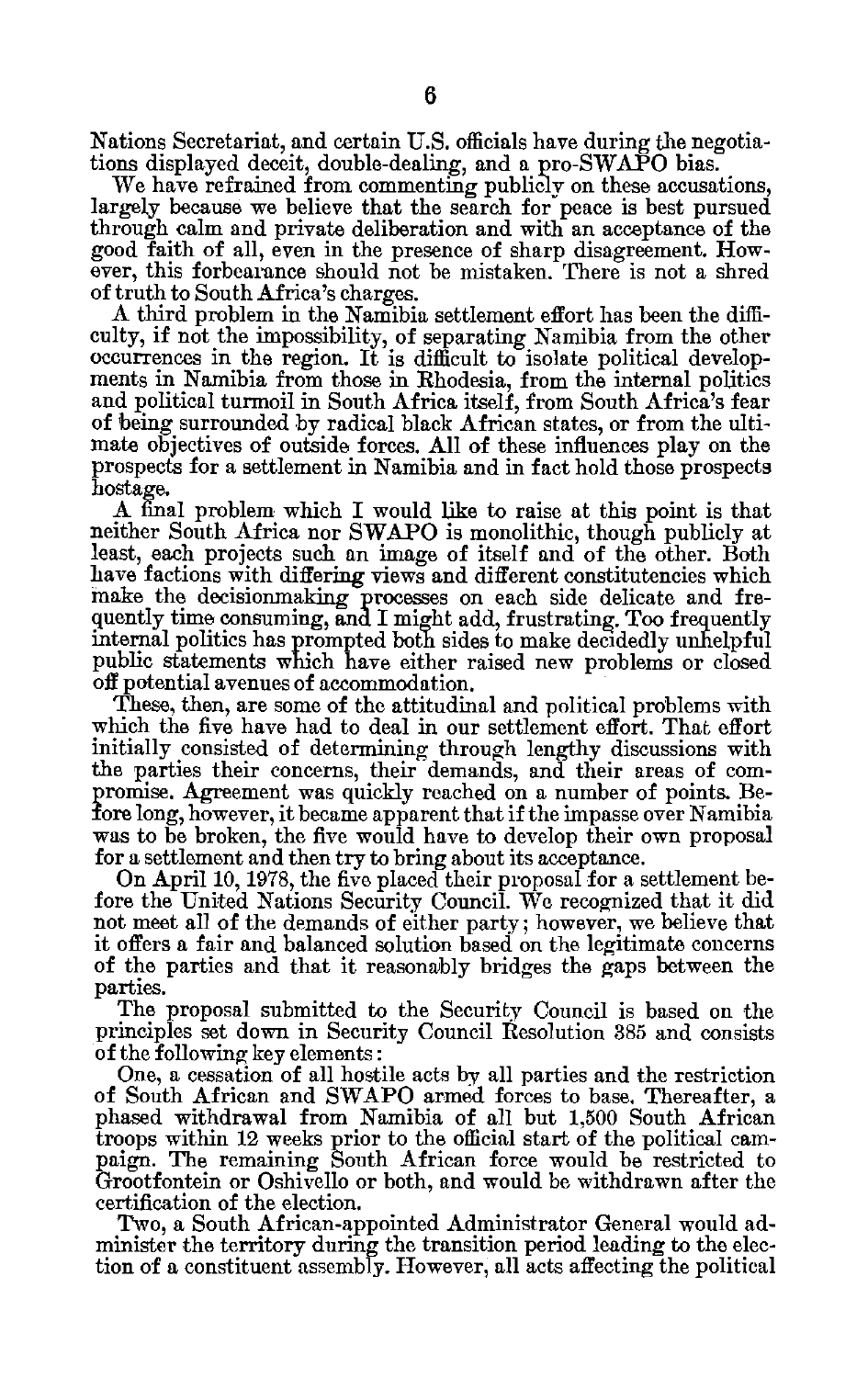process would be under United Nations supervision and control in that the U.N. Special Representative will have to satisfy himself at each stage as to the fairness and appropriateness of all measures af fecting the political process at all levels of administration before such measures take effect.

Three, a United Nations Transition Assistance Group, referred to as UNTAG, consisting of civilian and military elements whose size and composition would be determined by the Secretary General, would be introduced in the territory to insure the observance of the terms of the settlement.

Four, primary responsibility for maintaining law and order in Nami bia during the transition period would rest with the existing police forces. However, among other things, the Administrator General, to the satisfaction of the United Nations Special Representative, would insure the good conduct of the police forces. The Special Representa tive would make arrangements when appropriate for United Nations personnel to accompany the police forces in the discharge of their duties.

Five, all Namibian political prisoners and detainees would be re leased, exiles would be free to return, and conditions for free and fair elections would be established; that is, freedom of speech, move ment, press, assembly, and the repeal of discriminatory or restrictive legislation.

The settlement proposal does not attempt to spell out all of the de tails involved in such a settlement. Some points are of necessity gen eral; to try to refine them more precisely would have entailed years of negotiations. Instead, the proposal depends heavily on cooperation between the Administrator General and the United Nations Special Representative.

The settlement proposal of the five was not immediately accepted by either party. But by the end of July 1978, both parties had agreed that the Secretary General should be requested to draw up his'report on how the proposal would be implemented. This agreement was not reached, however, without first addressing a number of contentious issues, the most notable of which was the question of Walvis Bay. Moreover, in this public statements, each chose to emphasize certain aspects of the proposal while understating or even omitting counter balancing provisions.

When the Secretary General's plans for implementation were announced, they, too, became the source of controversy. South Africa, for example, objected to the holding of elections after December 1978, despite the fact that the proposal clearly required a 7-month process which, given the date of acceptance by the parties, could not be completed by the end of 1978.

South Africa also objected to the size of the proposed 7,500-man United Nations military presence, despite the formidable size and nature of the territory, despite South Africa's own concern for security, and despite the fact that the settlement proposal left the forma tion of UNTAG to the discretion of the Secretary General.

These initial objections were resolved through further discussions but not before South Africa took another step which seemed to be di rected toward an internal settlement. Over our strong objection, uni lateral elections took place in December 1978, and a so-called constitu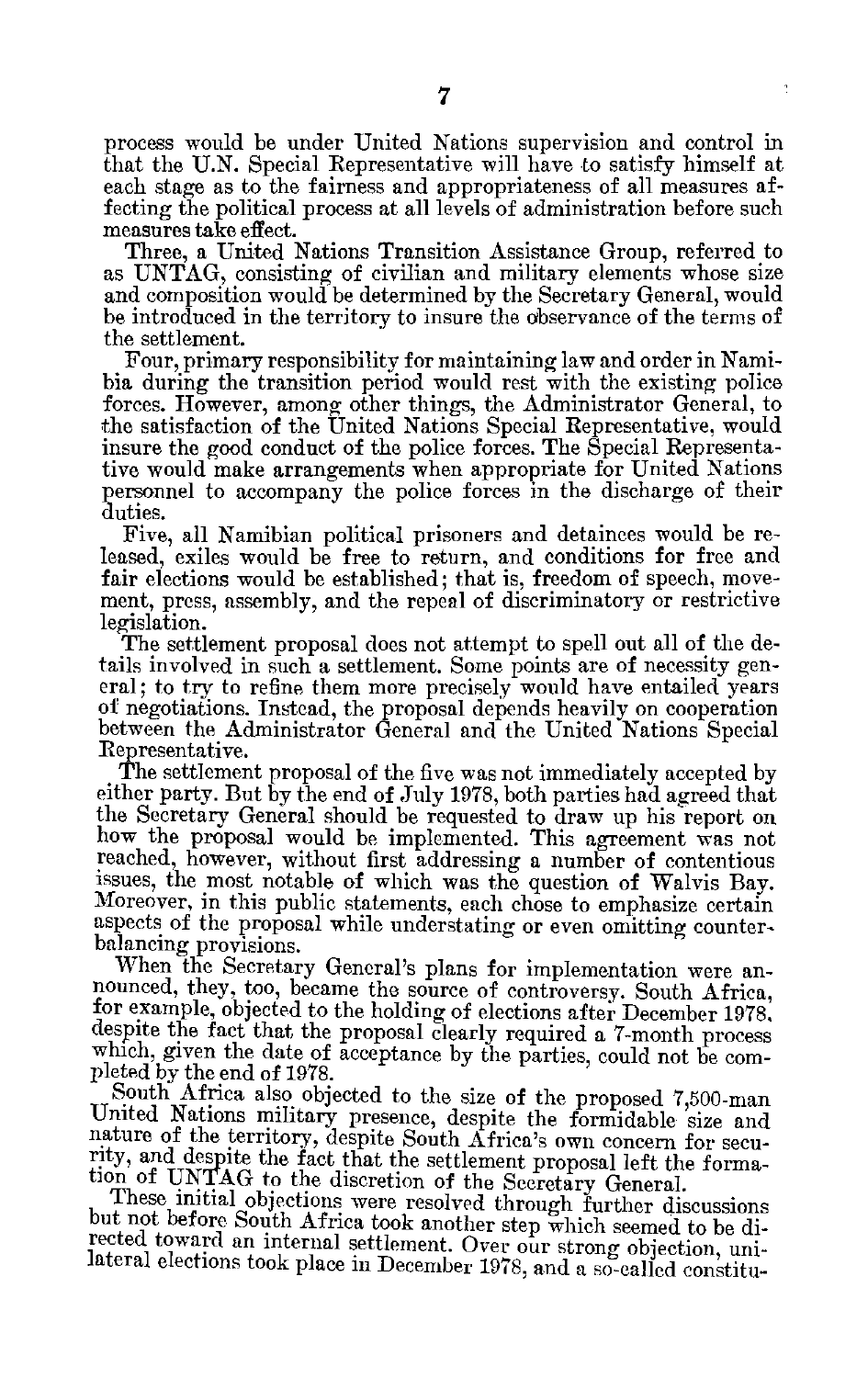ent assembly was established. The elections were boycotted by several parties and the resulting assembly consists almost entirely of the Democratic Turnhalle Alliance, the party widely assumed to be fa vored by the South African Government.

The South Africans then advised Secretary General Waldheim at the end of December that they were prepared to cooperate with the implementation of the United Nations plan and suggested that the Secretary General's Special Representative visit South Africa for discussions. These talks took place this past January, and Mr. Ahtisaari also visited the frontline states and met with leaders of those countries and of SVAPO.

These discussions made clear that both parties were seeking to obtain advantages in the implementation process which they were not able to achieve in the negotiations. For example, South Africa insisted on the monitoring by UNTAG of SWAPO bases outside of Namibia, and SWAPO asked for a period of time after the cease-fire during which 2,500 armed SWAPO personnel would be moved to five bases to be established inside Namibia.

Neither of these positions was accepted by the Secretary General. Instead, the Secretary General issued a report on the 26th of February which presented his proposals for the resolution of the few remaining issues.

In that Teport, Secretary General Waldheim stated that while the settlement proposal made no specific provision for the monitoring by UNTAG of SWAPO bases in neighboring countries, those countries, nevertheless, had been asked to insure that the provisions of the transi tional arrangements, and the outcome of the election, would be respected.

In addition, the Secretary General was seeking the agreement of the Governments of Angola, Botswana, and Zambia for the establishment of UNTAG liaison offices in those countries to facilitate cooperation in the implementation of the proposal. The Secretary General also spec ified arrangements for the handling of SWAPO armed personnel, carefully differentiating between those inside Namibia at the time of the cease-fire and those outside. Any SVAPO armed personnel in Namibia at the time of the cease-fire would be restricted to the designated locations inside Namibia. All SIVAPO armed forces in neigh boring countries would, on the commencement of the cease-fire, be restricted to base in those countries.

South Africa again reacted negatively to the Secretary General's proposals, in particular, those relating to the absence of UNTAG moni toring of SWAPO bases in Angola and Zambia, and to the handling of SWAPO armed personnel who are in Namibia at the time of the cease-fire. To avert a breakdown of the initiative over these issues, an other round of ministerial-level "proximity talks" was held in New York on March 19 and 20 during which Secretary Vance and his colleagues presented our view to South African Foreign Minister Botha<br>that the Secretary General's report was consistent with the original proposal which South Africa had accepted. During those talks the SWAPO delegation:

Accepted the restriction of their own forces outside Namibia to a base outside Namibia;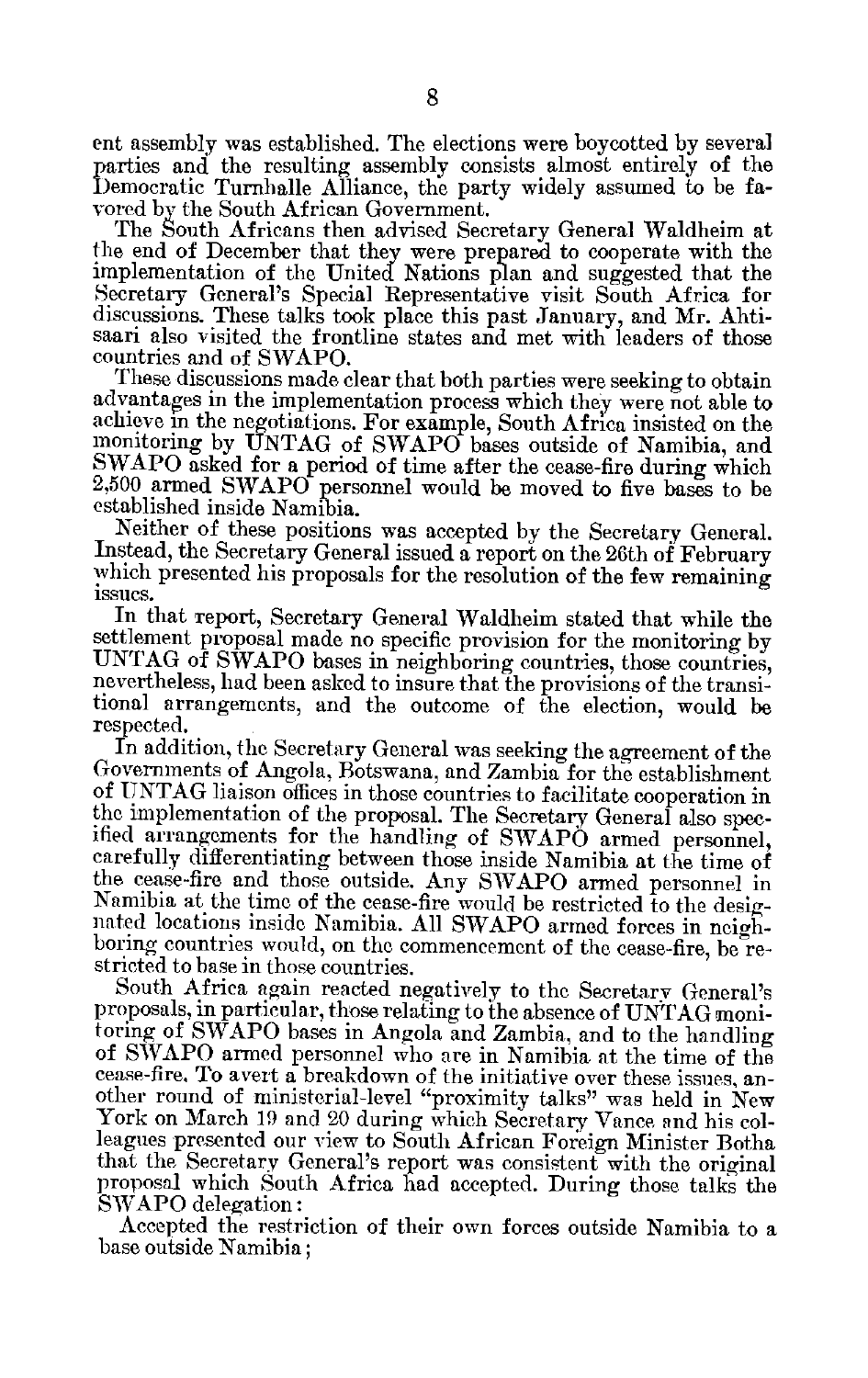Accepted the Secretary General's proposal for designating locations to which any SWAPO armed personnel inside Namibia at the start of the cease-fire would be restricted and monitored;

Accepted the Secretary General's intention to designate only one or two such locations; and

Stated that they had no intention of infiltrating any armed person nel into Namibia following the start of the cease-fire and that in fact they had no intention of infiltrating any armed personnel during the period between the signing of the cease-fire and the actual start of the cease-fire.

SWAPO has thus accepted the implementation plans of the Secre tary General, which the five also fully support, and SWAPO is now prepared to move ahead with that implementation. During these same proximity talks, the frontline states reiterated their commitment to scrupulously insure the observance of the cease-fire agreement.

Mr. Chairman, because South Africa's objections are still outstand ing, I believe it useful to examine in greater detail the two principal issues which seem to stand in the way of South Africa's acceptance and I do so at this point with the warning that we have been notified by our Embassy in South Africa that roughly within the hour, the South African Government will present some kind of statement to our Ambassadors which we surmise may be their response to the in quiries on these points.

The two points which South Africa has objected to are, first, South Africa has called for monitoring by UNTAG of SWAPO bases out side Namibia. However desirable such monitoring might be, South Africa was informed in a formal statement prior to its acceptance of the five's proposal last year that such a provision was unacceptable to the neighboring states and that this element was taken into account in determining the size and functions of UNTAG.

Neither we nor the United Nations can dictate to sovereign nations which are not a party to the settlement. As I have stated previously, the frontline states have committed themselves to insuring the scrupu lous observance of the cease-fire. We accept these assurances.

The second issue, and the one which seems now to be South Africa's primary objection, is the Secretary General's proposal that any SWAPO armed personnel in Namibia at the start of the cease-fire will be restricted and monitored by the U.N. at designated locations inside Namibia. In making this proposal, the Secretary General was faced with a very difficult practical question. The Secretary General decided, and the five support him in this decision, that those SWAPO armed personnel inside Namibia, estimated at perhaps several hun dred, should be identified and restricted in such a way as to facilitate their monitoring.

There were, of course, other alternatives, such as safe passage out of the territory or disarming of SWAPO personnel. However, the level of SWAPO distrust of South Africa's intentions was such that SWAPO was not prepared to take these courses which, of course, would allow South Africa to gain in the peace that which it could not gain in the conflict; that is, the elimination of SWAPO's armed pres ence in the territory.

In this regard, South Africa's objective is no less objectionable than SWAPO's rejected proposal to introduce a large armed force after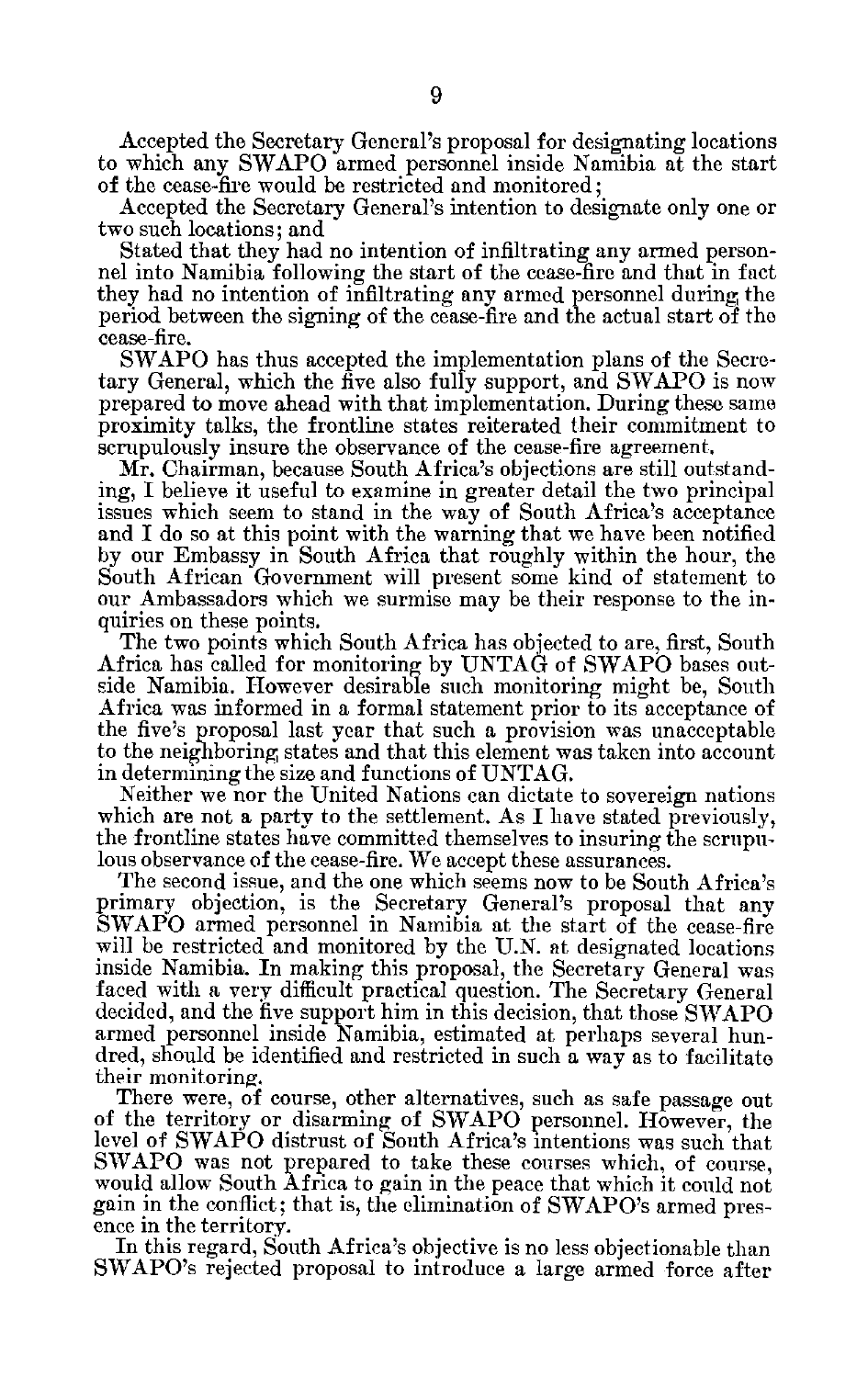the cease-fire. That, too, would have given SWAPO an opportunity to gain in the peace that which it could not get in the fighting.

It is possible to engage in a legalistic argument over whether the establishment of such SWAPO locations was envisioned under the settlement proposal; however, it is only the practical problem which must be solved. The Secretary General was sensitive to the need to insure that the electoral process could not be adversely affected by the manner in which this issue was handled. The locations would as far as practical be away from population centers. The SWAPO personnel would be restricted to those locations and monitored closely by the United Nations.<br>I might add that two other Namibian political groups which had

previously supported implementation of our settlement proposal, the SWAPO-Democrats and the Namibia National Front, initially opposed the suggestion of a SWAPO armed presence inside Namibia, in part because they thought th accede to SWAPO proposals which I previously indicated to you had<br>in fact been rejected. This misunderstanding has been corrected, and<br>SWAPO-D has now urged immediate implementation of the Secretary General's plan.

Our latest report this morning is that they tend toward acceptance of the Secretary General's report.

There are several lesser issues which could be raised to a higher degree of importance. These include the composition of the military component of UNTAG and the timing of the U.N.-supervised elections. Neither SWAPO nor South Africa has yet given its formal agreement to the composition proposed by Secretary General Waldheim, but this should be relatively

issues are resolved.<br>South Africa has not withdrawn its carlier insistence on the holding of elections by September 30, a date which South Africa's delay in accepting implementation of the settlement proposal obviously has made impossible to meet. While we recognize the need to move ahead rapidly and recognize we continue to believe that peaceful accommodation through free and fair elections is more important than an artificial deadline. In conclusion, Mr. Chairman, let me say that the five governments

believe our settlement proposal and the implementation plan of Secretary General Waldheim offer a balanced and fair settlement of the Namibian question and the only viable settlement available which can bring about an inde support. To be sure, this settlement package does not satisfy every demand of everyone involved, but it does in our estimation satisfy

every legitimate concern of the parties.<br>SWAPO is now prepared to proceed with this settlement. So are the five. So is the United Nations Security Council, and the international community generally. South Africa has not agreed and has said that it must consult with the other Namibian political groups before it

makes its decision.<br>We resognize South Africa's desire to hold these consultations. But it is the South African Government which must determine whether or<br>not it will cooperate with the United Nations in an internationally<br>acceptable settlement. That is a responsibility which cannot be passed off to others.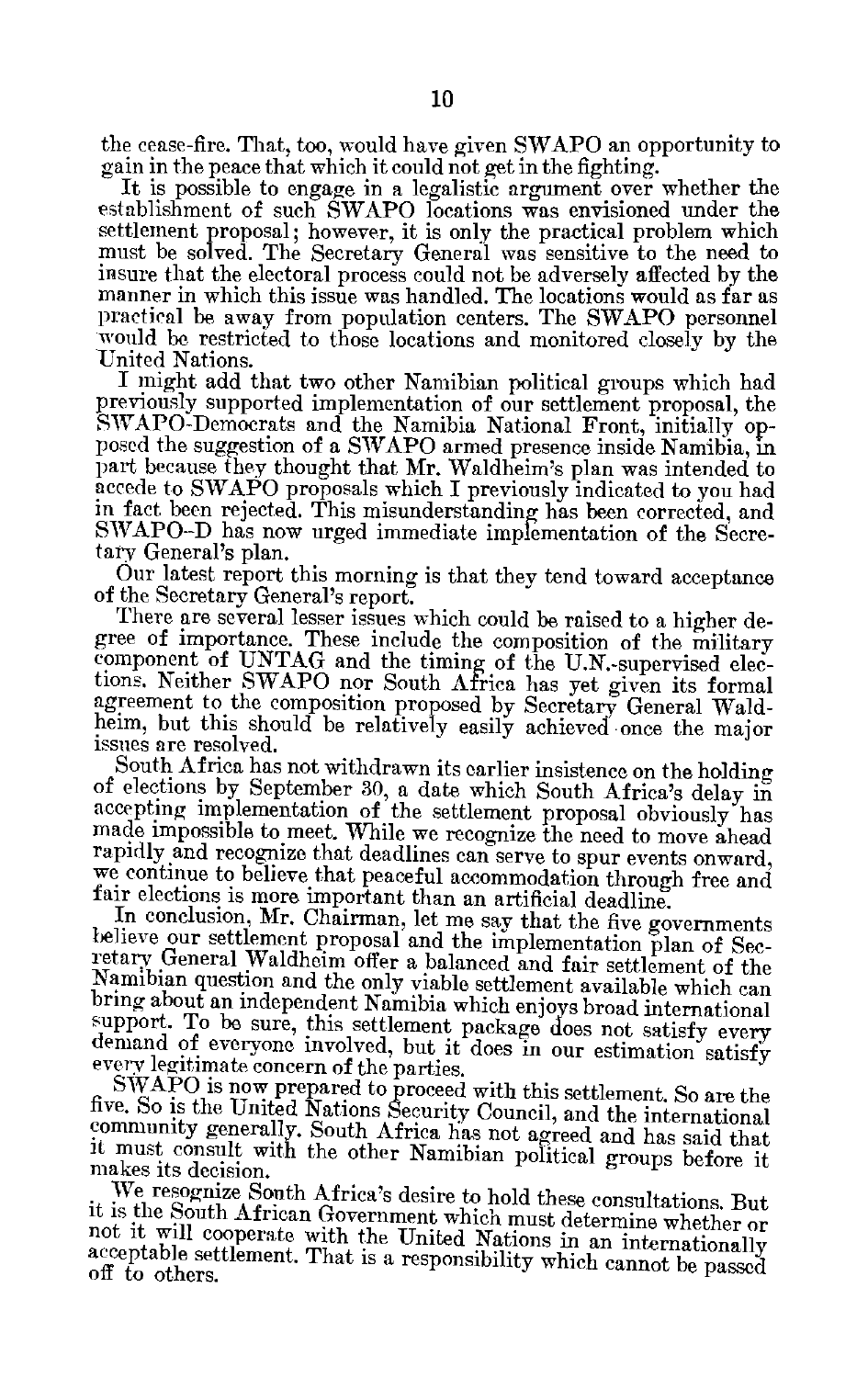Most African members of the United Nations are convinced that South Africa has never had any intention of proceeding with an inter nationally acceptable settlement in Namibia. The frontline states be lieve that, since they have brought SWAPO to accept the settlement, it is now up to the five to obtain South Africa's agreement.

If South Africa does not agree, there will be increasingly strong calls at the United Nations for us to support our own negotiations by exerting real pressure on South Africa; in other words, some form of ecoonmic sanctions.

We have continually told the frontline states and other African nations that negotiation is a real alternative to the armed struggle in southern Africa. Our inability to obtain South Africa's acceptance would almost certainly be seen as proof of an ultimate lack of will in the West to press South Africa to cooperate with a negotiated settle ment. It would be seen by Africans as proof of the ineffectiveness of negotiation for peaceful change as a viable alternative to long and bloody military solutions. It would surely adversely affect the prospects for negotiated settlements in the rest of southern Africa.

It would result in an escalation of hostilities and chaos, and open further opportunities for outside forces and alien ideologies.

At the present, there are several serious developments which further complicate and even endanger the settlement effort. Once again South Africa has arrested without charge or trial almost the entire internal leadership of SWAPO. There are reports of greatly increased South African military activity. Conversely, there are reports of heightened SWAPO guerrilla action. All of this indicates that the cycle of vio lence is expanding.

At this stage Namibia is still a relatively small problem in southern Africa-and the one most susceptible to a negotiated solution. With time, however, it will become increasingly complex and difficult.

Bitterness will exceed reason. Today's compromise solution will be overshadowed by nonnegotiable demands. For these reasons, we must continue to do our utmost not to let the opportunity of a peaceful settlement pass us by.

Mr. **SoLARz.** Mr. Ambassador, let me thank you first of all for a very thoughtful and comprehensive statement. I'm sure the members of the committee have many questions to ask you about these negotia tions. I think that there is no question that both SWAPO and South Africa have a significant interest in a resolution of this conflict in a way that would provide for an internationally acceptable transition and majority rule in Namibia, just as I believe our own country has a very significant interest in an internationally acceptable transition to majority rule in Namibia as well.

Not only would such an agreement bring the suffering of the Nami bian people to an end; it would also tend to preclude both the intensi fication and the internationalization of the armed struggle in Namibia.

Furthermore, I think it will also provide a very useful precedent for what might become an internationally acceptable agreement providing for a transition to majority rule in Rhodesia as well.

So for all of these reasons I very much hope that in spite of the obstacles and the pitfalls and the objections, we will continue with our efforts to overcome these difficulties in the hope that somehow or other an agreement can be achieved.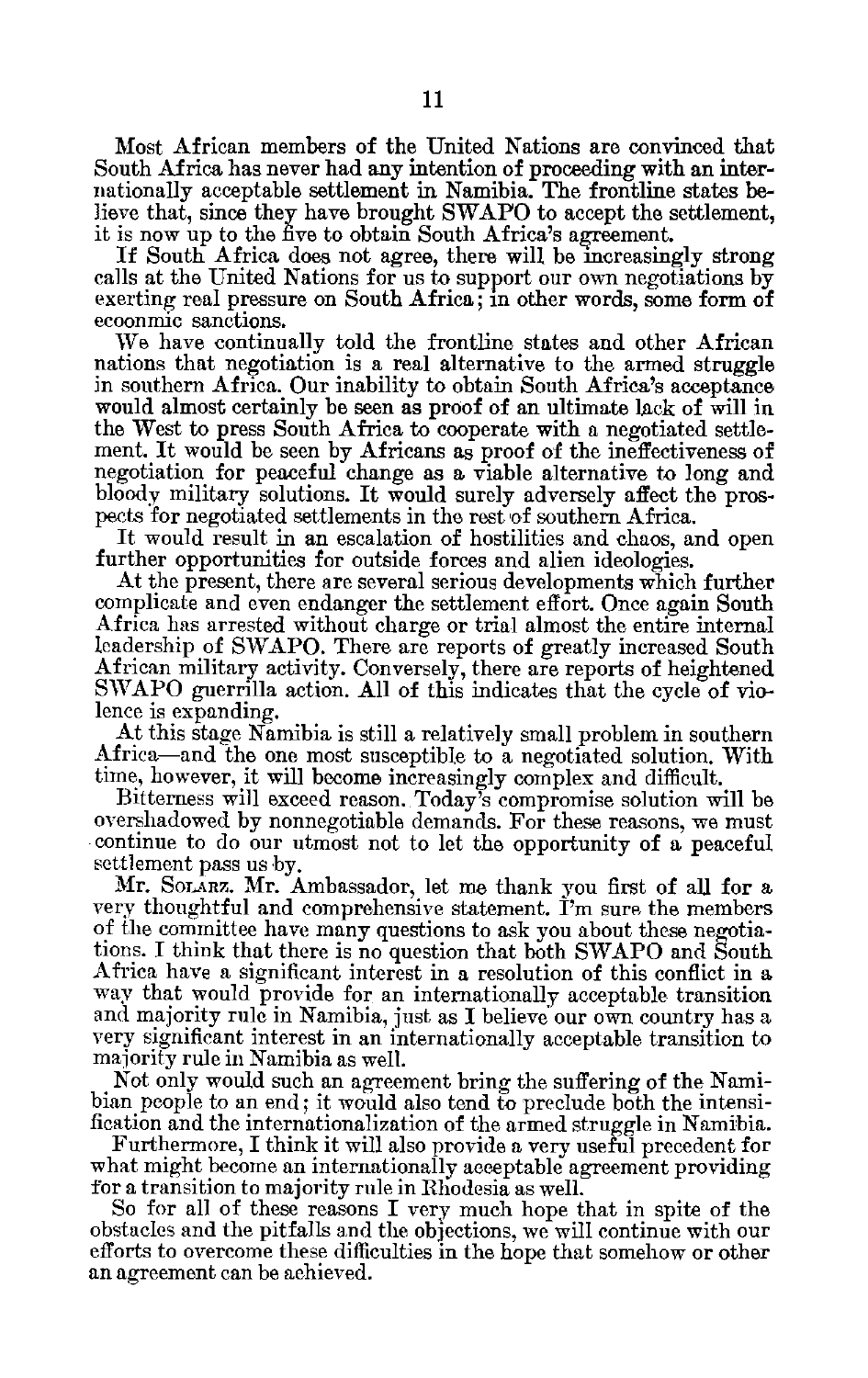Now, since the New York Times is presumably the paper of record, let me ask you first whether the report in today's newspaper that South Africa has told officials of the United Nations that it is prepared to proceed with U.N.-supervised elections in Namibia, but only on the condition that they could not involve setting up temporary military bases for guerrillas inside the territory, means that South Africa has dropped its demand that the SWAPO bases in Angola and Zambia be monitored by U.S. military personnel as well?

Ambassador McHENRY. Mr. Chairman, that report was carried by the New York Times this morning and was also carried by the South African Broadcasting Corp. early this morning and late last night. It is based on conversations which were held in New York on Thursday and Friday.

It is our understanding that the South Africans have denied the ac curacy of the report to our Embassy personnel this morning. We will have to await these formal discussions which I referred to earlier before we can confirm that in any way.

Mr. SOLARZ. So your testimony is that at the present moment, you are not in a position to say that the South African Government has or has not dropped its demands with respect to U.N. monitoring of SWAPO bases outside of Namibia?

Ambassador McHENRY. Based on the discussion with the Embassy this morning, I would say that the demand is still there.

Mr. SOLARZ. It is. Now, I think fundamentally there are two ques tions we want to get at today. One is the merit of the South African allegations concerning the negotiating record with respect to these two issues of the bases in Namibia as well as the monitoring of bases outside of Namibia. Then, second, the substantive merit of the positions of both SWAPO and South Africa on these questions.

South Africa contends that the negotiating record makes it clear that there was supposed to be U.N. monitoring of these bases outside of Namibia. The Secretary General in his report, as you have described it on page 14 of your testimony, says that the settlement proposal made no specific provision for the monitoring by UNTAG of SWAPO bases in neighboring countries.

I have before me the annex to the Security Council resolution as adopted on April 10, which as I understand it, constitutes the basis for the ultimate proposal of the Secretary General. This was-correct me if I'm wrong-adopted by the Security Council. Then it was sub sequently accepted by both South Africa and SWAPO. In the annex, point No. 3 says, describing what the United Nations is supposed to do, <sup>"</sup>As soon as possible, UNSR and staff, UNTAG, arrive in Namibia to assume duties. U.N. military personnel commence monitoring of ces sation of hostile acts and commence monitoring of both South African and SWAPO troop restrictions."

The South African Government seems to be saying since references in the report to SWAPO troop restrictions indicate that they're sup posed to be restricted at the base, and since everybody acknowledges they do have bases in Angola and Zambia, leaving aside for the moment the question of whether they have bases in Namibia, that this reference to U.N. military personnel commencing monitoring of both South African and SWAPO troop restrictions, clearly refers to the moni toring by U.N. forces of the SWAPO bases outside of the country.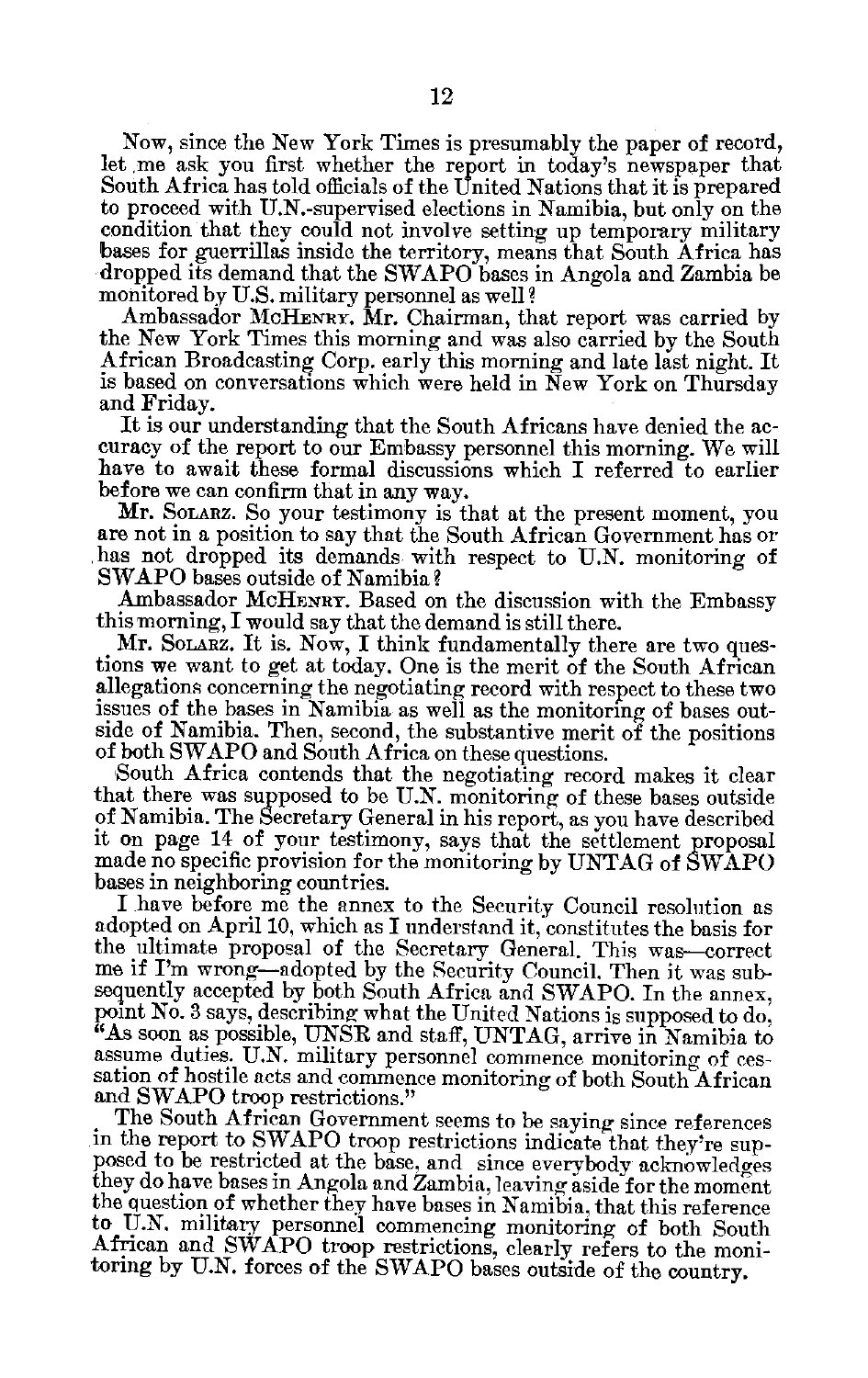Now, if that is not the case, it would be helpful if you could explain why it isn't.

Ambagador McHENRY. The record does not support the South African position on this. Neither does that provision of the annex. The annex states, if you read the whole thing, "As soon as possible, UNSR and staff arrive in Namibia." At no place in the annex is there any reference whatsoever to the presence of UNTAG operating outside of Namibia. As a matter of fact, the background to that is that we did discuss with the South Africans and we did discuss with the neighbor ing countries the possibility of having UNTAG located in those coun tries to do monitoring of SWAPO bases.

Very early, there was an opening or a willingness on the part of some of the countries, of Angola and Zambia, I think we're talking about principally, to consider the possibility. It became clear that this was not acceptable to either of the countries, that you could not get UNTAG present in those countries.

Now, this was before the proposal was formally cabled, before it was accepted by the South African

Mr. SOLARZ. Was the unwillingness of the neighboring countries to accept UNTAG forces made clear to the South African Government before the adoption of this resolution by the Security Council on April **10?** 

Ambassador MCHENRY. Yes; it had been, on the 5th of March 1978. Our Ambassadors met with the South African Foreign Ministry of ficials and made it very clear to them that this was a provision which was unaccepable to the neighboring countries. Then again on March 14, again before the proposal, the Ambassadors again met with the South Africans and made it clear that that would not be needed.

Mr. SOLARZ. I think this is an important point. I want to make sure I fully understand your testimony. Your contention is that in this annex, point No. 3, where in the first sentence it begins,  $4\alpha$  soon as  $\operatorname{possible}, \operatorname{UNSR}-$ what is  $\operatorname{UNSR}$  ?

Ambassador MCHENRY. The U.N. Special Representative.

Mr. Solarz. Yes; U.N. Representative and staff, UNTAG-that is the military?

Ambassador McHENRY. That is the transitional assistance group which includes the military and the civilians.

Mr. **SOLARZ.** "Will arrive in Namibia to assume duties." And then vour contention is that a second sentence, which talks about U.N. mili tary personnel, that is not UNTAG or **UNSR?** 

Ambassador McHENRY. That is a part of UNTAG.

Mr. SoLARZ. So in other words, when you are referring to UNTAG, you are referring also to military personnel?<br>Ambassador McHENRY. That is right.

Mr. SOTARZ. In the second sentence you are saying the references to military personnel commencing to monitor cessation of hostile acts and commencing to monitor both South African and SWAPO troop restrictions were clearly meant to refer to U.N. activities in Namibia **by** virtue of the reference to Namibia in the first sentence?

Ambassador McHENRY. Not just by virtue of reference to Namibia in the first sentence, but the entire negotiating history, which also makes it clear.

Mrs. FENwICK. Will the gentleman yield?

**48-500-79-3**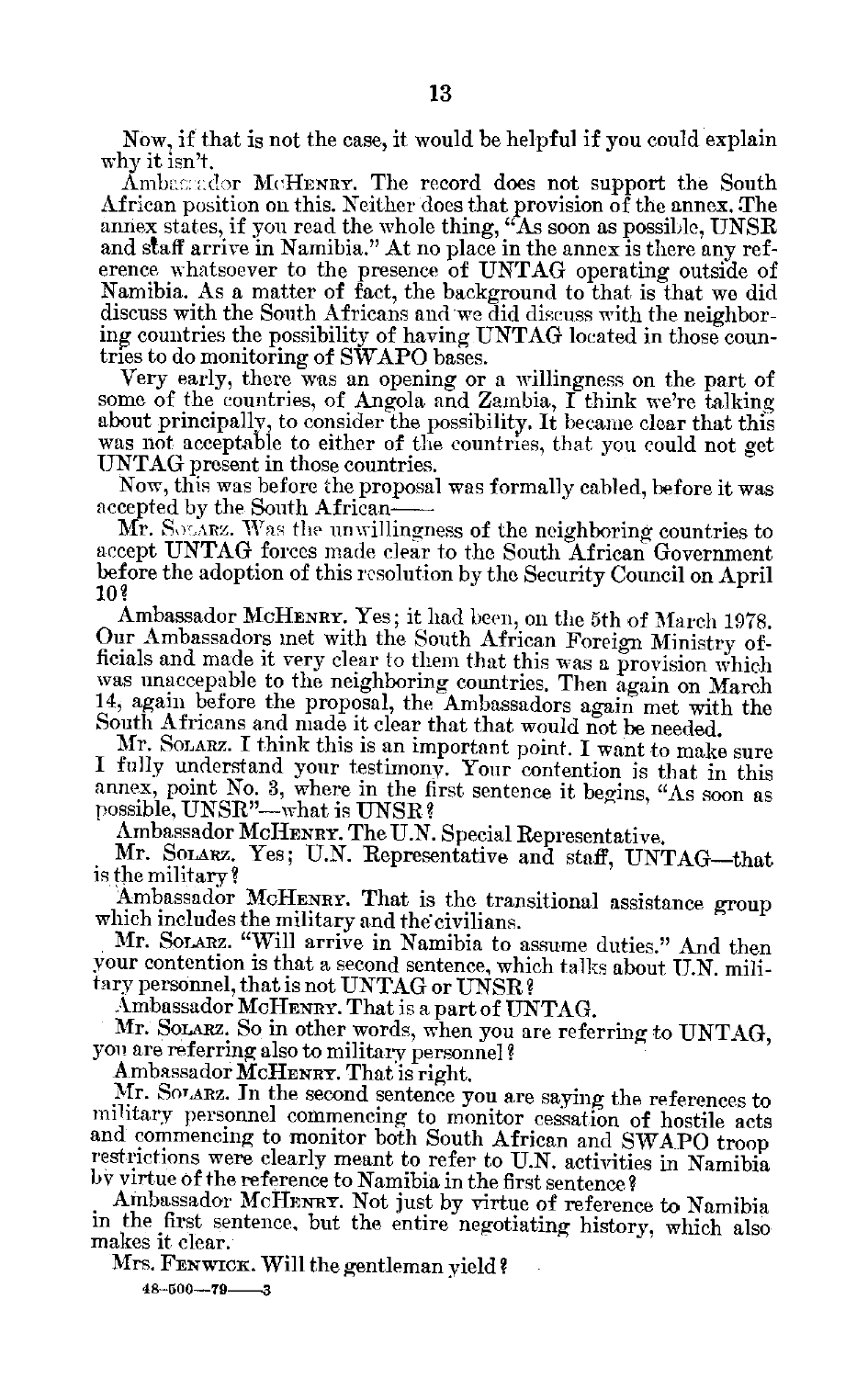Mr. **SOLARZ. I'll** be happy to yield to the American chairwoman of the Friends of Chief Chirau. [General laughter.]

It turned out that the chief had more support in Washington in our committee than he had in Zimbabwe. [General laughter.]

Mrs. **FENWICK.** I wanted to ask, where are the SWAPO bases in Namibia?

Ambassador McHENRY. I think this is the second point-

Mrs. **FENWICK.** Where are they, I mean?

Ambassador McHEwRY. In a real sense, there aren't any bases.

Mrs. **FENWIcK.** That is why it is pertinent to what you are talking about because it says "monitoring both South African and SWAPO troop restrictions," so if they have any bases in Namibia, they would refer to the ones outside Namibia.

Ambassador McHENRY. It says SWAPO troop restrictions. It doesn't say bases. **I** think where troop restrictions come in is in the second point, which **I** tried to refer to earlier.

Could I say this? I think the important point, if I may, is to indi cate that both the proposal in itself and the record make clear-if I may, I would like to read to you

Mrs. FENWICK. Reading on: "Make necessary arrangements for coordination with neighboring countries concerning provision of transitional arrangements."

Ambassador McHENRY. Yes, that is true, but there are other transitional arrangements involved in neighboring countries, such as the return of refugees and the release of political prisoners. That sentence refers to those arrangements, and not to the other.

Mrs. FENwICK. Yon mean the neighboring countries are holding political prisoners?

Ambassador MCHENRY. There is a contention by the South Africans that they do. They deny it, but the proposal calls for the release of any who might be.

Mr. SOLARZ. I want to see if we can proceed in an orderly and sequen tial way here. You were about to refer to some document which you say speaks to the negotiating on this point of monitoring the bases outside the country?

Ambassador McHFNRY. Yes. I think it is both conversations with the South Africans in March 1978 before the proposal was made public and March 14, 1978. again before the proposal was made public. It was made explicitly clear to the South Africans that however desirable it might be to have monitoring in these neighboring countries, it was found unacceptable to them.

Mr. **SOTARZ.** I think part of the problem here, Mr. Ambassador, and Fim not necessarily challenging your assertion and interpretation, is that you refer to in effect what appears to be a private negotiating record and South Africa refers to a public document which presumably embodies the agreements that were reached.

I think what we have to do is establish what we mean by the public documents, and what they actually are.

What is your interpretation of what it means when you say the **U.N.**  military personnel will commence monitoring SWAPO troop restric tions? What did that mean?

Ambassador McHENRY. Again, I think what is there is the hidden second point which is the point of contention here. That is, what do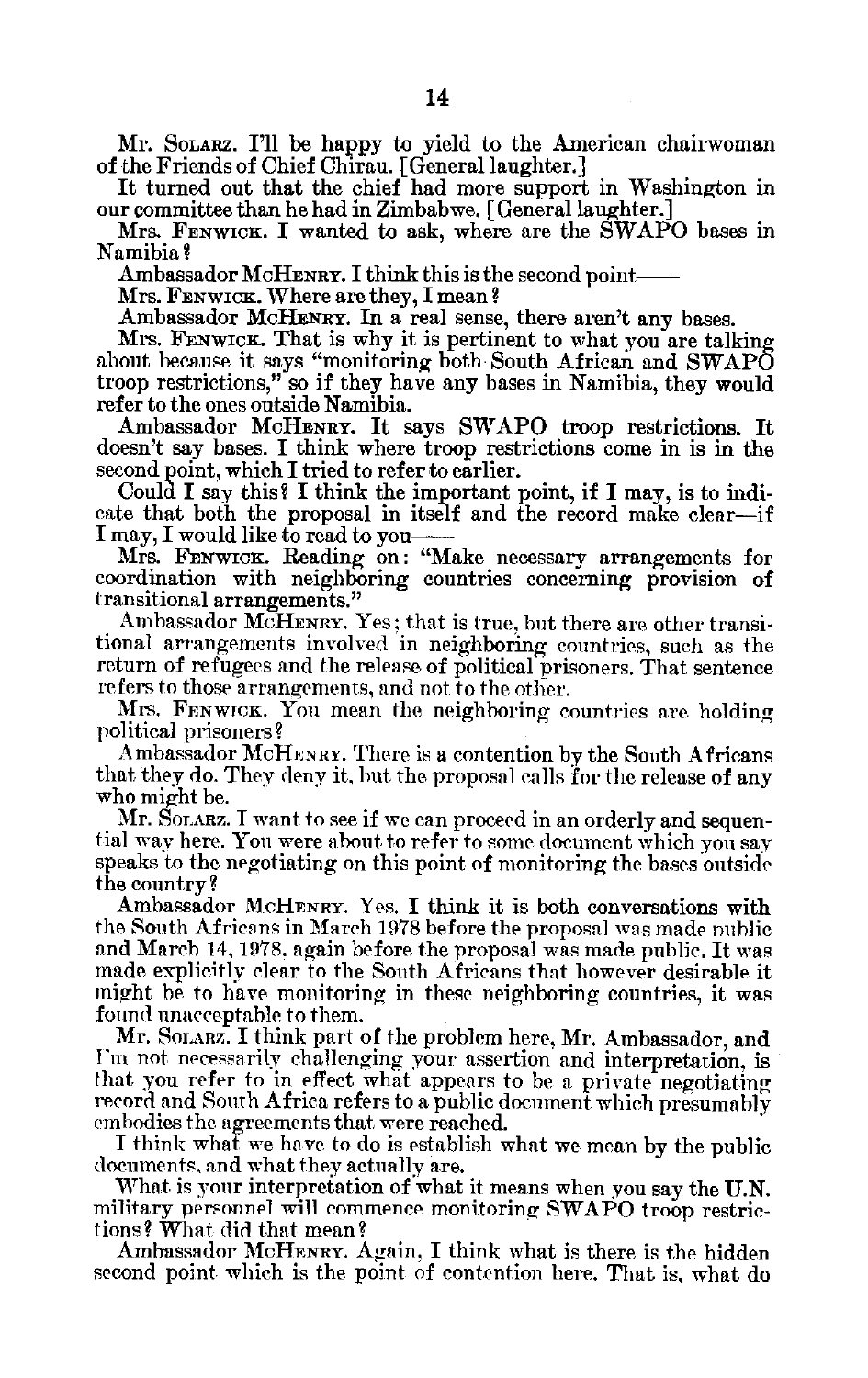you do with SWAPO military forces which are inside the territory at the time of the cease-fire? I do not believe that the proposal ex cludes the possibility of having the United Nations present in the neighboring territories. It does not exclude it.

Mr. **SOLARZ.** But your contention is that both the reference to Nami bia in the first sentence, as well as the discussions which we had with South Africa prior to the adoption of this report, which they ulti mately accepted, made it clear that the references here are to U.N. military monitoring within Namibia itself **?** 

Ambassador McHENRY. Yes. I think that no participant in the negotiations would come up with anything else.

Mr. Solarz. On the question of the merits of the refusal on the part of the Frontline States Committee to allow a U.N. military moni toring presence in those countries, they have taken a position, I gather, that this is an infringement of their sovereignty. In a certain sense I suppose it is, but there are many countries in the world which in the interest of peace and reconciliation have accepted U.N. forces. You have them in Cyrus. You have them in Syria. You have them in Egypt. You have them in Lebanon. There may be other countries where they exist also. I haven't seen the latest list.

If these countries could accept U.N. troops on their soil, why is it so difficult for Angola and for Zambia, which generally get along well with the United Nations and whose position on this dispute the United Nations is generally supporting, to accept U.N. troops there?

Ambassador MCHENRY. Congressman, I can't speak for those coun tries. The only thing I can say is that historically the United Nations has not been able to move to any country without the agreement of that country. And second, that in both instances, Angola **and** Zambia, we discussed with them the possibility of having an UNTAG presence of monitoring persons. Neither was receptive to it. They have not been as negative as that might sound. The Secretary General did propose to them the presence of a liaison group in the territories to maintain the necessary contract with the Special Representative and the Secre tary General.

At this point, Botswana and Zambia have accepted that proposal. Angola has not, but I think the Angola absence of a response is prob ably due to other factors.

Mr. Solarz. What does that proposal entail?

Ambassador McHENRY. That at this stage is not clear to me. Mr. Waldheim has proposed the establishment of liaison offices so that in the event there are activities in those countries which would place UNTAG at risk, he would be able to communicate directly with them through established channels.

Mr. Solarz. He is not talking about having U.N. Representatives or officials located at the SWAPO bases themselves or in that vicinity, is he? Or is he?

Ambassador McHENRY. I don't think he has gone that far. I think at this stage he is talking about having liaison in the capitals. I might say that many avenues tend to be closed off because of the controversy that develops. I suspect that that kind of liaison probably could have been developed had it not been-had the South Africans not tried to force it on the countries.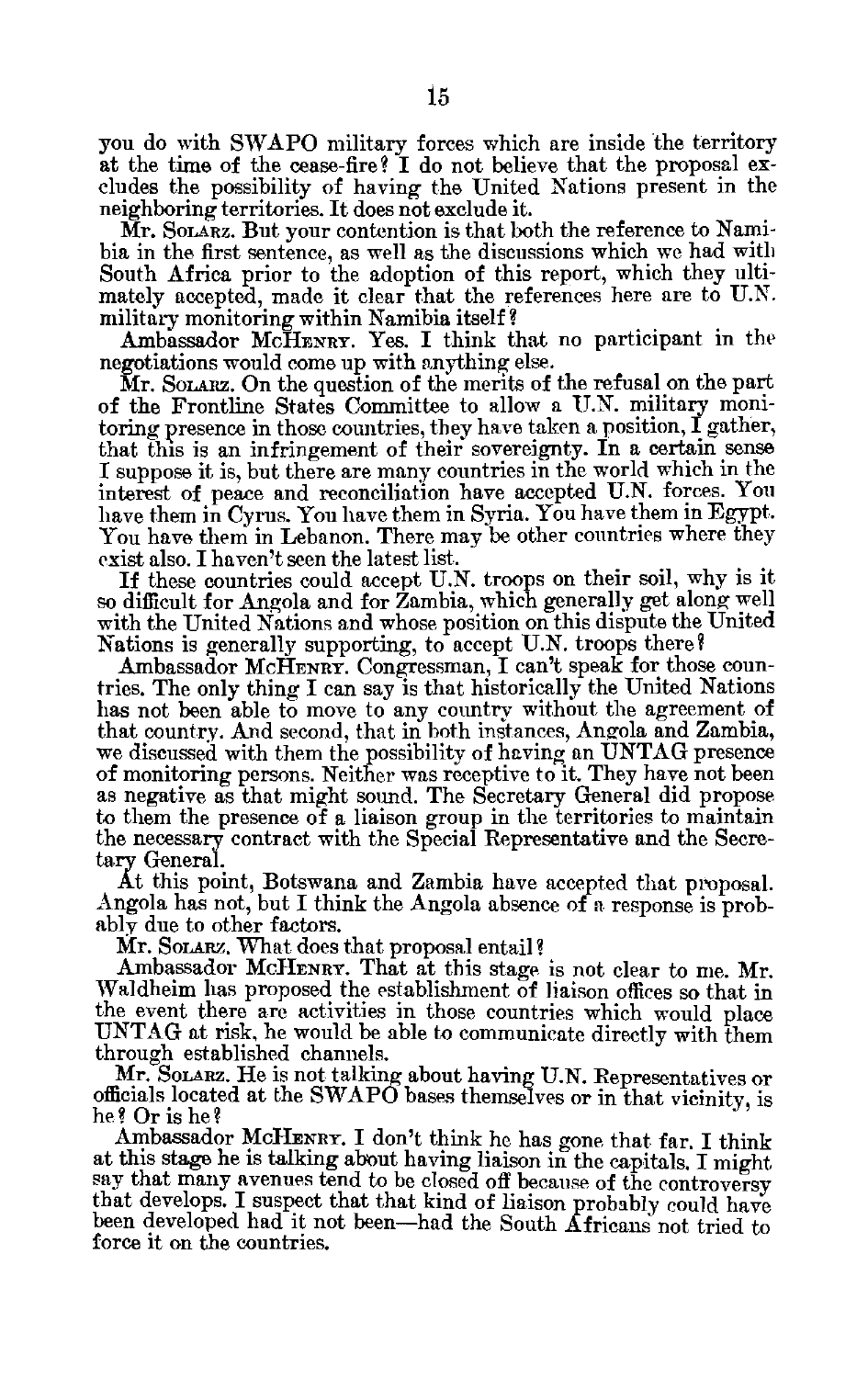Mr. SoLARz. The frontline states, I gather, have undertaken to give assurances that they will make sure the SWAPO forces remain in their bases, is that correct?

Ambassador McHENRY. Yes. They look upon it as a matter of honor. They say they have undertaken to see that SWAPO lives up to the agreement and they will see that SWAPO lives up to the agreement, and you don't have to have the U.N. there.

Mr. Sonarz. I think that is a welcome statement. I don't dispute the sincerity of their intentions. Let's assume they're being perfectly sincere in their determination to see that these arrangements are lived up to. Given the fact that you have a major insurgency in the southern part of Angola which would require some foreign assistance to con trol, and given the extent to which there have been reports that Patri otic Front forces in Zambia have engaged in intermittent depreda tions against the citizens of Zambia itself which the government in Lusaka appears to completely control, how meaningful are these assurances from Angola and Zambia that they can in fact see that these arrangements are adhered to, assuming perfect sincerity on their part? Do they in fact have the capacity to make sure the SWAPO forces remain confined to base in their country?

Ambassador **McHENRY.** I think all the points which you point out are perfectly valid. I think the thing that is important to remember, however, is that in no instance are we talking about an assurance that SWAPO remains-what we're talking about is monitoring someone to blow the whistle, someone to say that the provisions of the agree ment are not being fulfilled.

Even if UNTAG were there in the manner in which South Africa proposes, it would be blowing a whistle. I think this is the effectiveness of the United Nations peacekeeping operation, not necessarily the forcefulness of it.

Mr. SOLARZ. Blowing a whistle with respect to what kinds of behavior?

Ambassador **MCHENRY.** Any provision which would be inconsistent with the requirement of the proposal; for example, the proposal to have SWAPO restricted to base, if SWAPO were acting in a manner inconsistent with that. If there were movements toward Namibia, these would be brought to the attention of the United Nations.

Mr. Sonarz. Just one or two questions and I will yield to my colleagues and then come back later, but on this question on the bases in Namibia itself, South Africa's contention once again is, if you look at No. 3 in the annex to the Security Council proposal, the resolution of April 10, it says under SWAPO, "General cessation of hostile acts comes under U.N. supervision, restriction to base."

Their contention seems to be that since there are no existing SWAPO bases in Namibia, it would be inappropriate to permit the establish ment of new bases which don't now exist, since that would in fact give SWAPO something it doesn't have now-a base in the territory.

You make the interesting argument that if all of the SWAPO forces were obligated to leave the territory to turn in their arms, it would de prive SWAPO of something it does have now, which is the military presence in the territory, whereas South Africa contends if you put them in one or two bases, you're giving them something which they don't have, which is the base.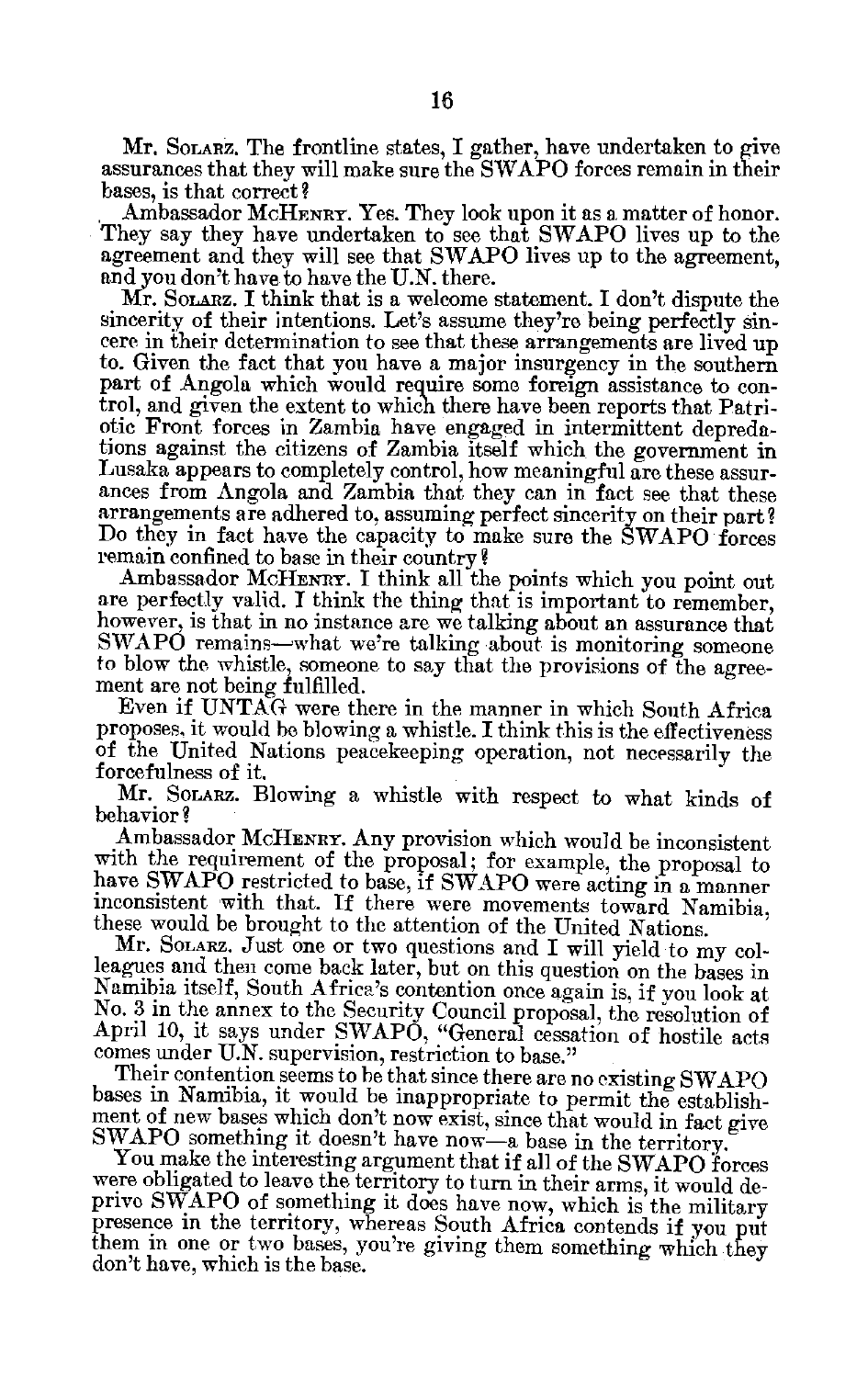What is your response to this argument when it says "restriction to base"? It is an understanding that if they have a base, that is what, they're restricted to, but if they don't have a base, it makes no provi sion for the establishment of bases which don't exist.

Ambassador McHENRy. Mr. Chairman, I think as I tried to indicate earlier, what one is faced with here is a practical problem. A base for an established military organization in the sense of a formal force is one kind of operation. A base for a guerrilla force is another kind of operation.

The proposal is not clear. It does not go on to define what a base is. It does not have in it, for example, a move to existing bases which would have, although still would have left unclear what a base is, it would have given you some kind of indication. South Africa's stand in referring to this is to say that it has to be to existing bases, those which are alreadv in existence.

The fact is that no such word precedes the word "base." At one point in the negotiations, the word "established" did precede "base." For some reason it was removed, so we don't even have that kind of guidance.

Mr. Waldheim was faced in this connection with a very simple prac tical question: What do I do with people who are inside of this terri tory at the time of the cease-fire and who are armed? What he tried to do is to differentiate in such a way as to handle those who are out side in one manner and those who are inside in another manner, to try to assure that this would not affect the political process, and also try to assure that it was something which was going to be reasonably acceptable, given the number of people we are talking about.

Mr. SOLARZ. I have been given to understand the NNF has claimed that they were given explicit and unequivocal assurances by represen tatives of the Western five on March 31, which was about  $1\frac{1}{2}$  weeks prior to the adoption of this resolution, that no SWAPO bases would be permitted within Namibia.

Was this contention correct?

Ambassador MCHENRY. By the way, if I may correct one thing which was earlier, the proposal was tabled on the 10th of April, not adopted. It was adopted much, much later.

Mr. SOLARZ. When was it adopted?

Ambassador McHENRY. It was adopted the 27th of July. SWAPO does cite-or the NNF does cite conversations which took place in New York between representatives of SWAPO and representatives of the five at the time of the first proximity talks. These were informal discussions. We had no record of them.

I have no reason to question what they believe they were told. I do not believe that it still gets us to the practical question. The practical question is not the establishment of a military presence of SWAPO in the ferritories. The practical question is how do we handle the pres ent military presence which is there? That is what Mr. Waldheim has been trying to do. How do you handle the military presence which is there **?** 

The alternative is, if you do not accept the alternatives which SWAPO couldn't take them, South Africa suggests safe passage out of the territory or disarmament, the alternative is to allow under ground in the same places a military presence over which we have absolutely no control.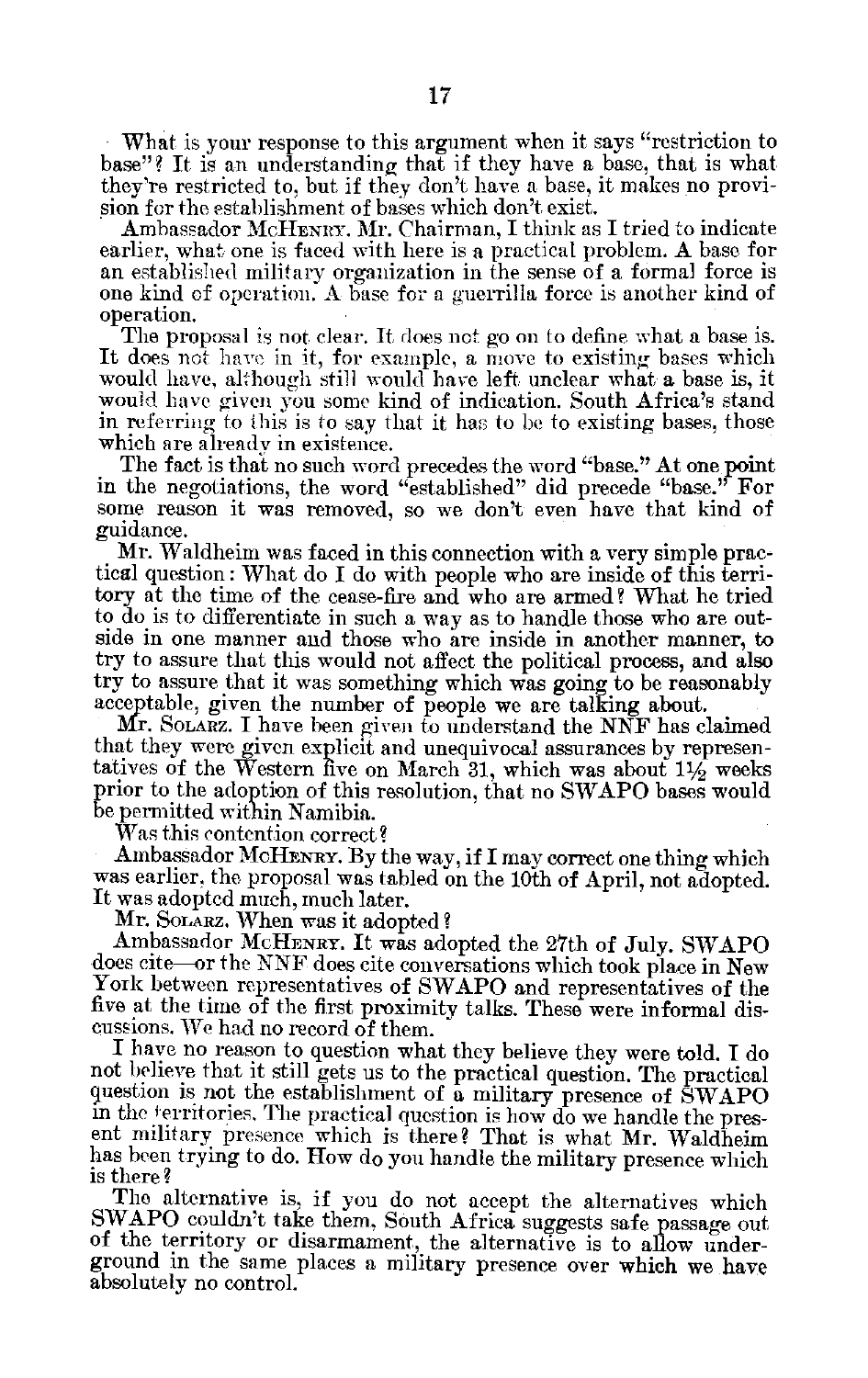I think that this question of arguing about what you do with the several hundred SWAPO people is turned on its head. I would think that the South Africans would be the ones wanting to know where the SWAPO forces are and have them surface and  $b\bar{e}$  in one place. They would want to know that, even if they cynically had no intention of going through with the proposal and wanted to get them in one place **so they** could clobber them at some time in the future.

**By** the same token, I would think that SWAPO would be the one which does not want to bring its people together in one place because it is a great disadvantage **or** a guerrilla force to try to resume its activities having done that.

Instead of having these parties take the positions which logic would make it seem that they would take, they're taking the opposite position. I would expect in part the situation is complicated by South Africa's fear that what the Secretary General really wants is to estab lish a place where he can march in 2,500 people and put in five SWAPO bases.

That is not what the Secretary General has done. He has made it absolutely clear that he proposes to have very strict control. So there is this differentiation between these two groups of people.

Mr. SOLARZ. At the time this language was adopted, which says "restriction to base," was it clear that there were no SWAPO bases in Namibia?

Ambassador McHENRY. No. Even then I think there was this iceberg which was below the surface, and no one dealt with, or perhaps should have dealt with more forcefully, the question of what do you do with the SWAPO people who are inside the territory.

Mr. SOLAnZ. But my question was, was there an understanding that there were no SWAPO bases on April 10 in Namibia?

Ambassador McHENRY. Again, the question is, what is a base? At that time, we did not seek to define a base. No one did seek to define a base.

Mr. SOLARZ. Mrs. Fenwick.

Mrs. FENWICK. It seems to me understandable that the neighboring countries, particularly Angola and the situation in which it finds itself, would not want to have independent observers hanging around. I think it is a good thing that although this was envisioned in the beginning, the South African Government has agreed, as I under stand it, to let that point go.

But I'm not at all clear. I'm looking here at NNF, page 3, "a funda mental breach of an explicit and unequivocal undertaking given **NNF** by representatives of the five Western powers on the 31st of March 1978 to the effect that no SWAPO bases would be permitted within Namibia."

That is quite clear as to what NNF thinks. Now we go to what SWAPO-D thinks. SWAPO-D is quite clear. "We firmly reject all proposals which permit the establishment of 2,500 armed guerrillas at five special bases inside Namibia." This is contrary to the U.N. plan and does not allow the setting up of such bases.<br>We all know what a base is, Mr. McHenry, Mr. Ambassador. A base

is a place where armed people are gathered together and form a power nucleus, and that is what a base is, and bases in foreign countries, we all know what they're talking about.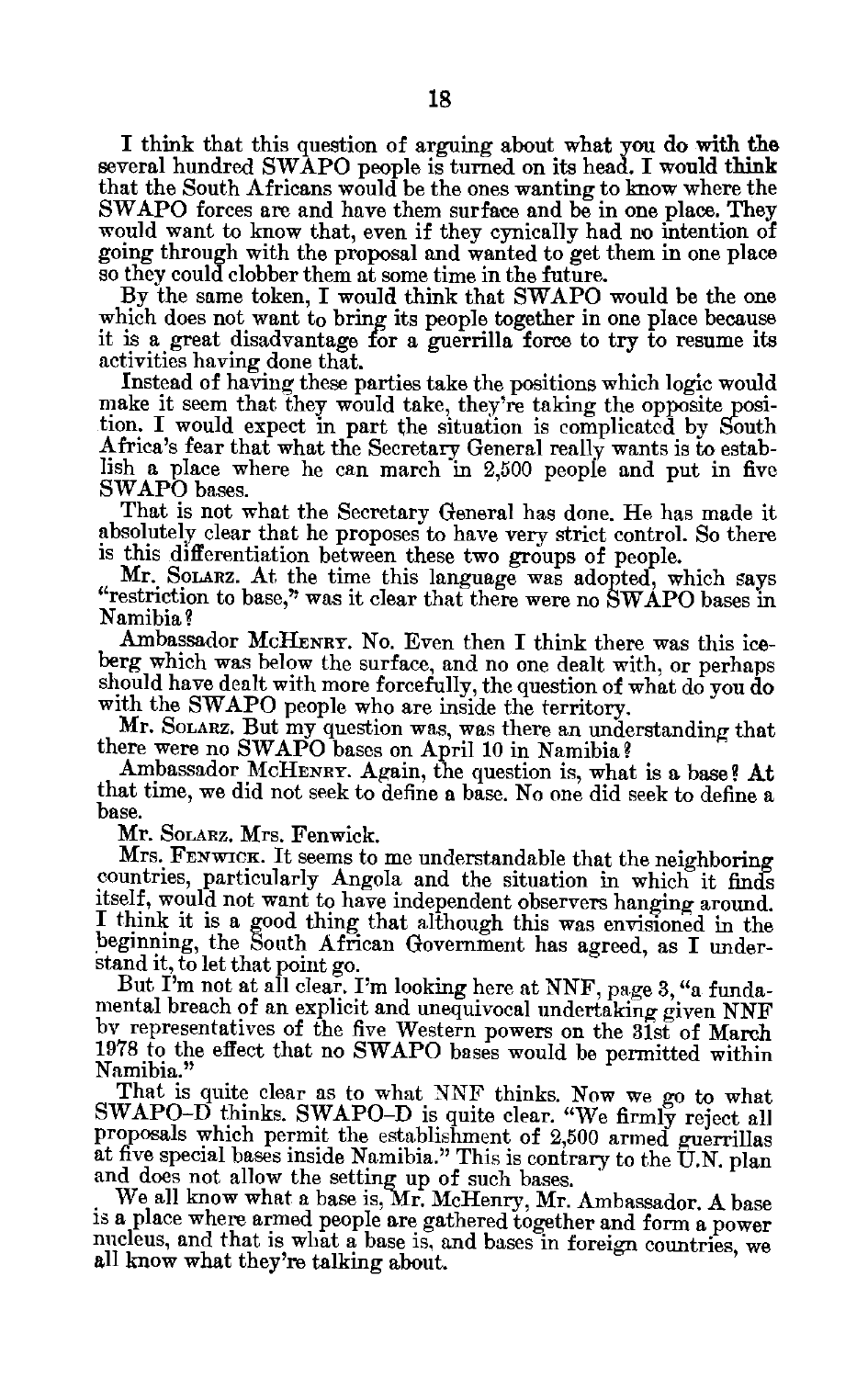Further, SWAPO-D goes on to say, "We make known our dissatis faction"-they warn that if they establish these bases of armed guerrillas or SWAPO has five bases inside Namibia, if contrary to the U.N. plan, "we wish to point out the elections would take place"—it says—"to allow any political group to have a body of armed men stationed inside Namibia during the election period would only encour age other groups," and he speaks of Black SWA. I don't know what that is, and WWB. These must be groups which he fears. "We would not support the emergence of these white rightwing groups. We are perturbed the authorities do not find it necessary to condemn their activities, but they're being encouraged by the establishment of these **bases."** 

It seems to me that there are two points of contention: one, moni toring outside; two, any establishment of bases within.

 ${\rm SWAPO\text{-}D}$  goes on to say, "We wish to make known our dissatis faction with the attitude of Dr. Waldheim who continues to resolve the dispute as a continuing matter of SWAPO on one side and South Africa on the other. He ignores all of us in this country. It is deplorable that there's no doubt that we're in the majority. It is time that Dr. Waldheim recognizes that all of us who are living and work **ing** in this country are interested in the implementation **of the U.N. plan."** 

Indeed, it does seem to me-I've written down some of the questions that our chairman as usual has drawn. Where are these bases? They're nonexistent. There are political activities operating all through. When you say that they removed the word "established" before the word "base," where is that now? Where is that section that refers to base, for which "established" was removed?

Ambassador McHENRY. Right before you see the word "base"-

Mr. Solarz. Would the gentlewoman repeat the entire question? [Laughter.]

Mrs. FENWICK. In other words, I do think, Mr. Ambassador, your very excellent statement does not seem to take into account some of the documents here.

Now, point C of the letter that was signed by Barton LePrett and Ambassador Young on the 10th contains, on the third page, the de mobilization of the citizen forces, would certainly suggest anything that is armed within the country is going to be disarmed.

Ambassador McHENRY. Could I please try and answer some of the things which you have given us? In the first place, I think that the material from which you have read is part of what makes the task of unscrambling this thing very difficult. I indicated to you that at one point SWAPO sought to get in the implementation that which it could not get in the negotiations, that it did propose the establish ment after the cease-fire of five bases with **2,500** men in them marching into the territories, **2,500** men, five bases.

I would suggest to you that much of the reaction, negative reaction. particularly from **NNF,** particularly from SWAPO-D, particularly from the churches, was in response to that proposal of SWAPO.

Mrs. FENWICK. Well, when was that made?

Ambassador **McHENRY.** It was made to Mr. Ahtisaari, privafelv. I might say, to Mr. Ahtisaari in Angola somewhere ground the 12th of February of this year. This was an effort of SWAPO to get in the implementation that which we could not get in the negotiation.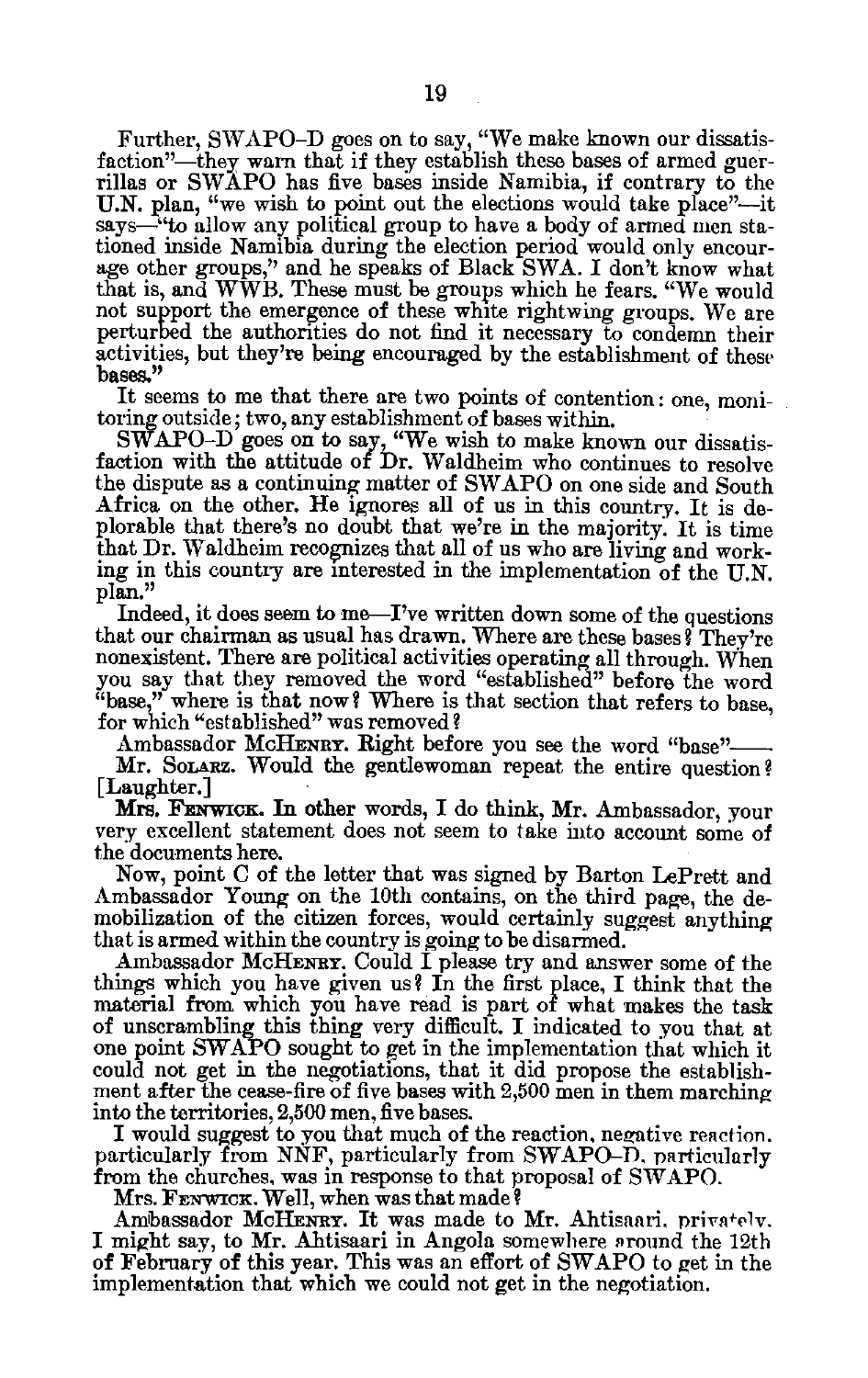Now, what the Secretary General said, I will have no part of that. I will not allow you after the cease-fire to march in 2,500 people and put them in five places. On the contrary, anyone outside the territory at the time of the cease-fire is to stay outside the territory at the time of the cease-fire. Those inside the territory at the time of the cease fire, I want to bring together under conditions which I can control.

Now the SWAPO-D and the NNF statements which you read to us refer to a rejected SWAPO proposal, rejected by the Secretary General, and it should be made clear and understood that that is not what the Secretary General was talking about.

Mrs. **FENWIC i.** That is what they're talking about.

Ambassador McHENRY. With their understanding and as a result of discussions in New York, SWAPO-D, as I indicated in my state ment, now understands the difference between the two and believes that the Secretary General should go ahead with the proposal as he outlined it.

Mr. SOLARZ. On this point, if the gentlewoman would yield, the dif ference between the two presumably is that SWAPO wanted five bases—which was presumably up to 2,500 people—whereas the Secretary General's report, as modified or as amplified after the round of discussions afterward, refers to up to two bases with presumably no more than a few hundred in each base.

Ambassador **MCHENRY.** No, I think there was a fundamental differ ence before then. I want to get this clear. The Secretary General is trying to deal with the situation which he finds at the time of the cease-fire. SWAPO, in its proposal, wanted to march into the territory 2,500 men and put them into five bases. They wanted to do this after the cease-fire took place.

The Secretary General said no. When the cease-fire takes place, any one outside the territory remains outside the territory. Anyone inside the territory, in other words, under the conditions which have been going on for years, will remain inside the territory but I want to know where they are. I want to bring them together.

Mrs. FENWICK. But Mr. Ambassador, that is what he wants, but that is not what the people of Namibia want. It seems to me quite clear that SWAPO wanted 2,500 marched in after the cease-fire and that was too much, so then they tried for half a load, which is to get some bases inside, all armed and ready to go.

I don't know why the Secretary General looks more kindly on that. It seems to me that both are contrary to the understandings that Mr. Young, Ambassador Young finds, the demobilization of citizen forces at the command structure. That would apply to the rightwing and all armed groups.

Ambassador MCHENRY. With respect, I do not believe this is the Secretary General's effort to come up with half a loaf in the first place. Mrs. FENWICK. No, it is SWAPO's idea.

Ambassador McHENRY. SWAPO did not make this proposal. The Secretary General did, and he made it as a way of trying to handle the very practical question that he had. I don't believe we're talking about very many. people. I think we're talking about a relatively small number of people.

Mrs. FENWICK. We're trying to live up to an agreement. We've got to have some kind of rule of responsible people sticking to what they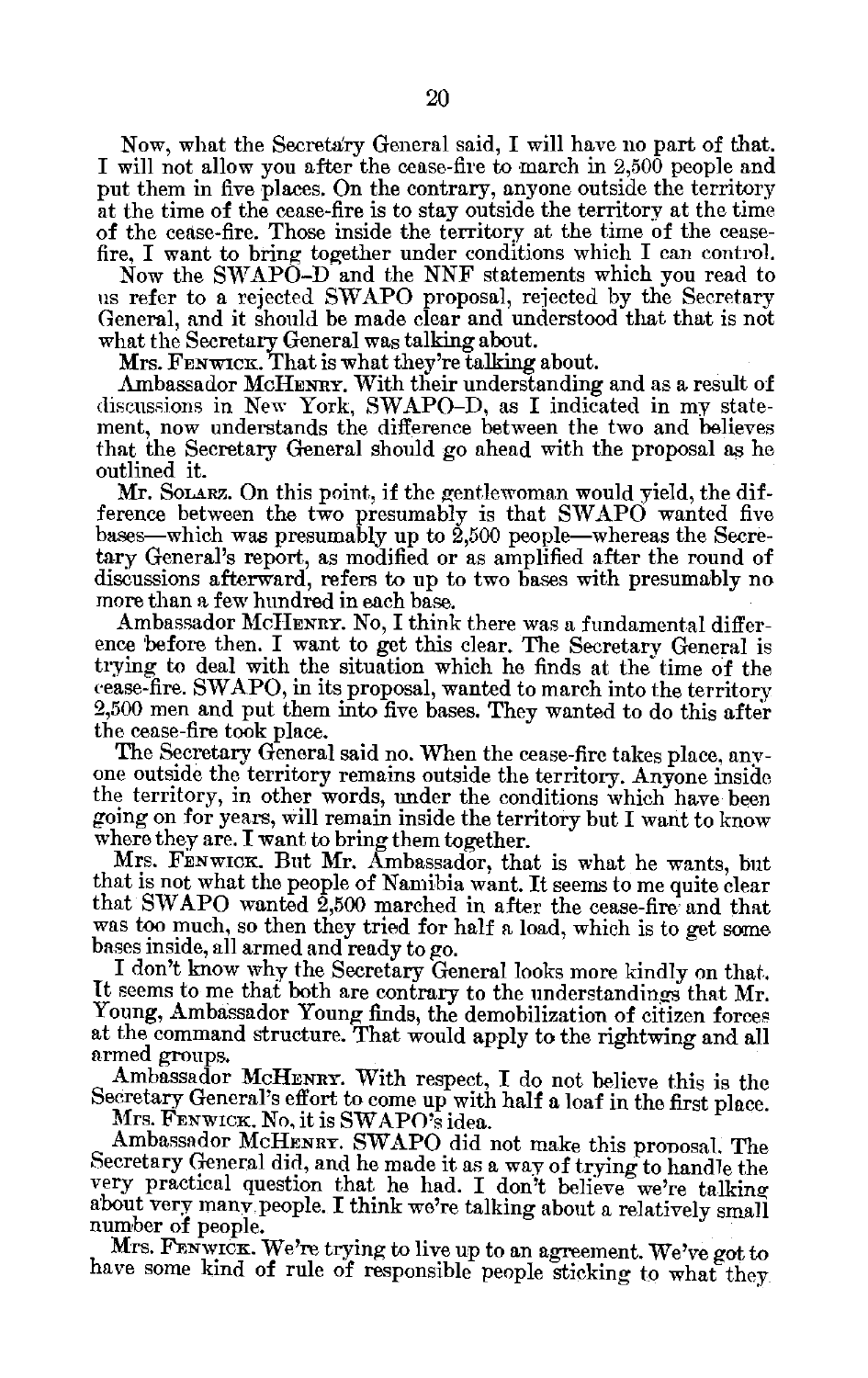said, and what they said was they would stay on their bases, and they said they would monitor and they can't monitor, so let's skip it. But it also said that the demobilization and dismantling of the people in the country, not proposing that we set up two bases, all armed.

Ambassador McHENRY. If you look at the points which are made with regard to another group that you are raising, which is the citizen forces, the commandoes and the ethnic forces, it does indeed call for demobilization or the breakup of their command structure and so forth, but I regret to say that it does not call for the disarmament of some of those. As a matter of fact, one of the difficulties which we have in the proposal is that the citizen forces and commandoes remain very armed. It was very difficult for us in the negotiations to get the South Africans to agree to having those individuals turn in those weapons which had been issued to them as a result of their being in the citizen forces and the command base.

Mrs. FENWICK. Mr. Ambassador, may I ask you, has the South Af rican Government lived up to that agreement, withdrawn all but 1,500 South African troops within 12 weeks? Did they do that?

Ambassador McHENRY. No, because the proposal—they haven't had to. The proposal hasn't gone into effect.

Mrs. FENWICK. I guess my time has expired, but it seems to me that it is not sufficiently clear in these papers, but it is far more clear in these papers than what has been signed by the ambassadors, that there aren't supposed to be armed bases in that district.

Ambassador MCHENRY. Again, I think one has to ask the practical questions, and the practical question is, what is the alternative? I'm not talking about the establishment of armed bases and I don't think Mr. Waldheim was talking about that. What he is trying to ask is what could we do with these people who are armed in the territory.

We cannot, as a practical political matter, get them out. They are not going to disarm. Maybe they will at some point, but the question is, how do you handle it?

Mrs. FENWICK. Are you going to do the same with the rightwing groups? Are you going to have established things for the Black SWA and the WWB or whatever they're called? Because right is right and fair is fair. Are you going to have bases for all the SWAPO to be lined up in bases, or are there going to be provisions for everybody. If they're all armed, as you say they are by the African Government, why don't we have them for everybody, bases for every group?

Ambassador McHENRY. I really believe that you are making this larger than it is. We're not talking about all of SWAPO. You're talk ing about the number of guerrilla forces who operate an extremely small base in that territory.

Mrs. FENWICK. I'm talking about trying to get an agreement and you can't get an agreement if people think, as they seem to, that Wald heim is not satisfactory to SWAPO-D, that it doesn't pay any atten tion to the people locally, that he is only willing to deal with SWAPO in South Africa because they are strong or something. They have no respect for law and order or agreements. This kind of pragmatic ap proach is very difficult, that we have to let them have what they want.

I don't think that's going to work because you won't get an agree ment.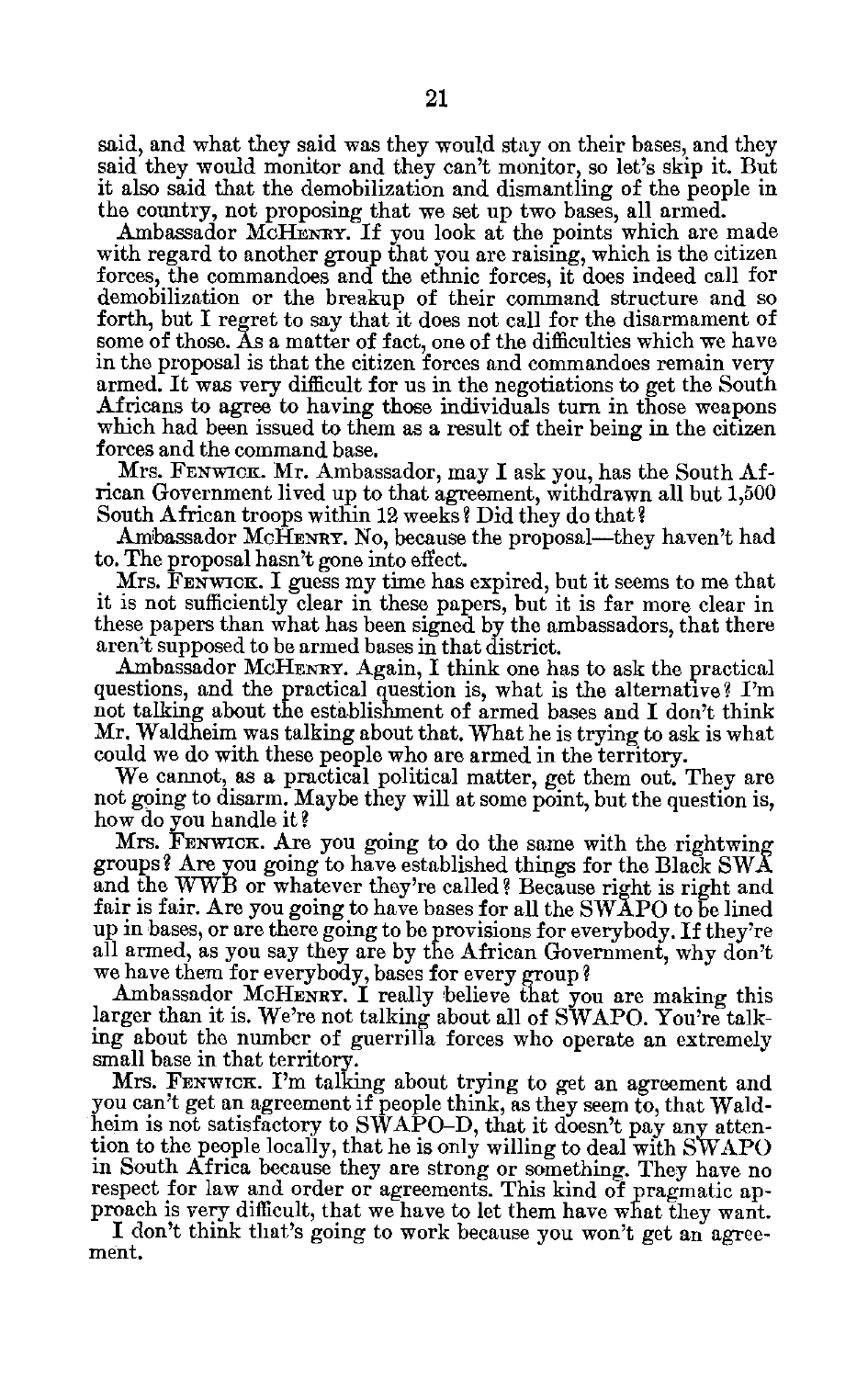Ambassador MCHENRY. Again, I think your statements from the NNF are somewhat old. They were issued on the basis of information which was inaccurate and which they have subsequently acknowledged.

Mrs. FENWICK. SWAPO-D is dated February 28, 1979.

Ambassador MCHENRY. Yes, I understand that.

Mrs. FENWICK. And our dissatisfaction is February 28, 1979.

Mr. **SOLARz.** Your testimony is that SWAPO-D is now in favor of accepting the Secretary General's report?

Ambassador McHENRY. We will supply you with their latest state ments if you wish.

Mrs. FENWICK. I would indeed.

Mr. SorARz. The gentleman from Pennsylvania has been waiting patiently in the wings.

Mr. GRAY. That is quite all right, Mr. Chairman. I am enjoying the questions of the gentlewomen from New Jersey.

Mr. Ambassador, one of the incentives for South Africa to negotiate the status of Namibia was the implied threat of U.N.-imposed sanc tions. Is that a real threat? Is there a possibility that that is a real threat?

Ambassador MCHENRY. In our negotiations with South Africans, we have refrained from trying to negotiate under the gun of a threat. We have felt that and we have continued to believe that their interests are best served by a settlement.

Now, as a practical matter, we have been over the last several years and will be now faced with proposals in the United Nations for the institution of sanctions if the South Africans do not agree. Now whether they would be practical and effective is another question.

Mr. GRAY. So if there isn't a settlement that the South Africans would agree to, it is your opinion that the U.N. would perhaps move to acquire some type of sanction?

Ambassador MCHENRY. I think there would be proposals for it, and I think the record is such that there would be a great deal of support for it. Whether they would be instituted or not is something which I cannot say.

Mr. GRAY. If that occurred, is the administration prepared to impose sanctions, recommend it to the Congress, on South Africa?

Ambassador McHENRY. We have not at this stage taken a position on this matter. We have informed the South Africans that we support the proposals before them. We think they are practical. We think it's important that they support the implementation of them. We have not made a decision on it.

Mr. GRAY. What do you think the impact of the election of a new British Government will be upon the current negotiations taking place with regard to Namibia?

Ambassador McHENRY. It is too early to tell. We have had a number of statements from various spokesmen of the new goverment during the political campaign, but we have had no official statement as yet.

I believe that the new government will find, once it reads the record and fares the situation, that the negotiations, the problems, the way of handling them has not been as outlandish as some would have them believe. The British civil service, as you know, goes much higher in their foreign office than ours does. Those civil servants will not change,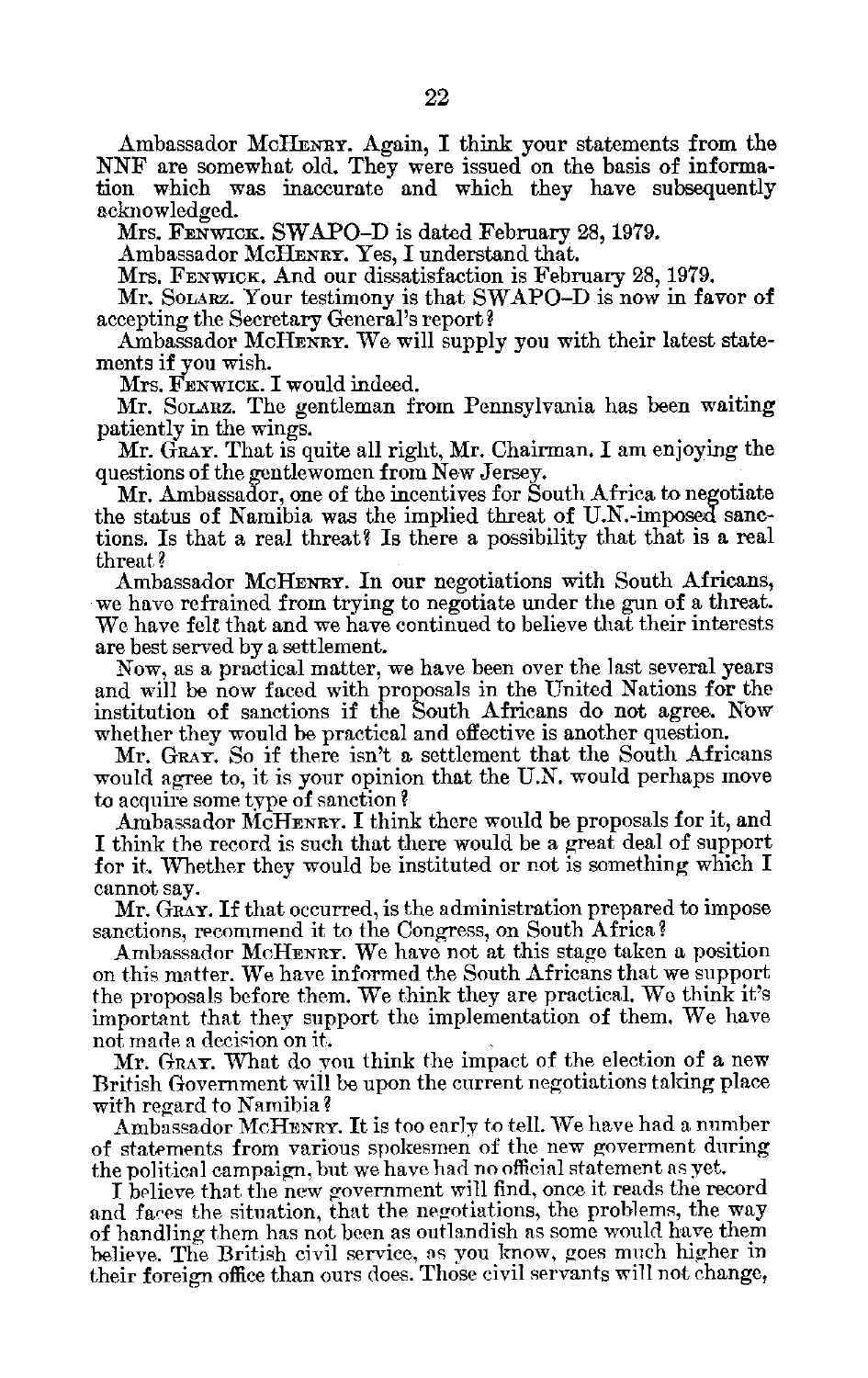and I doubt seriously if there will be very much difference with regard to this question.

Mr. GRAY. Thank you, Mr. Chairman.

Mr. SOLARZ. Thank you, Mr. Gray.

I have several other questions. I want to get this straight now for the record. Your position is that SWAPO-D now accepts the Sec retary General's report and is prepared to accept up to two SWAPO bases in Namibia and an absence of U.N. monitoring of the SWAPO bases outside of Namibia? Is that your testimony?

Ambassador MCHENRY. Yes, that is my testimony. I'm not saying that they accept it enthusiastically, but they do.

Mr. SOLARZ. Right. They would rather see the plan go forward with that than to have the plan disrupted?

Ambassador McHENRY. That is right.

Mr. SOLARZ. Although I suppose if they had their own preference, they would prefer not to see SWAPO bases in the territory. They would like to see monitoring of bases outside their territory. But if the question is either you proceed with that or you don't proceed, they would rather proceed, is that correct?

Ambassador McHENRY. That is correct. If I may read the two points from their statement which was issued, first, "the Waldheim report provides at this time the only viable and acceptable basis for peaceful and internationally acceptable transition in Namibia. While SWAPO **D** is still not entirely satisfied with the arrangements for the creation of SWAPO bases, monitored locations inside Namibia and with the arrangements for the monitoring of SWAPO bases in neighboring ter ritories, we nevertheless believe that we can accept these procedures in the interest of progress."

Mrs. FENWICK. Who writes that?

Ambassador McHENRY. This is SWAPO-D.

Mr. SOLARZ. You indicate in your testimony that the NNF, and I'm now quoting, "tends toward acceptance of the Secretary General's report." What does "tends" mean?

Ambassador McHENRY. I phrase it in that way because the NNF statement was issued on Saturday. We have no personnel there. We have not read the statement itself, and therefore I don't want to be categorical in describing their statement.

It was for that reason that I described it as I did. I don't know exactly what it says, and I will not before the day is over.

Mr. SOLARZ. Your contention is, the phrase "restriction to base" in the annex of the Security Council's resolution was ambiguous, that it did not necessarily refer to existing bases, but could be interpreted to refer to bases that would be established for the purpose of restricting the movement of SWAPO members.

Ambassador McHENRY. **I** think that it does not clearly deal with the question of what do you do with SWAPO armed personnel inside Namibia, and what the Secretary General sought to do was to deal with this question in as pragmatic a fashion as he could, and to do so under controls.

Mr. Solarz. How do you deal with the assertion that by recommending that up to two bases be established he is giving SWAPO some thing which it does not have at the present time-formal military bases inside the country?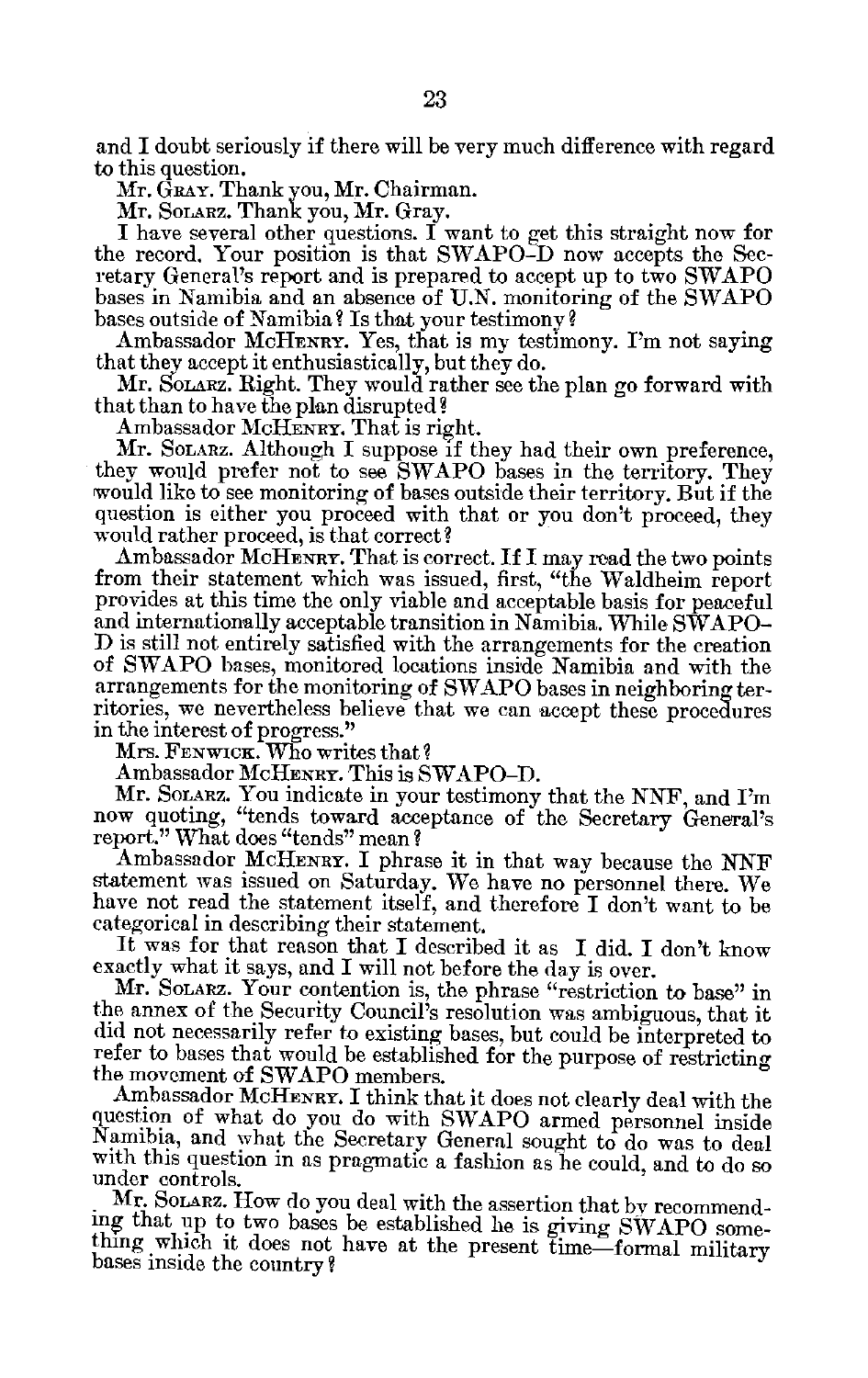Ambassador MCHENRY. I think it probably is a legitimate point to say that one is bringing together in one place or two places SWAPO personnel where they are not now. That must be weighted against the alternative, which is allowing no SWAPO personnel to continue to float around the territory.

Mr. SOLARZ. As you indicate in your testimony, it would appear that SWAPO gets relatively little advantage from having its men confined in these camps. It certainly renders them vulnerable should South Africa decide to act duplicitously. Not that South Africa would do so, but given the lack of trust between both sides, I think that is a possibility SWAPO doesn't completely preclude. They are identified. They're out in the open. They're vulnerable to sudden and swift action<br>by South African forces. They're also out of action for purposes of the campaign.

I would think if I were Sam Nujoma, I would rather have these fellows out doing the equivalent of ringing doorbells in the bush than

sitting on their haunches in a camp while the campaign is going on.<br>I also understand that some of the frontline states question the wisdom, from SWAPO's point of view, of having their people in these

vulnerable locations for political action as well.<br>Given all of this, is there any possibility, assuming South Africa remains adamant in its refusal to proceed so long as there is a provision for SWAPO bases in the country, of prevailing upon SWAPO or the frontline states to reconsider their insistence on the establishment of such bases in Namibia on the grounds that it is in their interest not only to have an internationally accepted transition, but also not to have their people locked up in bases?

Ambassador McHENRY. I don't know what the possibility is on this particular point. I think the possibilities have been greatly reduced by the very public and controversial manner in which this has been handled. It does seem to me, as I've indicated, the positions of the two sides are the opposite of what they really ought to be. It does seem to me that it may be at the point where SWAPO itself has no intention of corralling any of its people but believes that this is a political point

to be made. I don't know.<br>Mr. SOLARZ. If either the United States or the United Kingdom recognized the internal settlement in Rhodesia and moved to lift sanctions against that country, from your point of view would that also preclude the possibility of a negotiated agreement with Namibia by encouraging the So

settlement there also?<br>Ambassador McHENRY. I believe it would have disastrous effects for the negotiations in Namibia because it would encourage this internal settlement. I believe that frankly, one of the reasons why we haven't been able to move ahead in the last month on Namibia has been the uncertainty o

of events in the United Kingdom.<br>Mr. Sonarz. So your judgment would be for all intents and purposes, recognition of the internal settlement in Rhodesia by the United States and the United Kingdom would tend to preclude the possibility of a successful negotiation in Namibia?

Ambassador McHENRY. It would greatly adversely affect it. Mr. SOLARZ. Conversely, would a successful negotiation in Namibia and an agreement between SWAPO and South Africa in any way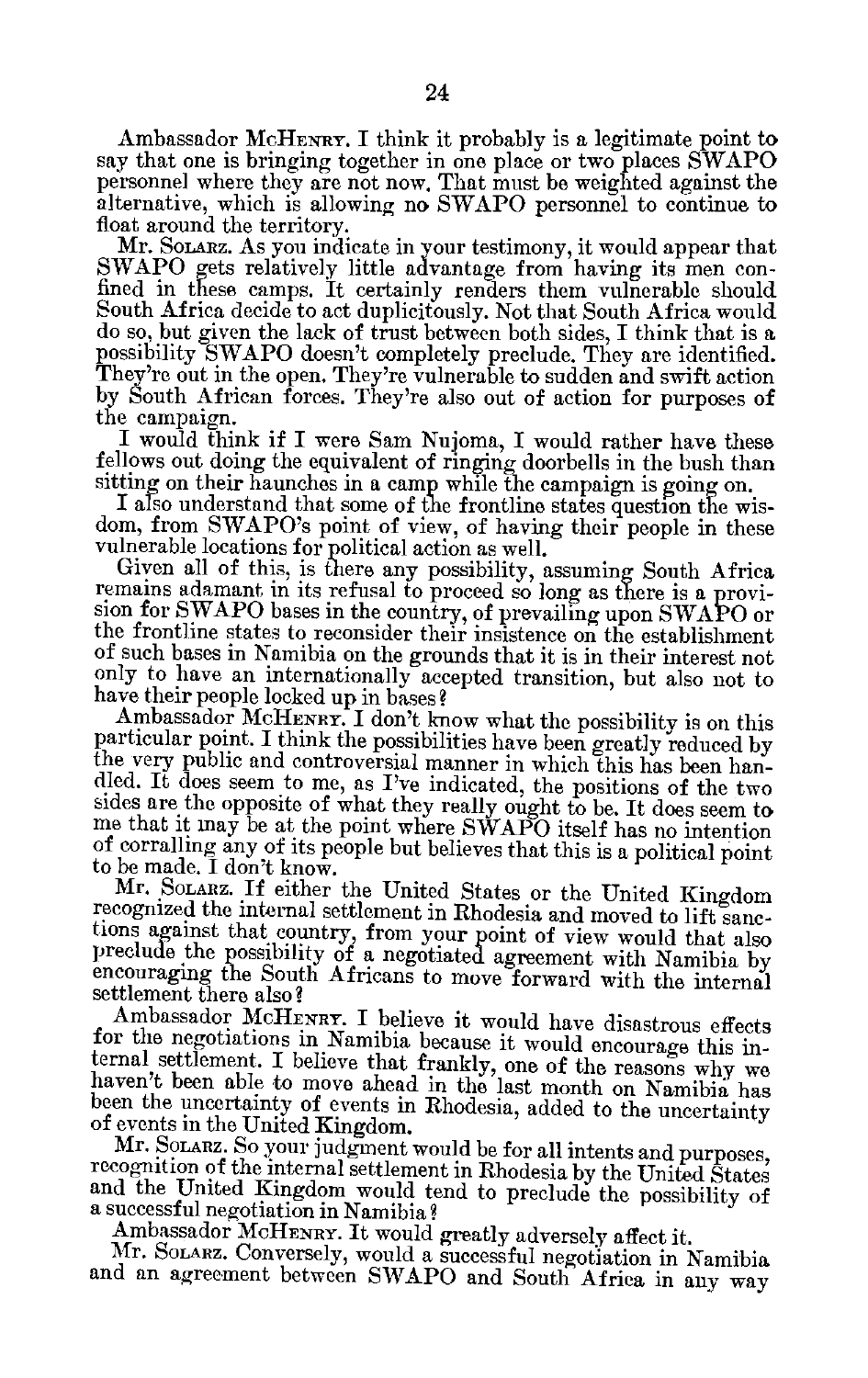significantly advance the prospects for a similar kind of arrangement with Zimbabwe of an internationally acceptable transition to majority rule in that country?

Ambassador McHENRY. It could set an example of how one can solve things peacefully. I'm not one of those who believe that it would greatly affect the situation in Rhodesia. I say that because the situ ation in Rhodesia is very far down the line, and many of the things which we're trying to do in Namibia would be very difficult to per suade parties to accept in Rhodesia.

A case in point is this very quick question of what do you do with these armed forces? We are having difficulty now in Namibia with what to do with several hundred people. In the Rhodesian situation, it is a question of what do you do with a score of thousands of people.

My fear is that if we do not resolve the Namibia situation now, and if we get hung up on what to do with several hundred, that a year from now when we try to resolve it, it will be what do we do with several thousand, and there is the difficulty. It is for that reason that it seems to me that one ought not to pay as much attention to this question as is being paid to it.

Mr. SoLARZ. One final question on this. Are we prepared in principle to support at the United Nations some form of sanctions against South Africa if South Africa should ultimately refuse to accept the Namibian proposals?

Ambassador McHENRY. That is a decision which has to be made, as I tried to indicate to Mr. Gray, which has not been made. I think the administration-there have been a number of discussions on this, but no final decisions were made.

Mr. SOLARZ. Before yielding to my friend from Michigan, since we have four members here right now, I would like, because I think it is not a particularly controversial matter, to take up for considera tion H.R. 3897, a bill which each of the members should have a copy of. Let me just take it up and then we might have questions.

As my friend knows from his experience in this committee in the past, when one gets as many members as we now have, one takes ad vantage of the opportunity and moves forward. We had a very well known political leader in Tammany Hall in the old days in New York **by** the name of George Washington Plunkett, who was made famous by saying that he had seen his opportunities and he took them. And I see four members here and we will move forward.

This is a bill which would provide for the Presidential waiver of the prohibitions in the 1979 foreign aid legislation against economic and humanitarian aid to Uganda in light of the recent developments in that country and the very productive hearing we had last week. We had Secretary Keeley and the subsequent reports from Kampala. I would hope that the subcommittee could report this bill out.

I think one of the great scourges of human history has been elimi nated in that country. There's every reason to believe that the new government is determined to proceed with the reconstruction of the country in such a way as to end the abuse of the human rights of the people there, and I think that they desperately need help. The eco nomic fabric of the country was completely destroyed by Amin. The economy is in shambles. They desperately need help, and I would hope that we could provide it to them.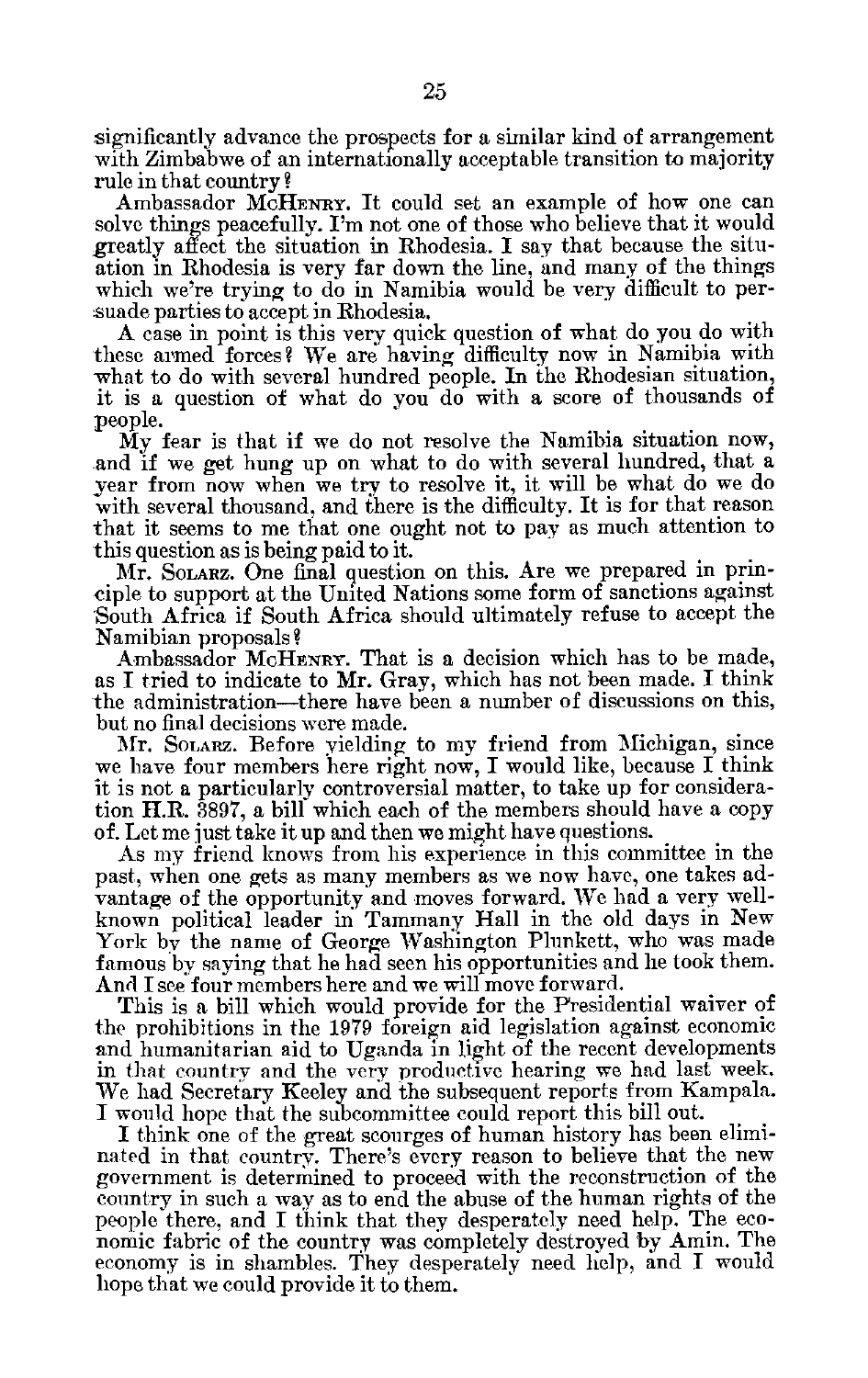Mrs. **FENWICK.** I'm heartily in favor, as our chairman knows. The remarks of the new president are heartening and inspiring, and a model which I think could be followed more often as to the moral and spiritual needs of the people, as well as economic. But I worry that with only four-don't we have to have five for a quorum? I wouldn't want this to be jeopardized in any way.

Do you have a proxy?

Mr. SoLARz. I have a proxy of Mr. Buchanan.

Mrs. FENWICK. Oh, all right. Can that be counted?

Mr. Solarz. Unless someone raises an objection. I don't hear anybody raising an objection.

Mr. GRAY. I have a concern, Mr. Chairman. I have just a question, Mr. Chairman, and that is, what is the difference between 3897 and 3716? As I understand it, one would make it repeal the trade embargo completely. The other one would be based on human rights violations.

Mr. Solarz. The gentleman's distinction is absolutely correct. I had thought it would be prudent to wait a little while on 3716, the trade embargo, for two reasons. First, because we do have testimony from the administration that the Presidential waiver provided for in the trade embargo, which they expect the President to issue any day now, completely obviates the existence of the embargo. In other words, it is not a temporary waiver. After he waives it once, the interpretation of the Department as it was given to us last week is that it wipes it in effect off the books.

If that is true, there is really no need for legislation ending the trade embargo, and we wanted to get a definitive legal judgment on that point.

The second point that we wanted to determine from the parlia mentarian, and we haven't yet gotten a definitive judgment on it was whether the adoption of the legislation to end the trade embargo against Uganda might facilitate amendments on the floor concerning other countries against which we have embargoes, which could entangle this issue and other issues that we wouldn't want to see entangled.

Clearly with respect to Rhodesia, we will be having hearings and I'm sure the House will have the opportunity at some point to work its will, but I think the two issues of Rhodesia and Uganda could intertwine; so we want to get some further data on that, and if it looks appropriate, then we will take the trade legislation up.

Mr. GRAY. So basically 3897 permits the President to immediately move forward based upon human rights. If there are no human rights violations by the new government, then of course he can go all the way at a later date to remove all embargoes. This in effect, doesn't it, re moves all embargoes?

Mr. SOLARZ. H.R. 3897 removes embargoes for fiscal 1979 to Uganda. In the existing legislation already on the books the President has the right to waive the embargo on trade with Uganda. We expect he will do that in the next few days, but he doesn't have the right to waive the prohibitions on foreign aid, which is what this bill does.

Mrs. FENWICK. I move the adoption of the bill.

Mr. Dices. I have one question. I haven't checked this out, but is this bill subject to possible amendment of legislation?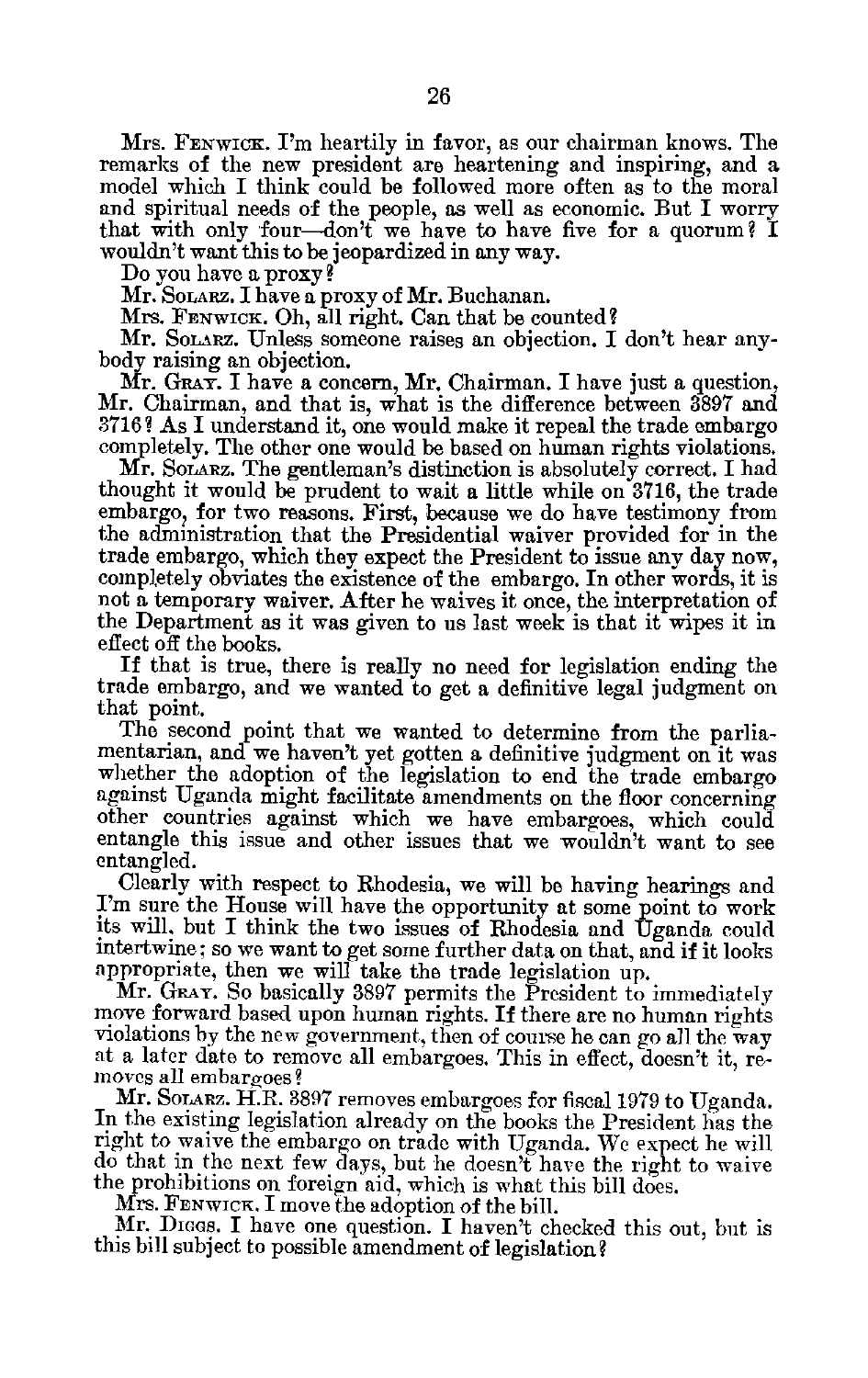Mr. SOLARZ. This is something that will be determined. If it is, I think we could bring it up on suspension, but I want to assure the gentleman

Mr. Dicas. You are checking this out? You're asking the parliamentarian?

Mr. Solarz. Absolutely. Our tentative judgment from the parliamentarian is it is not, but I want to assure the gentleman that we will not lend ourselves to an effort to confuse this issue with other issues.

The gentlewoman from New Jersey moves the adoption of legisla tive bill H.R. 3897. **All** those in favor say "aye."

[Chorus of "ayes."]

Mr. Solarz. Opposed, say "nay."

[No response.]

Mr. SOLARZ. Hearing none, the Chair rules that H.R. 3897 is adopted and reported to the full committee.

'Coming back now to Namibia, if you are still with us, the gentle woman from New Jersey.

Mrs. **FENWICK.** I think it would be useful for this committee and for the record: (a) The Waldheim report provides that at this time the only viable acceptable basis for peaceful internationally acceptable transition and independence-this is a telegram concerning SWAPO D's reaction:

While SWAPO-D is not entirely satisfied with the arrangement for SWAPO bases in locations inside Namibia and with the arrangements for the monitoring **of** SWAPO bases in neighboring countries, we nevertheless feel we can accept these procedures in the interest of progress. We are hoping these demands will be acceptable to the people in Namibia and that they will therefore say no to the implementation of the U.N. plan. In our opinion, those who call for the creation of these bases are not in favor of a peaceful solution to the problem. We've refused to be trapped by this obstructive strategy.

What we seem to hear from this group is a rather desparate cry overlooked by Waldheim. Nobody talks to them. According to what you have told us, Mr. Ambassador, there are only a few hundred SWAPO's around in the country, and yet everything seems to be directed toward what they want. That is a most curious, it seems to me, method of

operation. "The risks, you see, are enormous, and we face these risks daily," He goes on, "We accept these bases on locations but those who insist on placing guerrillas in these camps will bear the full burden of responsi bility for the cease-fire breakdown."

Then, speaking about their prisoners, their political prisoners held in detention camps in Zambia, apparently those neighboring countries are so sympathetic to SWAPO that they have been imprisoning the SWAPO-D people. What a terrible situation.

Ambassador McHENRY. Mrs. Fenwick, I think in my remarks I tried to cover the range of difficulties that we face in trying to get a settlement in Namibia. There is no question but that there are differences among the various groups, and there is no question but that in all of their statement, each will take statements which it will take me a half hour to discuss with you.

There is a great deal of difference between SWAPO-D and SWAPO. It has a history which goes far back. They are not lovers of one another.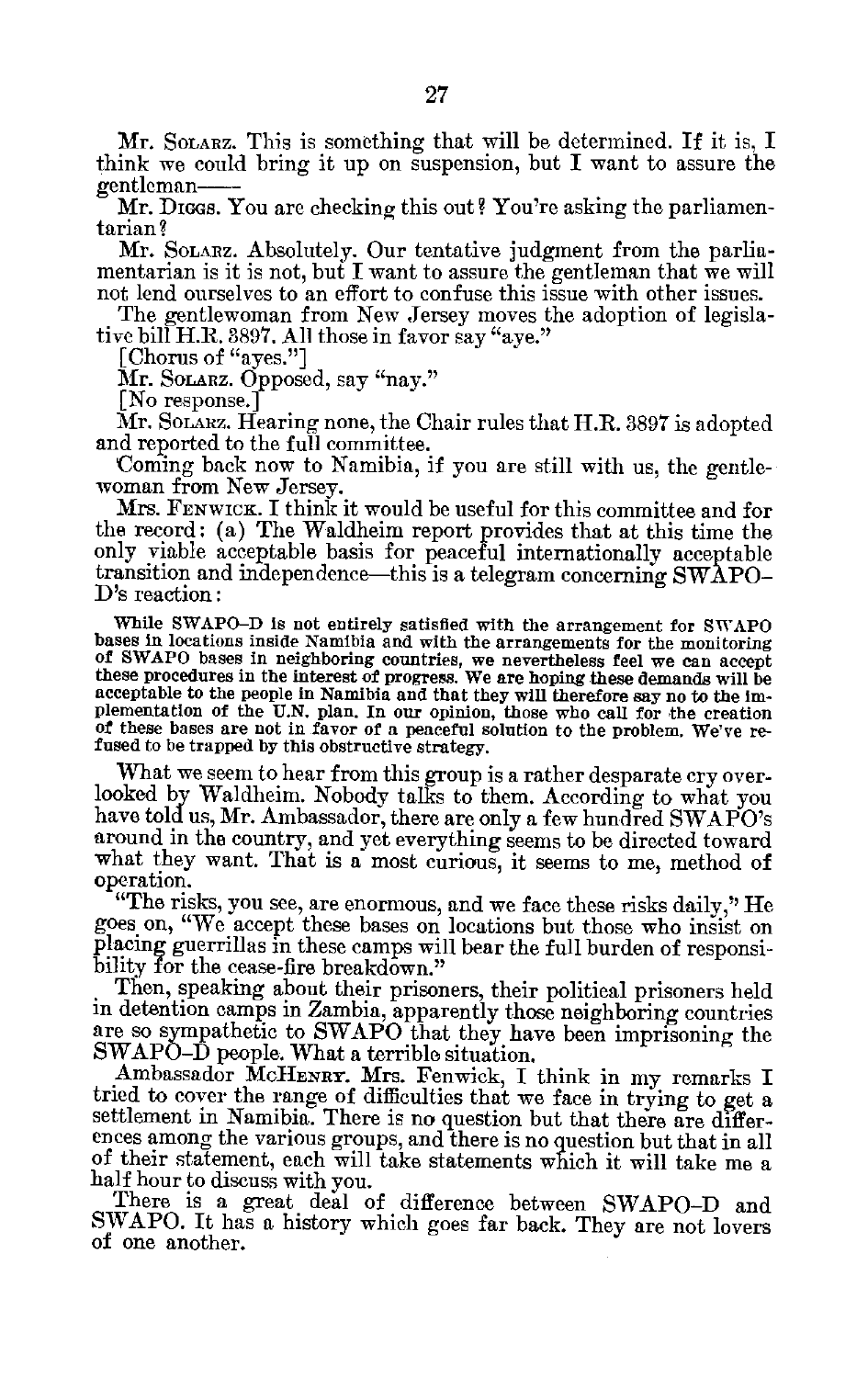I would suggest to you that some of the statements which they make and which in a sense you make are either, (a) covered in the pro posal, or (b) no longer applicable. There is no indication whatsoever that Mr. Waldheim or the Secretary General are not willing to talk to SWAPO-D or any other Namibian group. The SWAPO-D people met with the Secretary General when they were here for the prox imity talks.

Mrs. **FENWICK.** I was only relating what they feel.

Ambassador McHENRY. There is no question that they feel that based on the past and based on the tendency of those outside to believe that all Namibian groups who are inside are puppets, the SWAPO-D people and the NNF all believe that they do not get the standing and status which they wish. That is their feeling, their belief. There is nothing we can do about it.

What we can, however, do, is to insure that in the implementation of the proposal, there is no differentiation among the parties, that they all have an opportunity to participate in the election, and that the election is free and fair.

I think there is no accusation which has been made by any of them with regard to provisions of the proposal in that respect.

Mrs. FENWICK. What troubles me about this is that there were two arrangements. One was that they were to be monitored in their bases outside the country, and the other was that they were not going to have any bases in the country.

Now both of those have been overturned.

Ambassador MCHENRY. With respect, I must disagree with you.

Mrs. FENwicK. That is what the document said.

Ambassador McHENRY. I'm sorry, the documents do not state, nor does the negotiating history support any statement that there was a provision for UNTAG, for monitoring by UNTAG, **by** the United Nations outside the territory, but there is a provision for the neighbor Nations outside the territory, but there is a provision for the neighboring states to insure that provisions are carried out with regard to their states. But at no point in that proposal and at no point in the docu ment is there support that UNTAG is outside.

If I may, could I read to you

Mrs. FENWICK. "Commence monitoring

Ambassador MCHENRY. Could I read to you the formal statement which was given to the South African Government on this point? This was a month before they accepted. It was made by the five ambassadors on the 14th of March, and I quote

Mr. SOLARZ. The 14th of March of what year?

Ambassador McHENRY. Of 1978.

Mr. SOLARZ. This was before they accepted the Security Council resolution?

Ambassador McHENRY. Yes; and I read this to you.

Mrs. **FENWICK.** Now what is this?

Ambassador McHENRY. This is the formal position of the five on the question of outside monitoring, on monitoring outside the territory. Mrs. FENWICK. Only?

Ambassador McHENRY. Only. I want to make this clear because there has been enough of this—the senseless accusations about the changes because there wasn't one here. I'm not talking about your senseless accusations.

[Laughter.]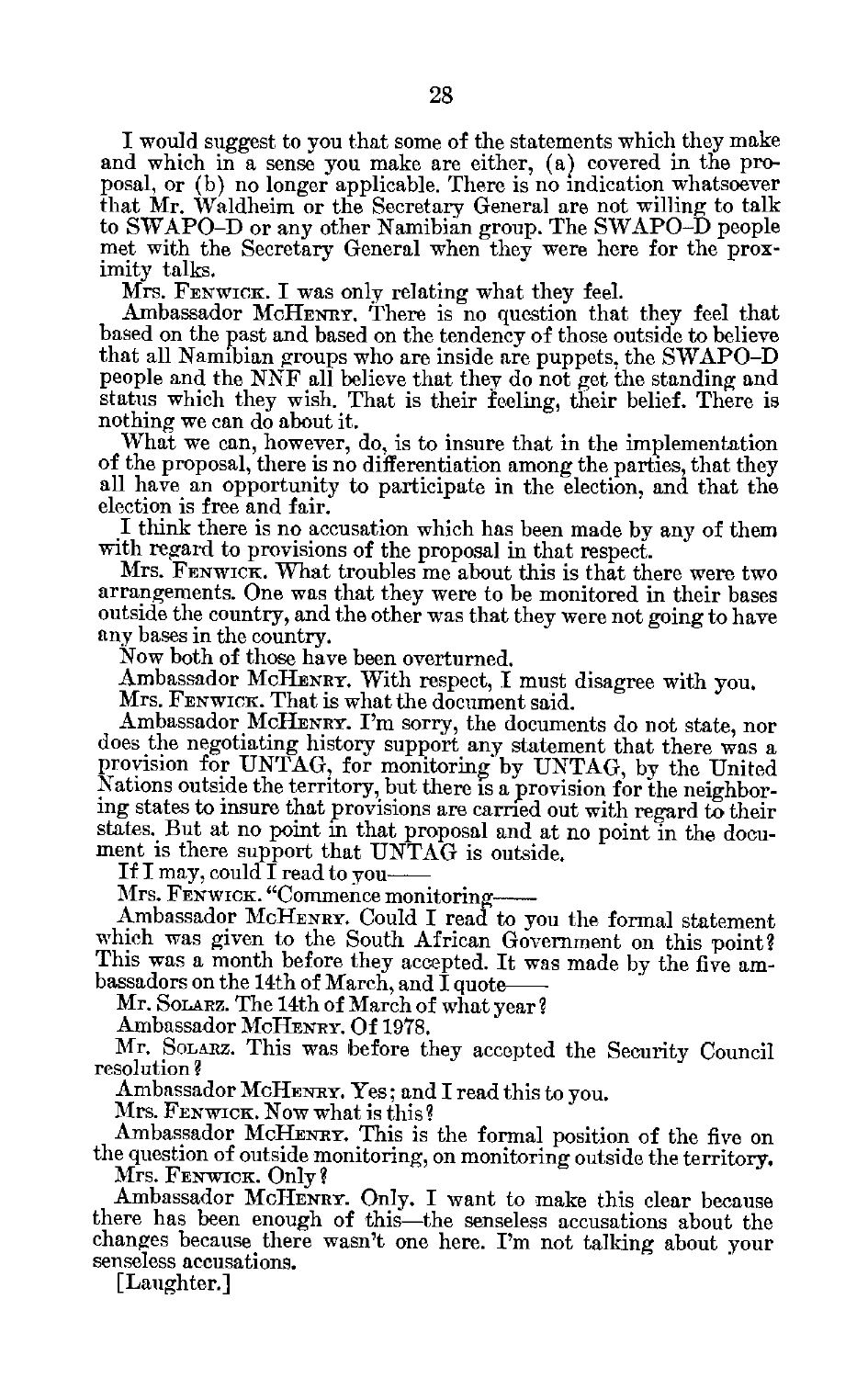Mrs. FENWICK. It doesn't bother me one bit.

[Laughter.]

Mr. SoLARz. The gentlewoman has been called many things in her day, but never senseless.

[Laughter.]

Ambassador McHENRY. But I think it is very easy in something which is very complicated to put out a great deal of information on a very complicated question and to make it sound as if there was agreement when there wasn't.

Now the people who have been involved in this, and they have been involved in it for 2 years, have day and night negotiations

Mrs. FENWICK. I can only read

Ambassador McHENRY. It is not you. It is the people who make the charges which I'm after.

Mrs. FENWICK. I'm not charging anything; I'm just trying to read them.

[Laughter.]

Ambassador McHENRY. I know, but you are basing it-we said to them in a formal statement, in paragraph 12 of our proposal:

Neighboring countries are requested to insure that the provisions of the transitional arrangements are respected and to afford the necessary facilities to the U.N. Special Representative to carry out his assigned functions. Ques tions of national sovereignty will clearly arise, however, if we sought explicitly to expend the applicability of our proposal to the countries outside Namibia.

As you know, we're talking to the South Africans-the Angolans have here tofore shown themselves reluctant to consider the permanent stationing of U.N. officials in Angola, while indicating that what they call a no-go area is not excluded. We intend to continue our discussions with the Angolans on these matters. Whatever the arrangement to which the Angolan government might be willing to consent, however, they could not form an integral part of our proposal.

Comprehensive U.N. monitoring of all activity inside Namibia and of the border area remains, however, an essential element in our proposal.

Now, I did this because I think there's nothing inland which would support the statements about the presence  $\bar{0}f$  UNTAG outside Namibia.

Mr. SOLARz. Would the gentleman yield? I think you have made a very convincing case concerning the negotiating history involving the point in dispute with respect to the monitoring of the SWAPO bases outside of Namibia, but I'm not sure that I fully understand or appreciate the position with respect to the negotiating record involving the SWAPO bases in Namibia.

I presume in the course of the negotiations this was a significant point, and I am interested in finding out why there is a latent ambi guity on the phrase, "restriction to base." It doesn't say existing base. It could very easily be interpreted to mean existing bases, but it could conceivably be interpreted to mean the establishment of bases-that the people who are in the country will be restricted to a base and con ceivably that that could be a newly established base. I think you could make arguments on both sides, and I think the language would admit a wider interpretation.

I am more interested in the negotiating history. During the course of the negotiations, there must have been discussions about what this meant-whether it meant existing bases or whether there were or were not existing bases.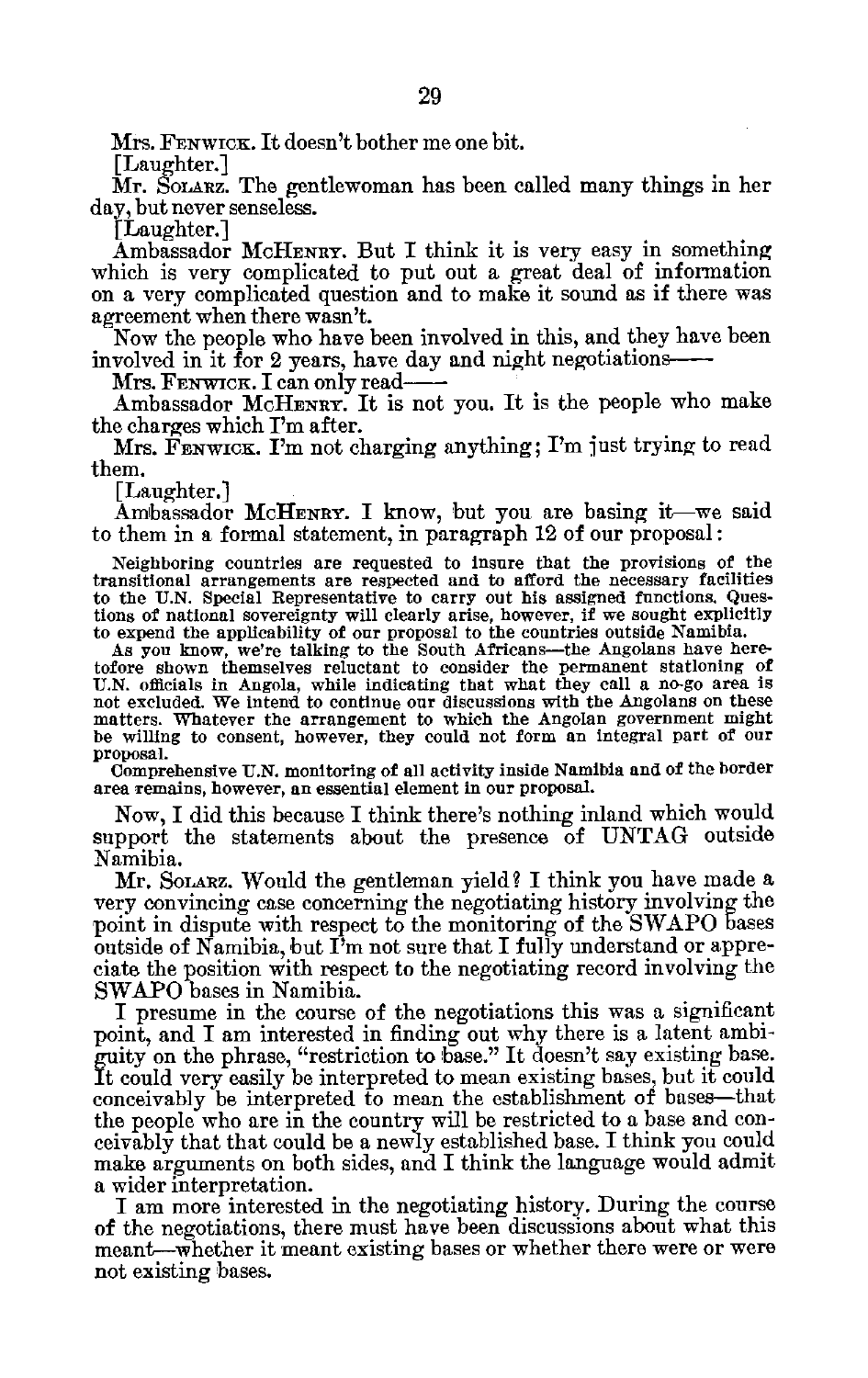Did the South Africans at any point simply say, look, there are no SWAPO bases in the country right now. We know it and you know it. We can't permit them to establish bases. So by this language we inter pret it to mean bases outside the country, because there are no bases inside. And if it refers to existing bases which are outside, somehow or other was this point inexplicably overlooked by everybody? I don't understand. What went on in the discussions?

Ambassador McHENRY. The question of how to handle the SWAPO armed personnel inside the territory did arise on a number of occasions in the negotiations. On one occasion, in the proposal initiated, as I re call, by the South Africans, there was the South African that said that they be allowed safe passage out of the territory. I do not remember that there was any detailed discussion of this.

The question of establishing bases arose at one point in the discus sions. It is clear from the discussion that the response of the five was that some provision had to be in the proposal which would handle SWAPO personnel within the territory at the time of the cease-fire.

This question also arose in January when Mr. Ahtisaari and Major General Phillipe were at SWAPO and later in Capetown for discus sions with the South Africans. At that point it is not clear to me what the nature of that discussion was, but the question of bases does appear in the document which surfaced as a result of those discussions.

I think it is fair to say that there was not the detailed discussion of how you handle these personnel, that it would have been preferable to have. There was discussion even with SWAPO of where their personnel were. But again, I come back to, and because there was no de tailed discussion, because we are dealing with established forces and guerrilla forces, I come back to the practical question

Mr. Sonarz. If I could just pursue this for one second, was there a clear understanding at the time these discussions were taking place that there were no SWAPO bases in Namibia, or was that in dispute as well?

Ambassador **MCIIENRY.** I don't think anyone ever addressed the question of are there SWAPO bases in Namibia. You see, at points, the South Africans have given us several positions. There are no SWAPO armed personnel in Namibia, they have said. On other occassions they say that there are some, but they're there just overnight. On other occasions they say that there are several hundred there.

We did not try, in writing the proposal, to get into that detail.

Mr. Sonarz. At any point in these discussions, did the South Africans, prior to the Waldheim report, say that they could not accept the establishment of SWAPO bases in Namibia where such bases did not exist prior to the cease-fire? Did South Africa explicitly convey that position prior to the Waldheim report?

Ambassador McHENRY. I don't know that we ever had that kind of detailed discussion. At least I don't remember it.

Mrs. **FEN WICK.** Who was the representative of the five Western Powers who on March 31, 1978 gave an explicit and unequivocal, according to NNF, undertaking that there would be no SWAPO bases to be permitted within Namibia? Who was that on March 31, 1978? Who gave that

Ambassador McHENRY. That sounds to me, Mrs. Fenwick, to be discussions which took place at the time of the proximity talks, the first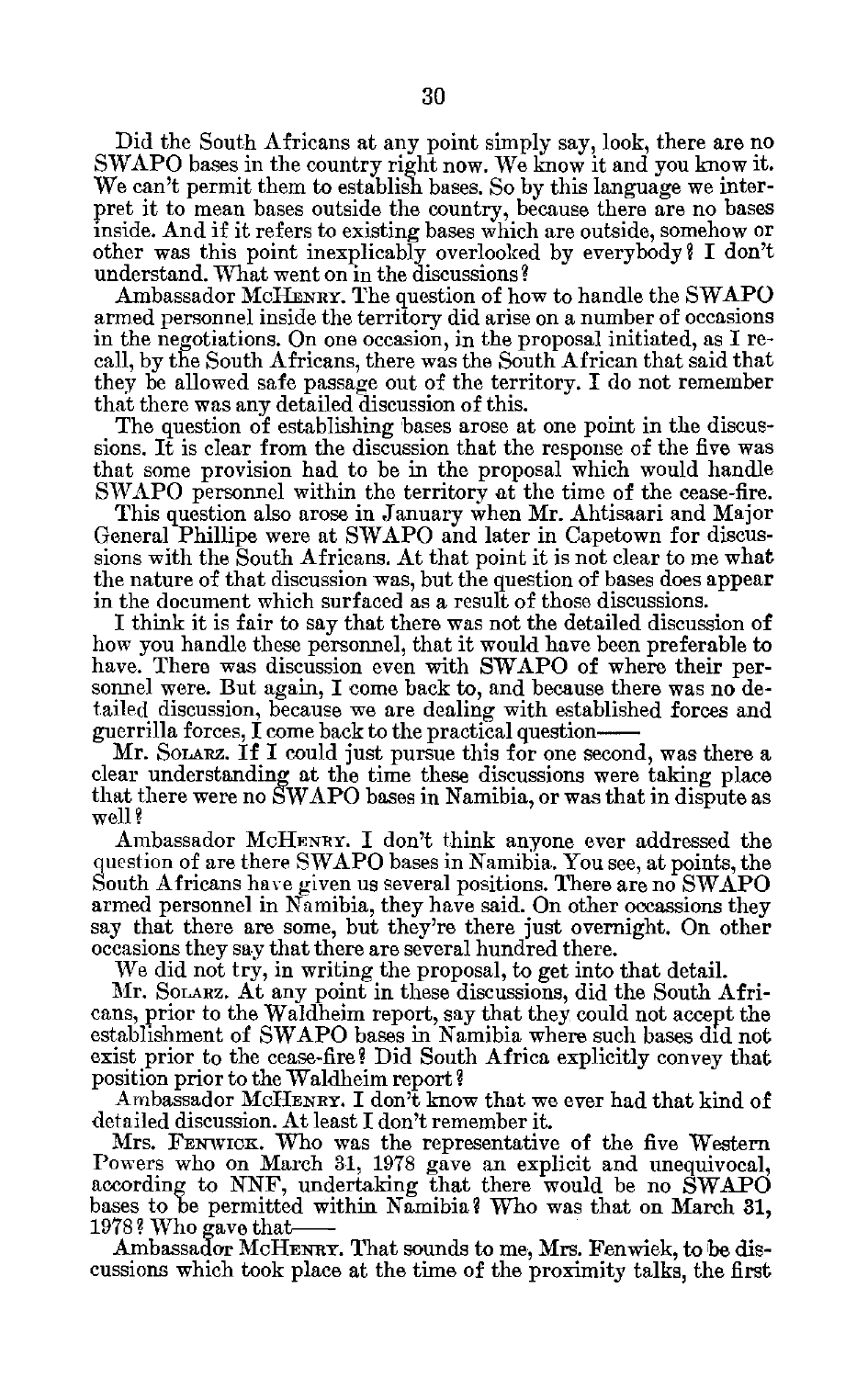round of proximity talks, where the NNF people met with various officials. I don't know which ones they were. I do know that they did not have a meeting with the Foreign Ministers who were at that time

Mrs. FENWICK. There was at that time a critical undertaking given that there would be no SWAPO bases, and then they go on to say the Western proposal provides for the restriction of SWAPO's according to base. This clearly implies that a base restriction would apply. How ever, the Secretary General propose the designation of bases inside Namibia to which armed SWAPO forces would be moved. This is unacceptable to the NNF and constitutes an entire admission that no such bases exist, if they have to be moved to them.

In other words, bases were discussed, this is March 1978, a year before anything was signed.

Ambassador McHENRY. That discussion to which they refer took place at the time of the proximity talks. The proximity talks took place in January or February of that time.

Mrs. FENWICK. March 31 of that year.

Ambassador McHENRY. They were at two levels. There was a series of talks between the Foreign Ministers. and the Foreign Minister of South Africa, as I recall, and with SWAPO and the frontline states.

At the same time, as I indicated in my statement, we tried to keep the NNF-SIVAPO-D did not exist at that time and a number of others informed.

I think what they refer to there is one of those information sessions which was done with frankly lower level personnel. It was not a negotiating session with the NNF. It is not a formal statement. I'm not in a position to say it wasn't said because I simply don't know.

Mrs. FENWICK. That is very impressive.

Ambassador MCHENRY. It may have been said. I simply do not know. Mr. SOLARZ. Mr. Ambassador, what is your answer to the argument which the South Africans and I gather the DTA and some of the other people in the territory have been making, to the effect that the estab lishment of even two SWAPO bases would give SWAPO an undue psychological and political advantage in the forthcoming election, that it would create the impression of a mighty military force, and would put the other parties at a disadvantage; and that therefore leav ing aside the security considerations, from a purely political point of view, this would represent something which is unacceptable.

Ambassador McHENRY. I suspect that this is the crux of the argument. That is, what is the political effect of the presence of these .SWAPO personnel in one place? It is not the security effect, because in the first place, we are talking about an arrangement which is iso lated, reasonably isolated, monitored by the United Nations, and we're not talking about very many in the way of personnel because we are talking about only those who have been able to survive 25,000 South African soldiers.

Mr. SOLARZ. What about the possibility of a massive infiltration between the time the announcement was made and the actual cease fire itself, which I gather is about 10 days. Assuming they only have a few people in the territory at this noment, what assurances are there that in that 10-day period they won't send hundreds, if not thousands. across the border?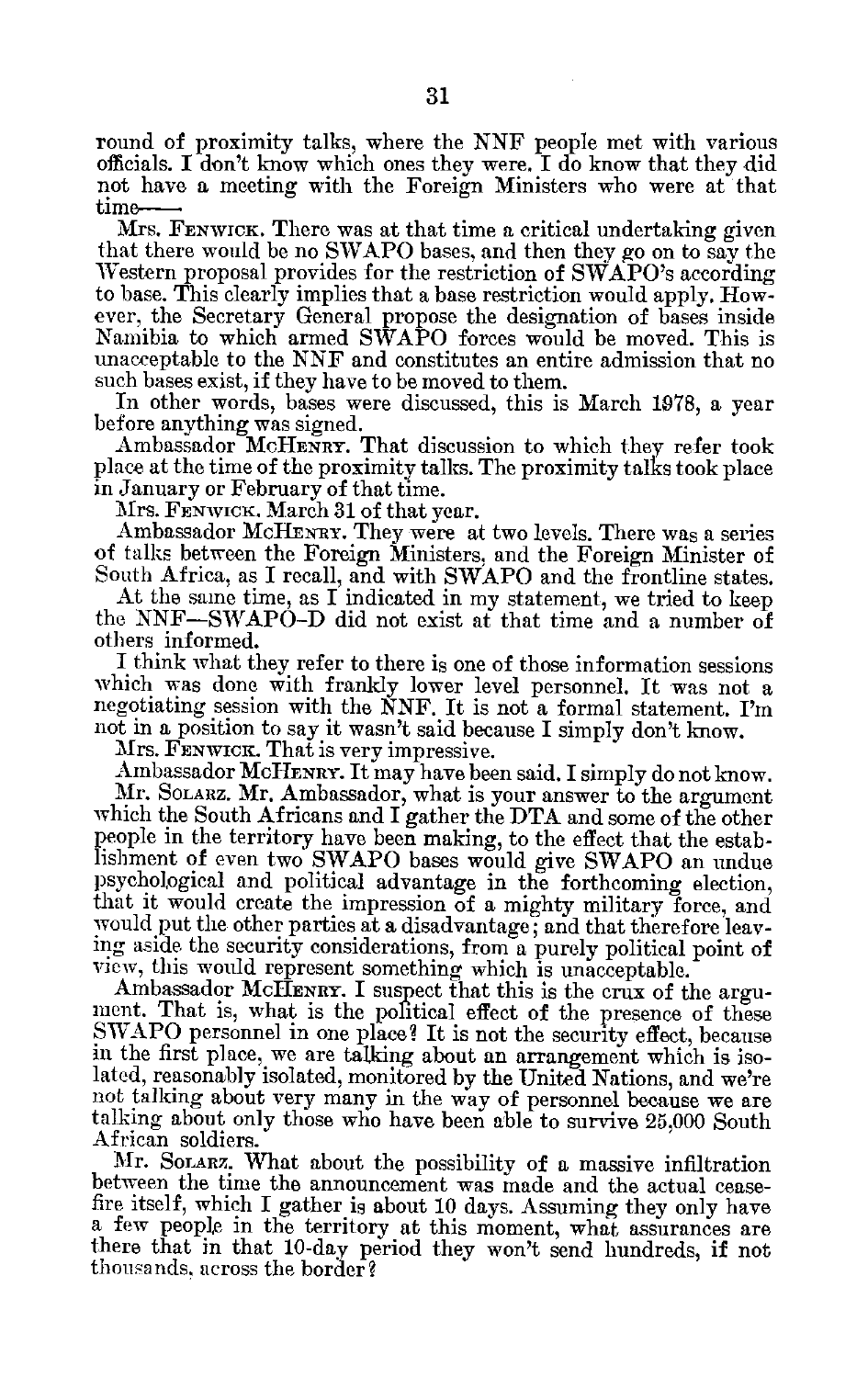Ambassador McHENRY. That possibility assumes that the South African would stop their actions before the cease-fire, and I can't imagine that they would. The South African soldiers remain, and remain active until the effective date of the cease-fire.

If SWAPO has not been able to get more than what it has in there up until now, I doubt seriously if they'll be able to infiltrate any large numbers at that point.

Mr. SoLARz. You go on to talk about the political implications. Does this have merit?

Ambassador McHENRY. I might add that it is also contrary to the SWAPO assurances.

On the political point, I suspect that SWAPO indeed wishes to be able to say that we have our men in a place or two places, and there is some political—there is undoubtedly some political advantage to that. This has to be weighed against the same kind of activity which the South African Government has carried on in trying to give some kind of political advantage to the DTA, the whole idea of the elections which were held last December.

The DTA is the major body there. They are the ones who meet and have the advantage of having been elected in elections which were boycotted by the others.

I have not been able to assign complete virtue to any party in these negotiations.

Mr. SOLARz. There is one last question about these bases. My under standing is the plan provides that 10 days after the elections, the re maining South African contingents are supposed to be removed from the country, but there appears to be no provision, at least that I am aware of, for the disposition of the SWAPO forces in the two bases in Namibia itself.

Are there in fact any parallel arrangements for these forces?

Ambassador McHENRY. I think so. I think one of the problems-two of the problems we have on handling this question are, (a) the confu sion between what Mr. Waldheim proposed and the SWAPO outland ish idea of introducing 2,500 men to the territory.

I think second, Mr. Waldheim's stated principles-he did not go into the details on how he was going to handle these things. Therefore, a great deal of speculation arose as to whether or not this was really a cover.

Subsequently, since it was so clear that you cannot do anything without giving the details, he has indicated how he would plan to handle it, and obviously he has faced the question of what do you do with these people at the time of certification. He has made it very clear that these places do-these are to be closed, and that the arms are to remain there with UNTAG.

Mr. Solarz. When you say closed, when will they be closed?

Ambassador McHENRY. At the time of the elections.

Mr. SOLARZ. After the elections are over?

Ambassador McHENRY. At the time of the elections, the two things would happen.

Mr. SoLARZ. They would move in a parallel manner?

Ambassador McHENRY. Yes.

Mr. Solarz. And the SWAPO forces in the two bases would presumably turn in their arms and go out?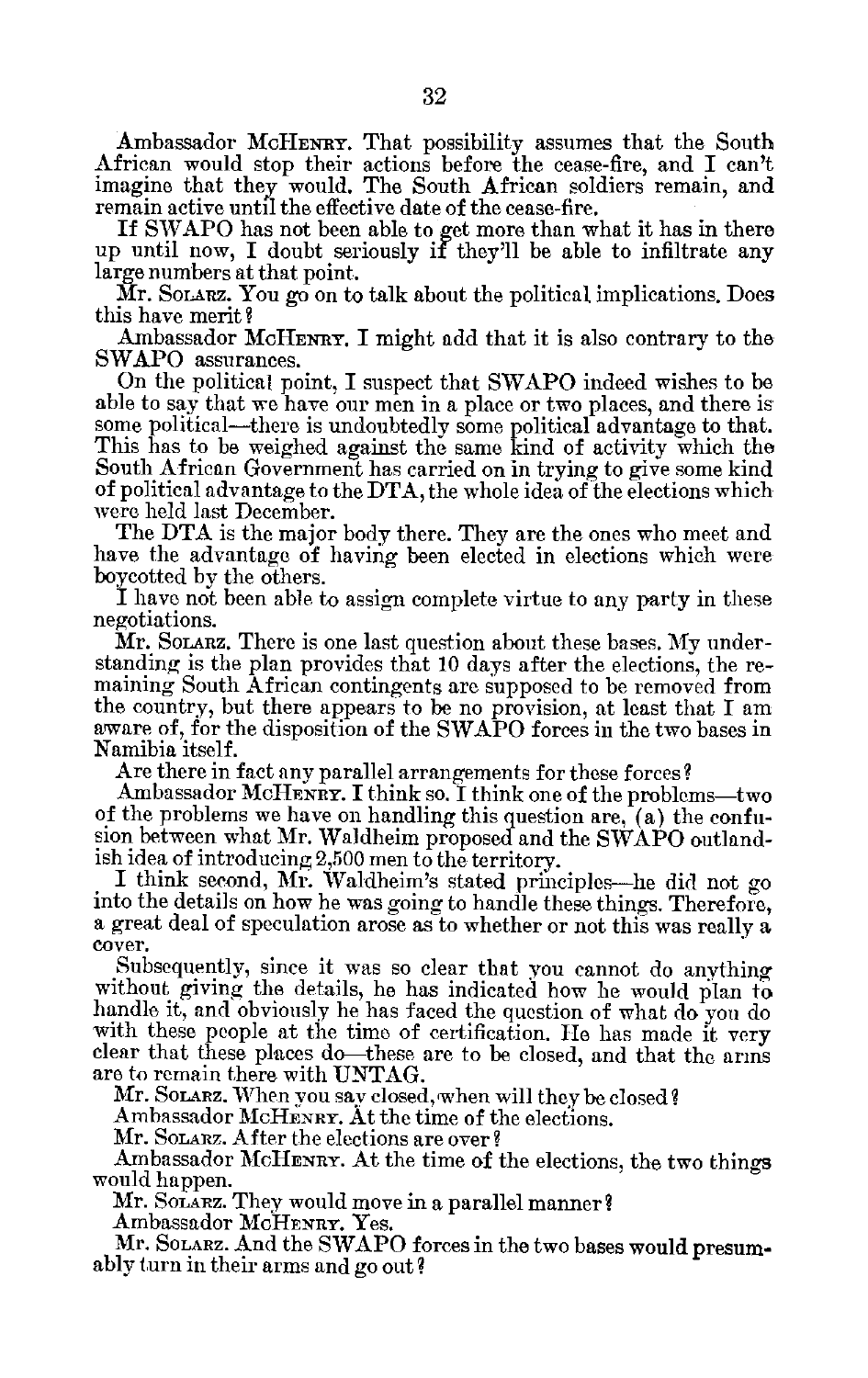Ambassador MCHENRY. I would assume that many of the SWAPO people will do so even before then. Again, we're not taking about a large number of people.

Mr. SOLARZ. But the point is, you're saying at the same time the 1,500 South African forces leave Namibia with their arms, the SWAPO forces in the camps will be disarmed as well?

Ambassador McHENRY. They will leave their arms with UNTAG and take up their role as John Q. Citizen of Namibia.

Mr. Solarz. One final question. There is talk about proceeding with the establishment of an interim government, I gather, in Namibia. What would be the implications of that for these negotiations?

Ambassador MCHENRY. They would not be at all helpful to the negotiations. It does not look at this point as if the South Africans will proceed along those lines. I think they would have proceeded along those lines had there been more support from NNF and SWAPO-D, but those groups have not supported it. They prefer the settlement. They believe the settlement, with its flaws, is better than an interim settlement.

Mr. **SOLARZ.** I was struck by the fact, when I was in Namibia, that there were a lot of DTA people and South Africans who felt that one of the reasons DTA was likely to win the supervised elections was that since they control constituent assemblies in the interim period, they would have an opportunity to do away with petty apartheid and other kinds of discriminatory legislation for which they would pre sumably get the political credit, and this would be in their favor when the election was held.

My understanding, however, was that most of the oppressive rules, regulations, laws, et cetera, will remain on the books. I understand the DTA has not undertaken to do what they presumably intended to do back in January. I would like to know whether this is in fact the case, and if so, why haven't they moved in that direction?

Ambassador McHENRY. I suspect they haven't moved because of the great deal of controversy which has surrounded this whole question, doyou go forward or don't you go forward? It is likely that the South African Government will consent to some kind of transformation of this constituent assembly to some kind of assembly which will act on some of these questions and they will move to do something on apart heid and discrimination, in part so that they can get the political credit for having done so.

I think that these actions, if they take them, will be actions which they can point to quite positively, and they are political things which in the political contest, rolls right along with the military contest, which we might regret, but nevertheless are taking place. I would think it would be better if they would all stop all of their activity, and let's get on with the settlement, but what we have is the constant jockeying back and forth, whether in the military field or in the political field, which complicates the discussions a great deal.

Mr. **SOLARZ.** Mr. Wolpe, do you have any questions you'd like to ask? Mr. **WOLPE.** No.

Mr. SOLARZ. Mr. McHenry, just to finally clear the record, I should ask this question: There have been allegations on the part of the South African Government that you have acted in a duplicitous fashion. That wasn't necessarily their word, but I think it was the thrust of it,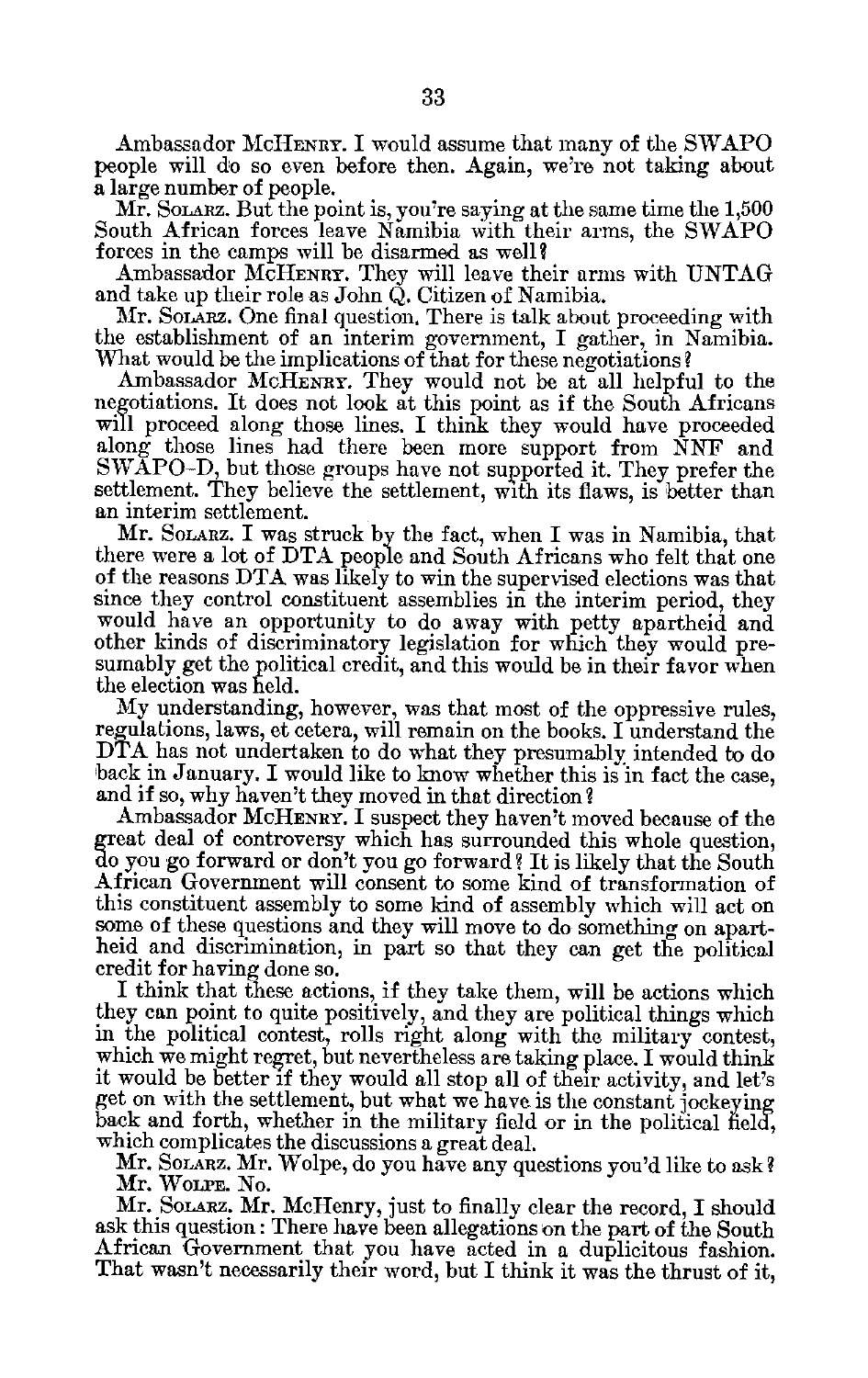that you have acted in bad faith, that there were secret wheelings and dealings going on through which you somehow or other personally conspired or connived to bring about changes in previously agreed upon understandings.

I'm not using the exact language. I have the file in front of me detail ing what they said, but I think there were some very personalized accusations of your role in this matter.<br>Now, I tried to get to the bottom of this when I was in South Africa

because when a sovereign government makes such allegations against our diplomat, I think we have a clear responsibility to at least look into them, without in anyway casting aspersions on the credibility or<br>the character of our representatives. I would say personally my deal-<br>ings with you have always been of the highest order and I have great respect for you as a person and as a diplomat, and as a representative of our country. I think we will be proud of what you have accomplished.

I asked for evidence and I got a great deal of analysis of how the Western five and the Secretary General had asked South Africa to do things that they hadn't agreed upon, but I never got anything specifi

cally involving your role.<br>I wonder whether you could let us know whether you were even given any specific indications of what it was you had allegedly done that was so offensive to the South Africans, and if so, what your re sponse to these allegations was.

Ambassador McHENRY. Well, Mr. Solarz, the South African response to me and my participation in these discussions has been very much like a seesaw. On the day on which I was appointed and proceeded to South Africa to participate in these negotiations, there were a number of newspaper stories about it is the worst thing that could have happened. This was before anyone heard me say one word.

Subsequently, it was the best thing that ever happened. Then it has been the worst and the best, and now it is the worst again.<br>So there has been some change as we have gone along. There have

been a number of allegations which have been made, some of them very serious, very serious because they were made. They would be even more

serious if they were true.<br>Secretary Vance has taken them very seriously. He asked the South Africans to produce the information on which they based these charges.<br>They have been unable to do so. They have been answered, and what they did produce was answered in detail.<br>I can only characterize them by saying that at least on one of them

which I was supposed to be guilty of, which was not only controlling<br>the five Western governments, five frontline state governments and<br>the Secretary General, but on one occasion I had so much control that<br>I created a snow body was either snowed in or snowed out of New York. The only problem that it was the only day in 2 years that I was flat on my back at home siek. I don't have the power to create a snowstorm, and I certainly couldn't have

to the resolution of the question. They won't deter me from trying as best I can to do what **<sup>I</sup>**can to help resolve this problem.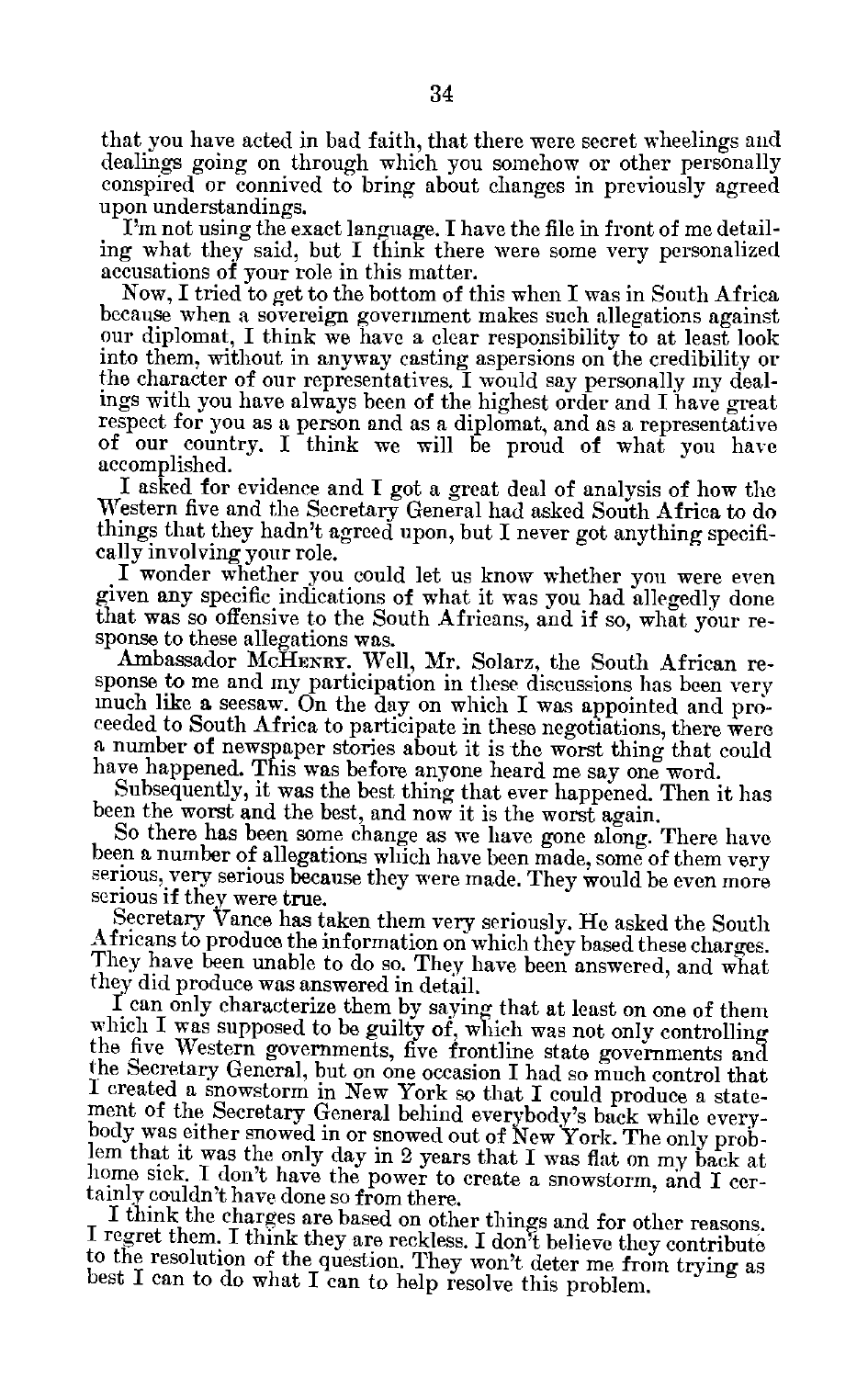Mr. SOLARZ. Well, if you think it is appropriate, I would like to leave the record open for the inclusion of whatever relevant documents there are in this regard, if that would not result in a breach of diplo matic confidentiality. I will leave that to you. You might just feel that that is a useful way of setting the record straight, since obviously the transcript of this hearing will at some point be published, and I suspect there will be several Ph. D. dissertations written in the years ahead about the Namibian negotiation. [Laughter.] And at some point, your role in this will be if not a chapter, at least a footnote. [Laughter.] You don't have to make a decision on that. You might want to give it some thought. Now let me say I think this has been a very good hearing. I think you have been very responsive to the questions and concerns of the committee.

I think the gentlewoman has one more question.

Mrs. FENWICK. Just one last thing. By the way, I've never heard anything against you, only against the Secretary General. [Laughter.] We're all very proud of your work, Mr. Ambassador.

Ambassador McHENRY. Thank you very much.

Mrs. FENWIcK. Now, listen. The NNF say that they propose that all armed members of SWAPO who may be physically present in Nami bia at the time of the establishment of the physical UNTAG presence in the country be granted a prescribed period of time to report with their arms to the nearest UNTAG presence.

Now, did I understand you correctly to say that at that time when the 1,500 South African forces would be leaving, at that same time, if there are bases in Namibia for SWAPO's, that they will be re quired to hand over their arms to the United Nations?

Ambassador MCHENRY. Yes and no, because I think you have tele scoped two sets of events there. The NNF

Mrs. FENWICK. Yes; I know. I agree. I'm just saying that is what they said. Now, am I correct in what you said that at the time when the 1,500 troops will leave, the SWAPO troops and their base, if that is finally agreed upon, will be required to hand over their arms to the U.N. Forces?

Ambassador McHENRY. Under the Secretary General's proposal, he plans to dismantle the SWAPO bases at that point, and they would leave with out their arms, and the disposition of their arms would be up to the new Government of Namibia.

Mrs. FENWICK. But that is part of the Secretary General's general offering, so to speak?

Ambassador McHENRY. That is right.

Mrs. **FENWICK.** That there shall be one or two bases, and that those who are on that base at the time of the South African troops leaving will be required to hand over their arms?

Ambassador McHENRY. That is right.

Mr. SOLARZ. May I say in conclusion, Mr. Ambassador, that we very much hope you will be able to succeed in your efforts to get an agree ment, not only because we want to bring the bloodshed to an end there, but because we want to avoid the international conflict, not only because we want the people of Namibia to have an internationally ac ceptable transition and majority rule, but also because T'm very much looking forward to going with the gentlewoman from New Jersey as a member of the official American delegation to Independence Day